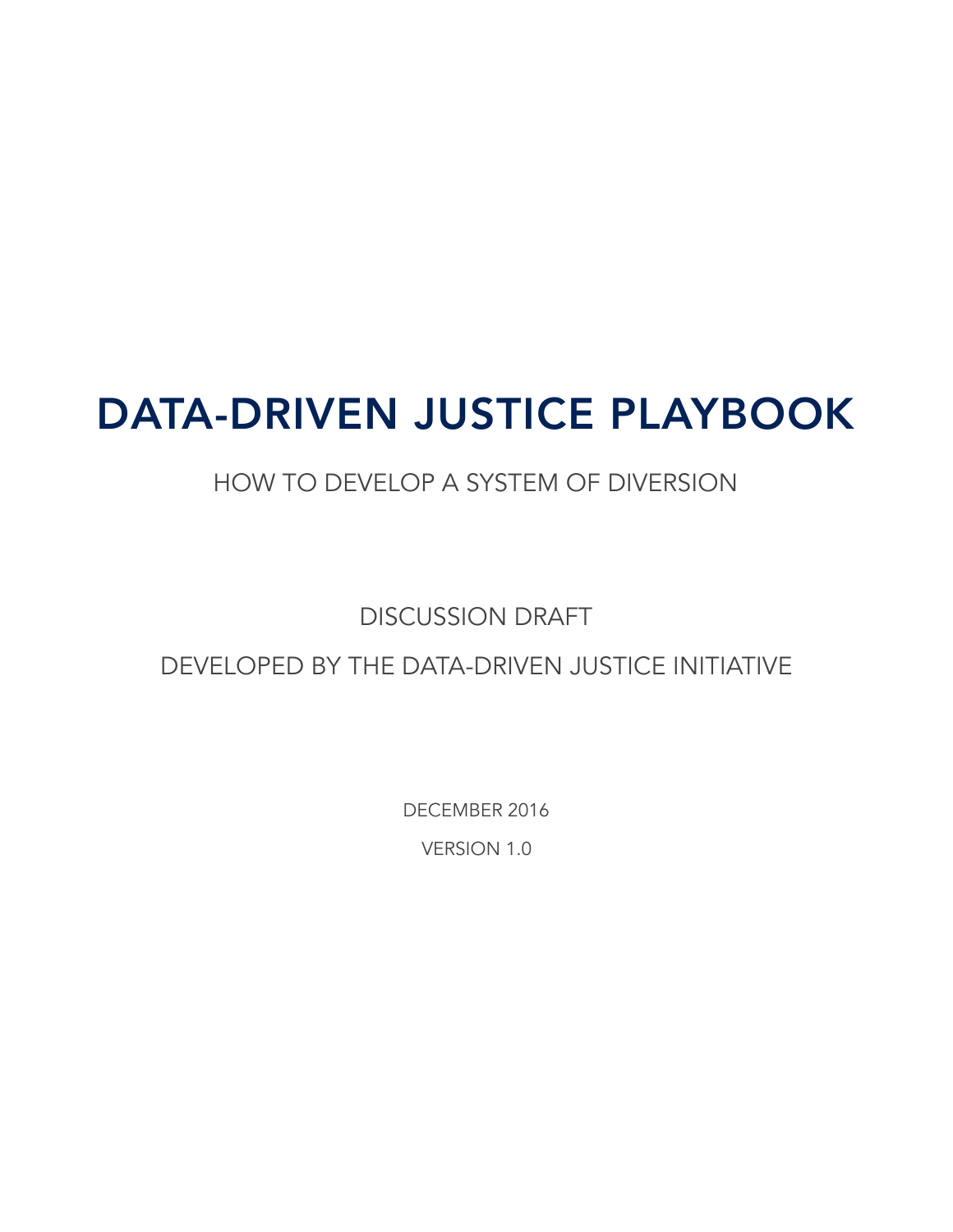# TABLE OF CONTENTS

| Introduction                                                    | 3               |
|-----------------------------------------------------------------|-----------------|
| Strategy 1. Onboard People in Your Community to Help            | 6               |
| Strategy 2. Identify the People You Hope to Serve               | 10              |
| Strategy 3. Build a Diversion Strategy                          | 12 <sup>°</sup> |
| Strategy 4. Create Warm Hand-Offs                               | 17              |
| Strategy 5. Initiate and Deliver Ongoing Services Effectively   | 19              |
| Strategy 6. Leverage Available Funding Streams to Optimize Care | 24              |
| Conclusion                                                      | 29              |
| Appendix A. Federal Resources That Can Benefit Communities      | 30              |
| Appendix B. HIPAA FAQ                                           | 43              |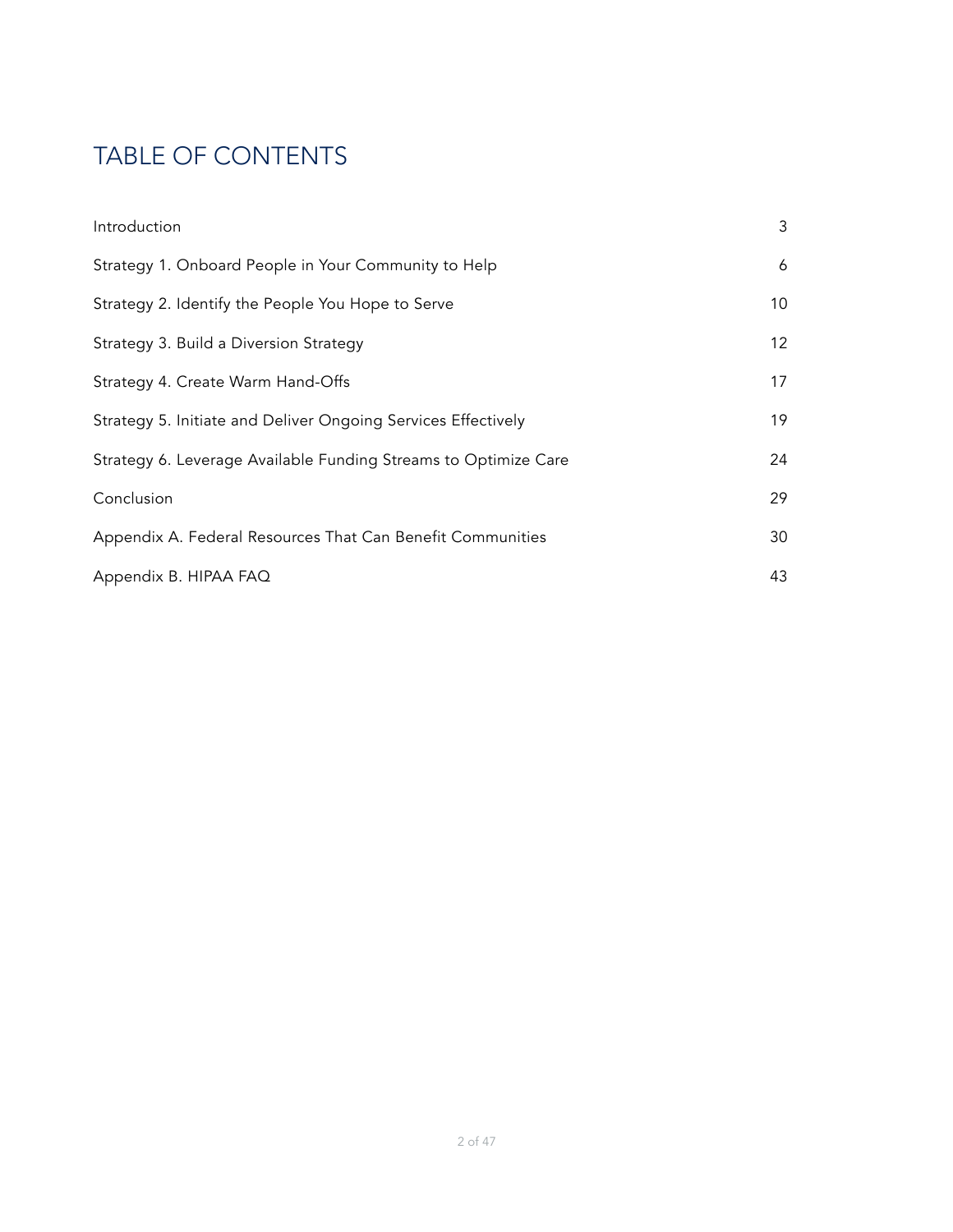# <span id="page-2-0"></span>INTRODUCTION

Talk to police officers, EMTs, doctors and nurses all across the country, and they will tell you that patients with mental illnesses are cycling through hospital emergency rooms, shelters, jails, and in turn our health, housing, law enforcement and criminal justice systems. Whether in jails, or hospitals, shelters or police encounters, the uncoordinated ways in which systems interact with the mentally ill result in fragmented, misaligned care that costs us billions of dollars each year and more often than not this approach often makes vulnerable individuals worse off and does not improve public safety.

Every year, more than 11 million people move through America's 3,100 local jails, many on low-level, nonviolent misdemeanors, costing local governments approximately \$22 billion a year. In local jails, 64% of people suffer from mental illness, 68% have a substance abuse disorder, and 44% suffer from chronic health problems. With seven times more people with mental health problems in jails or prison than there are in mental health treatment facilities, local police, emergency medical teams, and jails across our nation have become the front lines for people in mental health crisis, and, too often, the only response.

Communities across the country have recognized that a relatively small number of these highly-vulnerable people cycle repeatedly not just through local jails, but also hospital emergency rooms, shelters, and other public systems, receiving fragmented and uncoordinated care at great cost to American taxpayers, with poor outcomes. To face these challenges, a growing, bipartisan coalition of 138 communities covering a population of over 94 million Americans have committed through the Data-Driven Justice (DDJ) initiative to tackle some of the root-causes driving, and keeping, people in our jails.

This new community of practice is committed to sharing best practices as each region works towards achieving outcomes that are more effective and humane than repeated arrest and incarceration. City, county, and state leaders across the county have developed a range of innovative strategies, which have measurably reduced jail populations in several communities, help stabilize individuals and families, better serve communities, and, often, save money in the process. Data-Driven Justice communities played a key role in helping develop this playbook, sharing lessons learned and emerging best practices, so that more communities can build from the work already underway and accelerate progress towards impactful solutions for some of our nation's most vulnerable individuals.

#### WHY DO WE FOCUS ON HIGH-UTILIZERS?

Local leaders from across the country recognize the challenge of a nationwide over-representation in local jails of people who repeatedly cycle through multiple systems. These individuals often have histories of mental illness, other health problems, unstable housing, and many have also struggled with substance abuse and repeated criminal justice involvement.

Research has demonstrated that even a short stay in jail can impact a person's health, job, and family stability and can increase the likelihood of future incarceration. This is especially true for individuals with mental or substance use disorders. Their

"High-Utilizer" is used in this document to describe individuals with complex behavioral, physical, and/or social needs who are frequent users of a broad range of social services and may have a high number of contacts with emergency medical technicians and law enforcement. Despite the large amount of resources devoted to this population, they are often provided in fragmented ways that do not lead to stabilization or improved outcomes for individuals.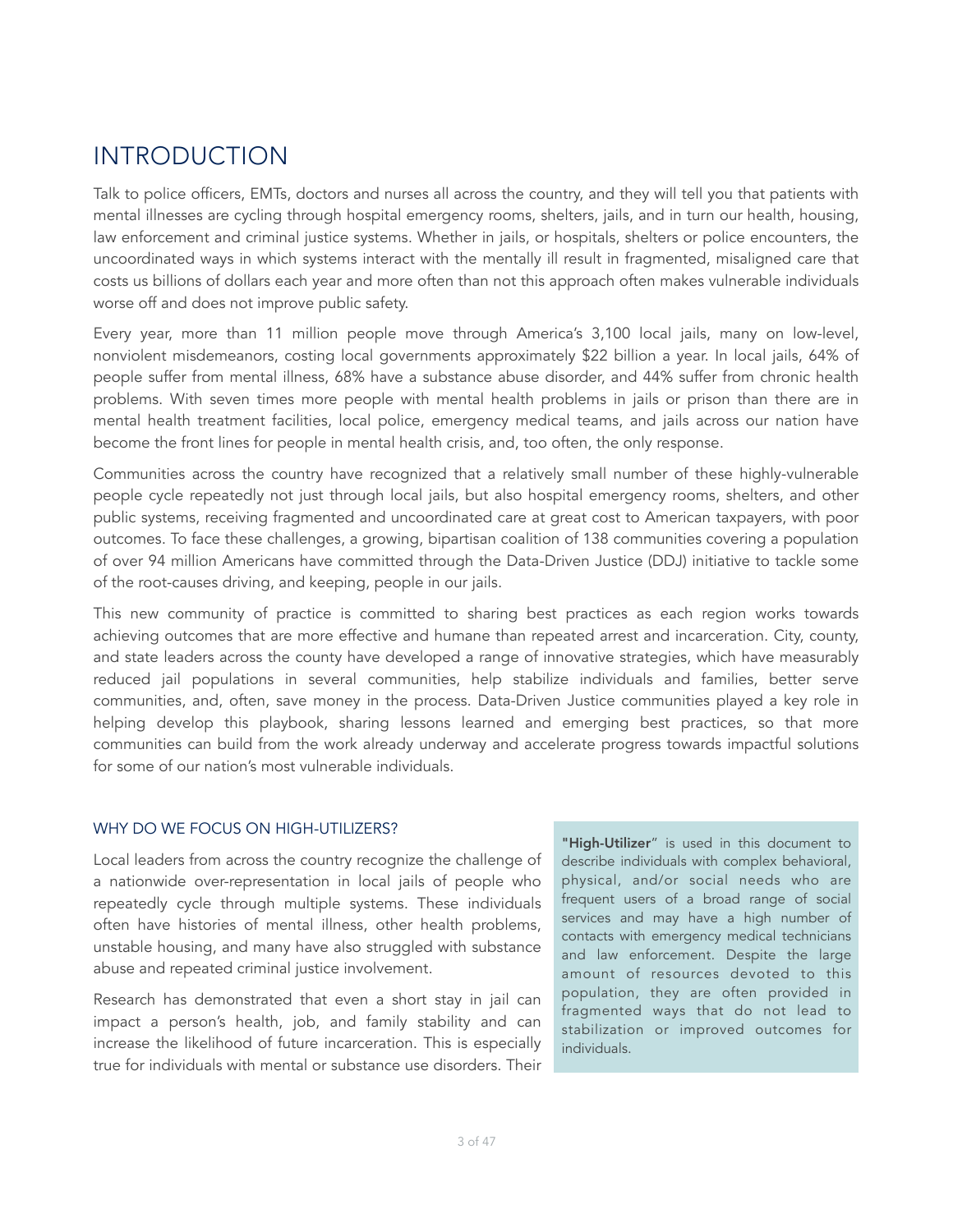conditions often worsen in jail settings, leading to further, and reoccurring, interaction with emergency medical services, law enforcement, and other services upon their release. This comes at great cost to those individuals and to communities and is counterproductive to enhancing public safety and improving individuals' health and well-being.

#### WHO IS THIS PLAYBOOK DESIGNED FOR?

This playbook was developed with and for local leaders and practitioners, so that more communities across our country can better meet the needs of individuals who repeatedly cycle through systems including jails, hospital emergency departments, shelters, and other services. With a focus on highlighting "what works," the interventions, policies, and approaches included in this playbook have already been deployed in local communities across the country that have seen improving outcomes and efficiencies as a result.

We highlight a few specific jurisdictions as examples at the end of each section, including contact information for each so you can get in touch to learn more.

The strategies and many use cases covered in this playbook cover pre-arrest diversion, crisis stabilization, and housing and social supports, and were developed through substantial collaboration with community, behavioral health, and law enforcement leaders across the country. The playbook provides steps and community examples that have been used to successfully divert high-utilizers away from the criminal justice system. Together, with recommendations for potential funding sources, they are organized into six key strategies:

- 1. ONBOARD PEOPLE IN YOUR COMMUNITY TO HELP
- 2. IDENTIFY THE PEOPLE YOU HOPE TO SERVE
- 3. BUILD A DIVERSION STRATEGY
- 4. CREATE WARM-HANDOFFS
- 5. INITIATE AND DELIVER ONGOING SERVICES EFFECTIVELY
- <span id="page-3-2"></span>6. LEVERAGE AVAILABLE FUNDING STREAMS TO OPTIMIZE CARE

In addition to the interventions outlined in this playbook, there are many more strategies, approaches, and innovations available across federal, state, and local governments in the areas of criminal justice, health and behavioral health. For example, the U.S Department of Justice released a [toolkit](https://pmhctoolkit.bja.gov/home)<sup>[1](#page-3-0)</sup> to help law enforcement leaders learn more about community collaboration on issues of mental health.

<span id="page-3-3"></span>We hope that you, the reader, use this playbook as a jumping off point to connect with and build on existing efforts and innovations across the country, whether the county next to you or a city on another coast. If your community is not yet a member of the Data-Driven Justice (DDJ) initiative, please [visit the National](http://www.naco.org/data-driven-justice) [Association of Counties \(NACo\) page](http://www.naco.org/data-driven-justice)<sup>[2](#page-3-1)</sup> for a list of current jurisdictions and how to join.

<span id="page-3-0"></span><sup>&</sup>lt;sup>1</sup> <https://pmhctoolkit.bja.gov/home>

<span id="page-3-1"></span><http://www.naco.org/data-driven-justice> [2](#page-3-3)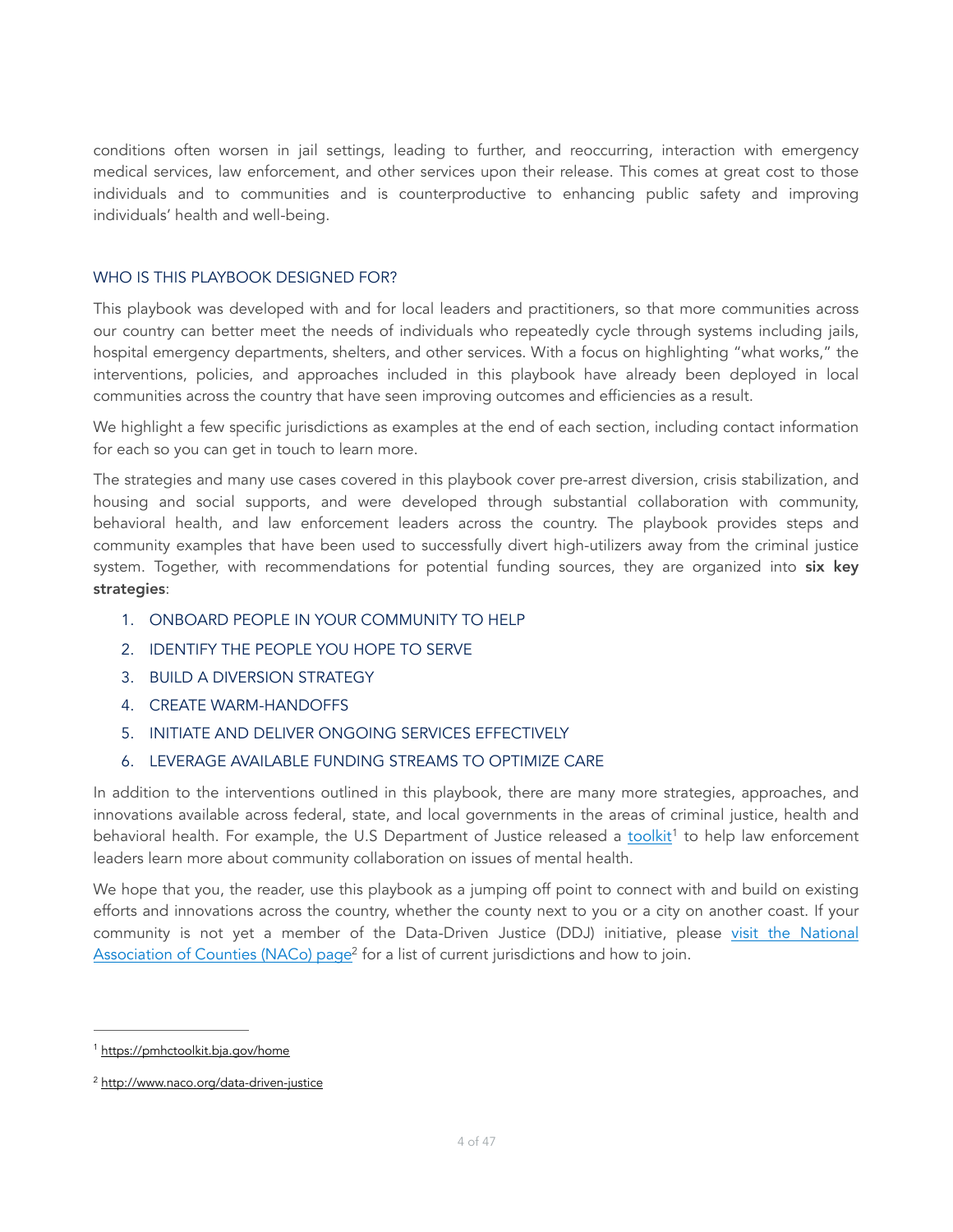#### A FEW NOTES BEFORE GETTING STARTED

- 1. According to the Substance Abuse and Mental Health Services Administration (SAMHSA), mental and substance-use disorders are health conditions best served through effective prevention and treatment services. Mental and substance use disorders affect people from all walks of life and all age groups. These illnesses are common, recurrent, and often serious, but they are treatable, and many people recover.
- 2. Relapse is a common and expected part of the recovery process for substance use disorders, as it is with other chronic illnesses, and its occurrence should not be grounds for denying access to treatment or care.
- 3. This document provides a high-level overview of the steps necessary to implement pre-arrest diversion and related interventions. The appropriateness of specific models or interventions will vary from community-to-community. We encourage you to consider, try, and adapt the resources to your unique circumstances.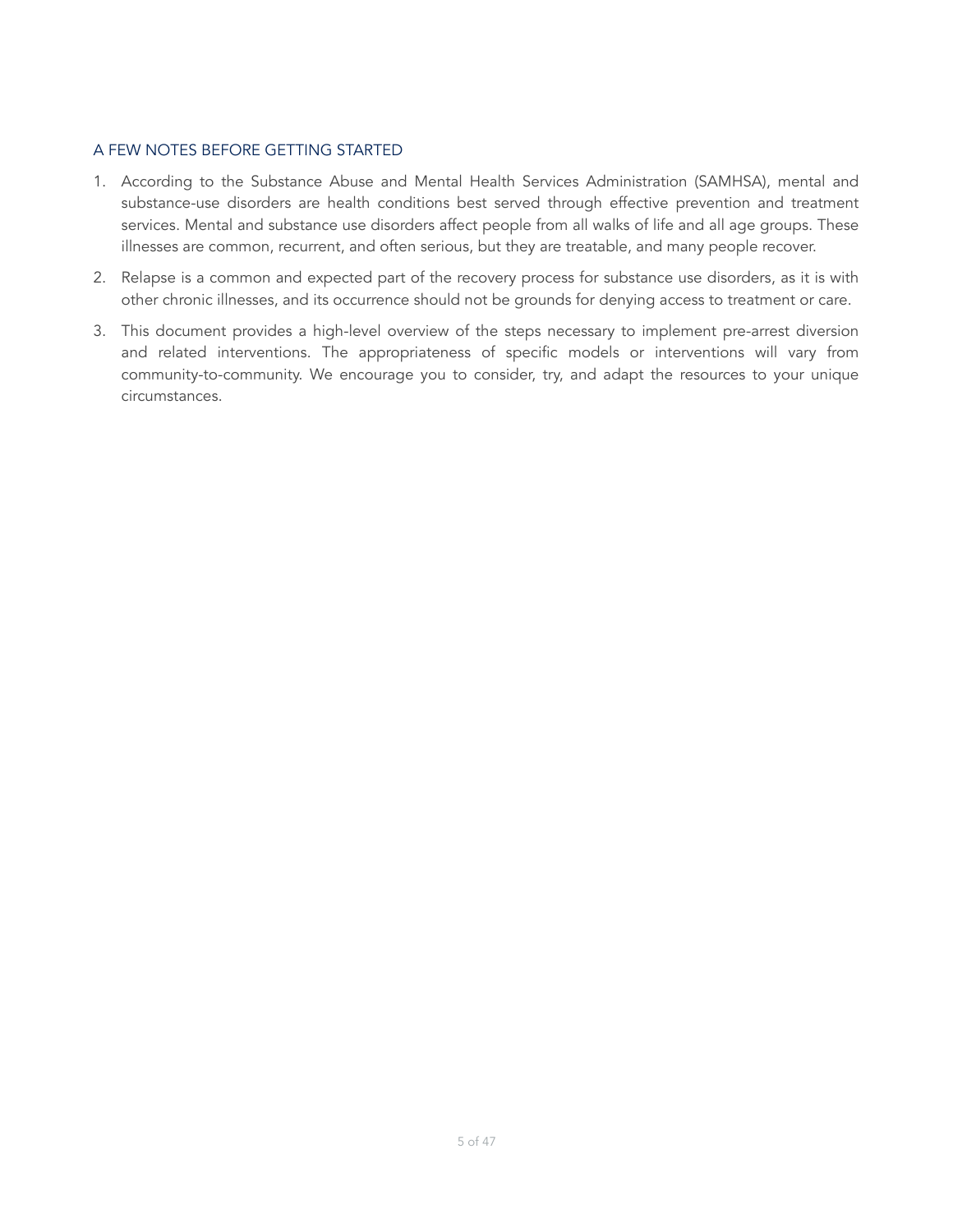# <span id="page-5-0"></span>STRATEGY 1. ONBOARD PEOPLE IN YOUR COMMUNITY TO HELP

Building community support and collaboration is a critical first step in creating successful strategies and initiatives to serve high-utilizers. These initiatives require strong relationships among a diverse set of people including law enforcement, behavioral health providers, housing and homelessness services, faith-based organizations, advocates, people with lived experience, and other community resources and service providers. These groups often have limited experience collaborating with each other and do not typically share data, staff, or mandates. Below are three critical steps for getting started.

# 1. BRING TOGETHER A DIVERSE GROUP TO MOBILIZE INTEREST IN TACKLING THIS ISSUE AND DEVELOP A SHARED VISION.

- **Identify who can bring people together:** A convening of major stakeholders or a community townhall style event is a great starting place. A community leader such as a Police Chief, Mayor, County Commissioner, Sheriff, or Judge are among those who can use their convening power to bring all relevant parties together and help establish a shared vision.
- Connect with relevant groups in your community: Identify individuals from each group that should be involved, such as law enforcement, homeless services, behavioral health providers, and hospitals. Be inclusive of all stakeholders. These representatives can connect with leaders and organizations in their fields to build support before the convening and to follow-up after.
- Involve the people you are aiming to serve: Consider how best to bring in the voices and perspectives of individuals and families with lived experience – they truly are the experts!

#### WHO SHOULD BE AT THE TABLE?

- Law Enforcement Leaders
- ✓ Mayors and County Commissioners
- ✓ District Attorneys and Prosecutors
- ✓ Behavioral Health Leaders
- ✓ Public Defenders
- Jail Directors & Jail Health Care Providers
- ✓ Judges
- ✓ EMTs
- **Hospitals**
- ✓ Local Federally Qualified Health Centers & Clinics
- ✓ Reentry Organizations
- ✓ Housing Authorities
- ✓ Homeless Service Organizations
- ✓ Faith-based Organizations
- ✓ Consumer Advocates
- ✓ Data Scientists
- ✓ Local Tech Innovators
- ✓ Local Universities

#### 2. USE DATA AS A CONVERSATION STARTER.

Use data to tell the story of challenges your community faces: Early in the process, ideally before your initial convening, your community should work to combine utilization and cost data from multiple sources — ER visits, arrests and jail bookings, homeless shelters, behavioral health services, and other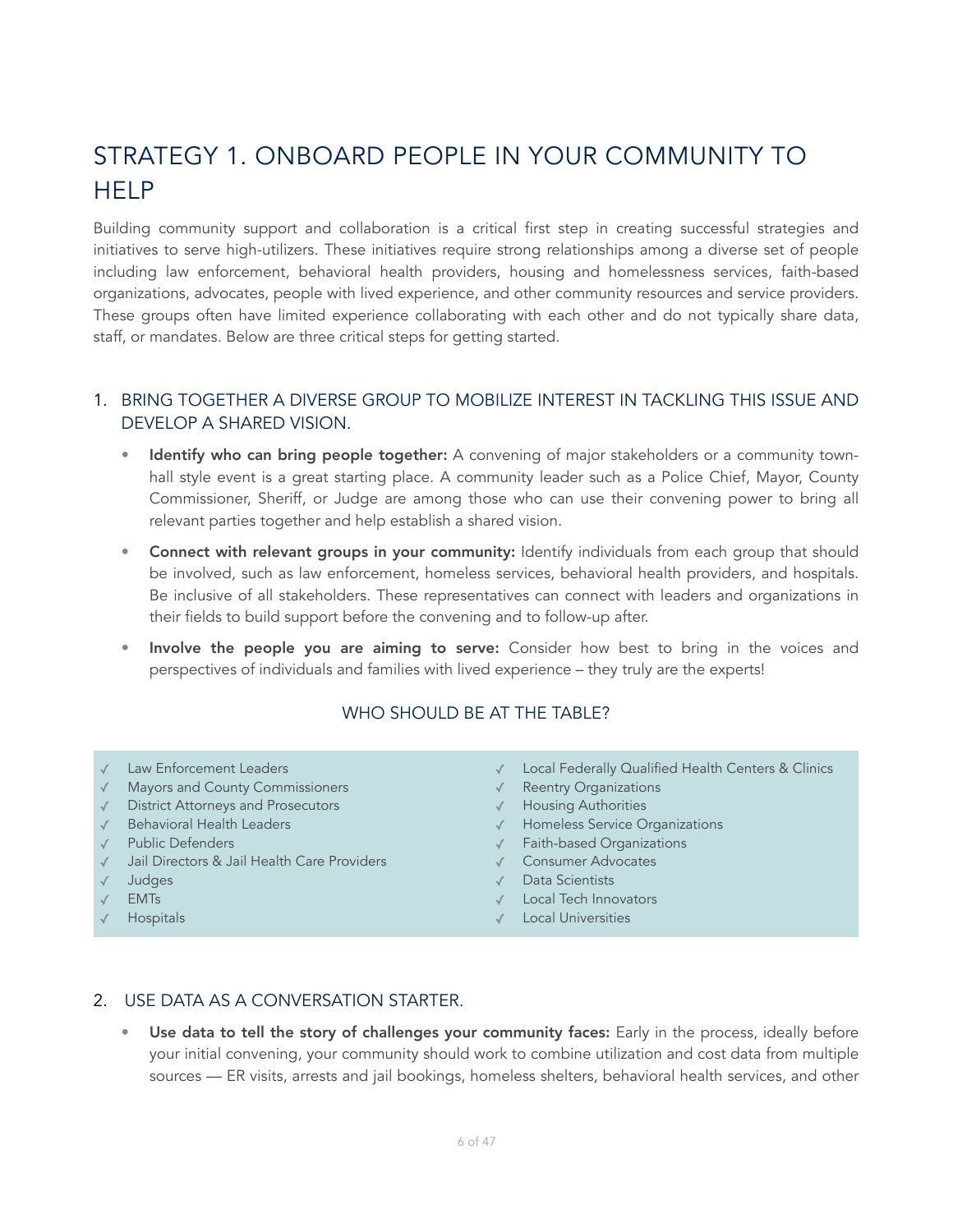available sources — to identify the high-utilizer population, their patterns of service use, and the resulting economic impact. Case examples are a great supplement to hard data, bringing alive the human stories behind the data.

- At this stage, the purpose of data analysis is to describe and understand the problem, not to enroll individuals into a program. Once data sets have been linked, the resulting matched data can be deidentified before analysis and exploration begins.
- Use data to show that change is needed: Bring together the leading service providers governmental and non-governmental — to analyze the data and identify the pressure points within the system and areas that need immediate attention. Begin discussions to develop a robust plan for working together to address these problems.
- The combined data often reveal the intertwined systems providing services and the significant costs associated with fragmented care. Often the overlap of clients is so significant and the associated service costs are so high that it creates an "ah-ha" moment among community leaders about the need to better serve high-utilizers.
- <span id="page-6-1"></span>Manycommunities use the **Sequential Intercept Mode**<sup>[3](#page-6-0)</sup> to assess gaps and potential strategies to address them. Across the criminal justice system, the model identifies five key intercept points where individuals with mental and use disorders can be identified and linked to appropriate services and supports; that intercept is law enforcement and pre-arrest intervention.

# 3. ESTABLISH AGREEMENT THAT IMPROVING OUTCOMES FOR THE HIGH-UTILIZER POPULATION IS A PRIORITY AND REQUIRES CROSS-SECTOR COLLABORATION.

- Develop a purpose statement or other guiding framework: A purpose or mission statement or other similar frameworks — can build trust, foster collaboration, and focus the group on clear goals, objectives, and activities. Develop this statement collaboratively.
- Set clear actionable milestones: Leave the first convening with clear next steps and priority actions. Ensure that everyone has an understanding of who "owns" or will drive each step or activity. Additionally, have a joint commitment among stakeholders to take action together. Reconvene as regularly as needed to discuss progress and set next steps. Creating an actionable plan with milestones can help your community take the necessary steps to move the program forward.
- Agree on what success looks like: Recognize that change takes time and adjusting to new ways of doing business does not happen overnight. Likewise, providing effective support to an individual after years of fragmented, cross-system interactions may not have an immediate impact. Acknowledge and manage expectations at the onset and celebrate small successes along the way.
- Start learning each other's language: In many instances, the people and entities around the table have not traditionally worked together and have their own approaches, issues, and budgets. Part of building support and trust involves listening, learning about each other's different approaches and processes, and finding ways to work together considering these factors. Observing the way each

<span id="page-6-0"></span><sup>&</sup>lt;sup>3</sup> <https://prainc.com/wp-content/uploads/2015/10/SIMBrochure.pdf>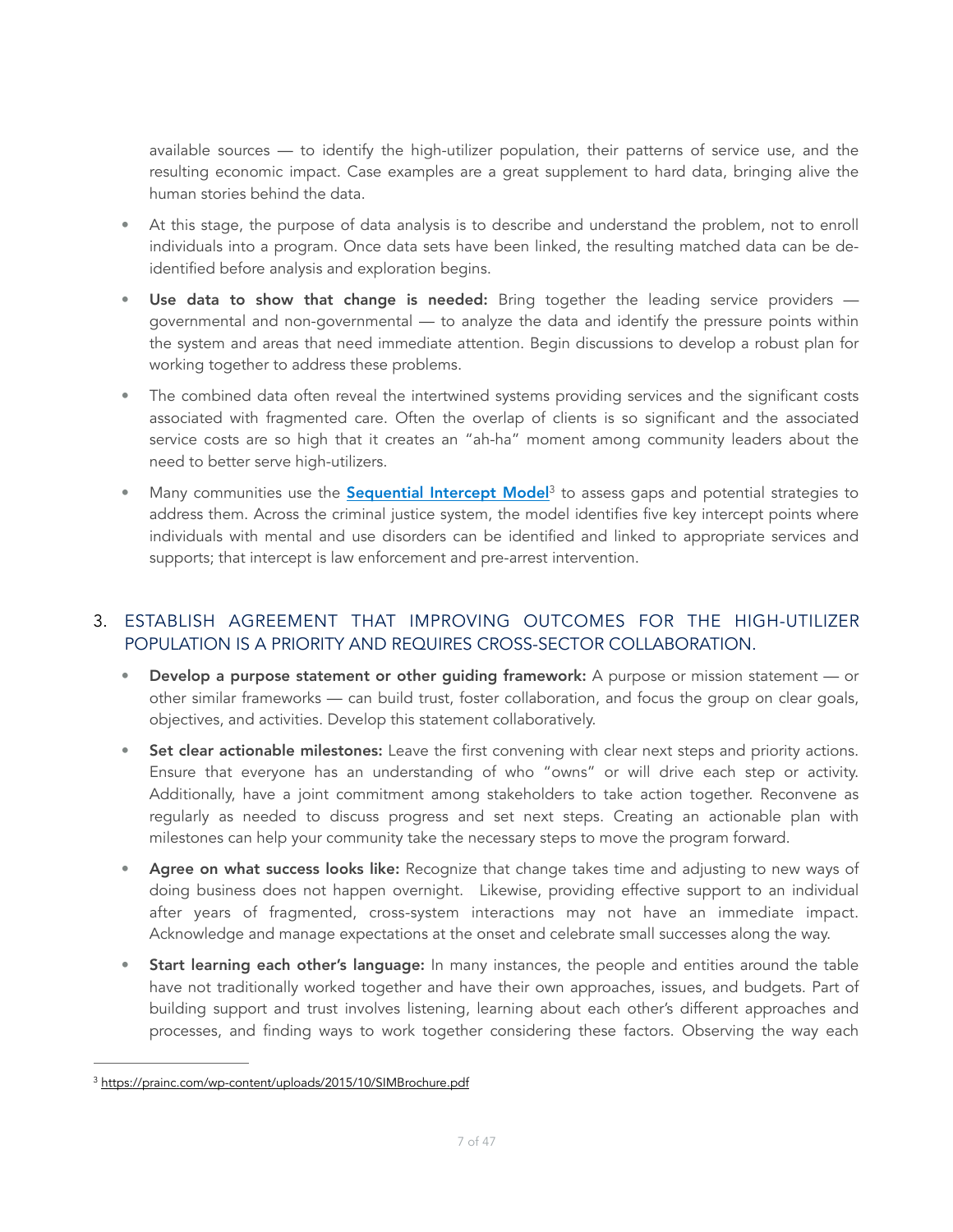other's organizations and services work on the ground can deepen understanding, empathy, and relationships. Where applicable and feasible, consider some level of cross-training.

Build ways to maintain regular communication: As conversations and joint activities progress, clarify roles and key processes, develop working groups and committees, and consider whether Memoranda of Understanding (MOUs) to formalize policies and procedures may be helpful. Work to reach a point where colleagues are comfortable picking up the phone or sending quick emails to ask questions or flag issues for each other in between formal, in-person meetings.

# PORTLAND, MAINE

Melissa Skahan Vice President of Mission Integration Mercy Hospital [skahanm@emhs.org](mailto:skahanm@emhs.org)

The Greater Portland Addiction Collaborative (GPAC), led by Mercy Hospital, was created in response to the opioid epidemic in the greater Portland area. A steering committee for GPAC was created to streamline action and decision-making to improve outcomes for the community's target population: high-utilizers with substanceuse disorder who are at risk, or have a previous history of, criminal justice involvement and/or overdose. The steering committee has representatives from the local hospitals, community detox center, treatment providers, crisis providers, housing and employment providers, and the peer recovery center. Additionally, the City of Portland and the City's Police Department were part of the steering committee.

At a series of three meetings from December 2015 to February 2016, facilitated by a strategic planner, this group defined the need in the community, which was to reduce incidents of overdose and increase treatment capacity. They designed what an ideal community-based system of care would look like, developed and refined the treatment model they each would contribute to, created a governance structure and an evaluation model for the system of care, and determined Portland's funding needs to fulfill this vision. By having every critical stakeholder's voice at the table from the start, these decisions were made collaboratively and with a shared sense of trust and responsibility — opening the door for candid discussions about identifying necessary resources to fulfill GPAC's goals and for partnerships across silos. All the organizations that serve the vulnerable population, were at the table for weekly work sessions, enabling an unprecedented level of collaboration and coordination.

Through these relationships, representatives from across systems were able to agree on new ways to leverage existing assets and eliminate waste, committing to lower costs and improved outcomes through optimization of existing services and capacity. Some notable changes have been made as a result including, the police department hiring a full-time Substance Use Disorder Liaison, building capacity at the local detoxification center, opening structured sober living environments, and integrating addiction services in primary care to ensure that patients have access to comprehensive health care services.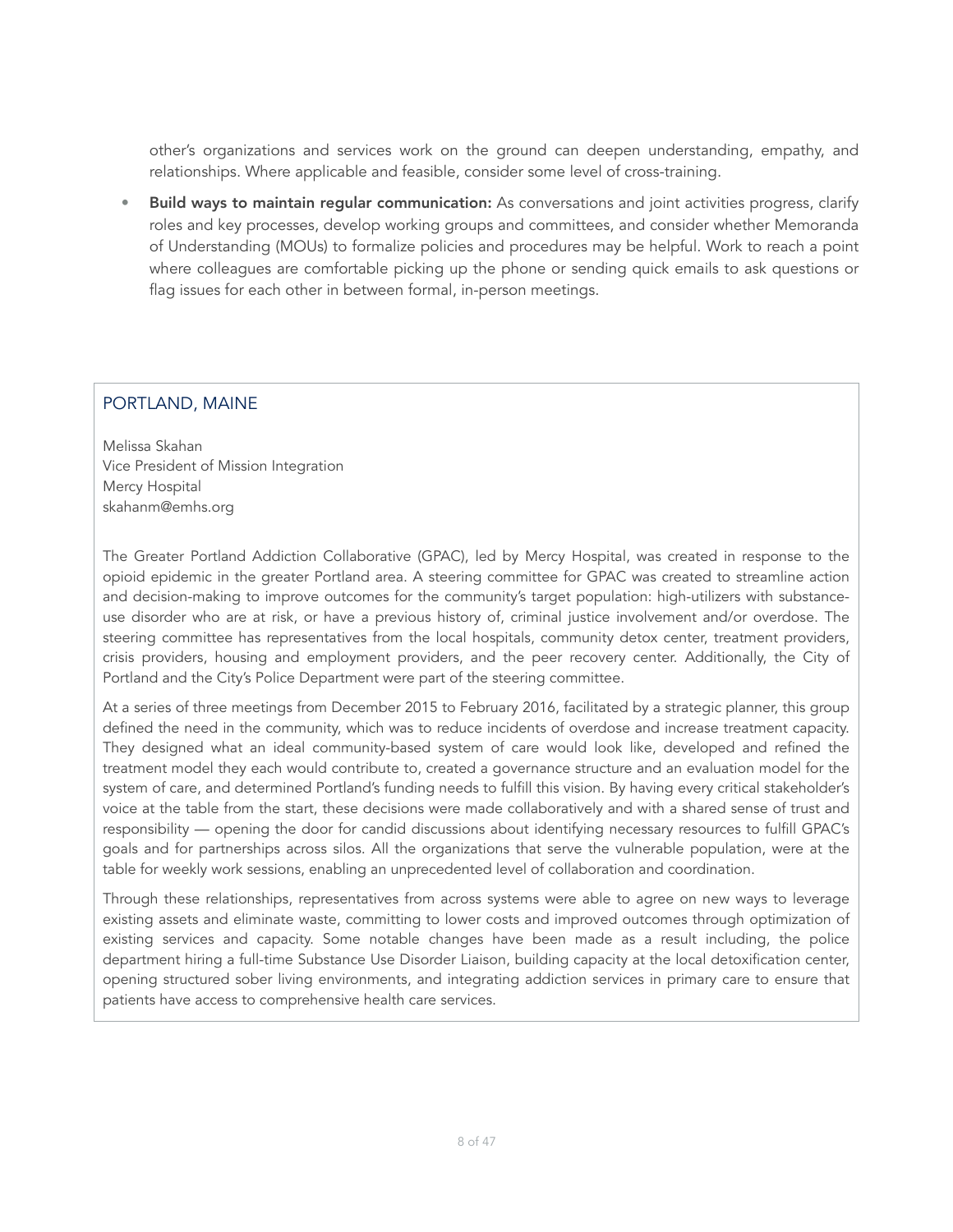#### KING COUNTY, WASHINGTON

Jesse Benet, M.A., LMHC Diversion & Reentry Services Coordinator, Diversion and Reentry Services King County Behavioral Health & Recovery Division Jesse.Benet@kingcounty.gov

In King County, a concerted effort was made to refocus services that were fragmented and "cobbled together," frustrating users and system operators alike. An initial data matching effort demonstrated that 94% of individuals in the King County jail had a mental or substance use disorder. This initial data match created a high degree of consensus for the need to ensure people have access to necessary resources so they don't cycle through costly crisis systems, particularly jails. As a result, the high-utilizer — or "familiar faces" — population grew to be of particular interest for a number of government and community health, human services, and criminal justice stakeholders in King County.

Taking note of the incentives in the Affordable Care Act for achieving the "Triple Aim" — better health, better care, and lower costs — King County community services and public health leaders started by convening both a management guidance team from relevant organizations as well as a project design team. This led to the Familiar Faces initiative, which is centered on creating a system of integrated care for complex health populations that can eventually benefit any user of publicly-funded health services.

An implementation strategy under this new future state vision includes a demonstration of the flexible care management team approach which will be replicated as new funding opportunities become available (possibly via a Medicaid waiver). This flexible approach is rooted in the strong community consensus that was developed early on in King County's process. It features base staffing, which includes peer support, a social worker skilled in mental health and substance use, and an individual with prescribing authority to address both behavioral health and primary care needs. This base team can expand and contract to include other health and social services in response to the wants and needs of the individual under their care. This cross-disciplinary team also draws on relationships within the community, called the "golden thread," that the individual under their care trusts and has an ongoing relationship with– such as clergy or a family member.

Another example of implementation strategies under Familiar Faces includes a cross-sector data integration project, that will allow the integration of various disparate data systems that include behavioral health, housing, some criminal justice information The integrated data system will allow for the following functions: (a) enabling individual client "lookup" for direct care coordination, (b) identifying high risk groups based on flexible criteria, for systemlevel care coordination, and (c) extracting datasets, based on flexible criteria, for analysis of population health, program evaluation, and costs.

Finally, there is a strategy under way to implement a "Single Diversion Portal" for a health and human services triage center that law enforcement can use to help answer "Divert to What?" when they come into contact with a high-utilizer. This single portal concept will help law enforcement quickly identify which of the diversion options in the county is most appropriate for the individual they have come into contact with at any point. The intent of this is to make it as convenient as possible for law enforcement to divert high-utilizers to the appropriate systems of care.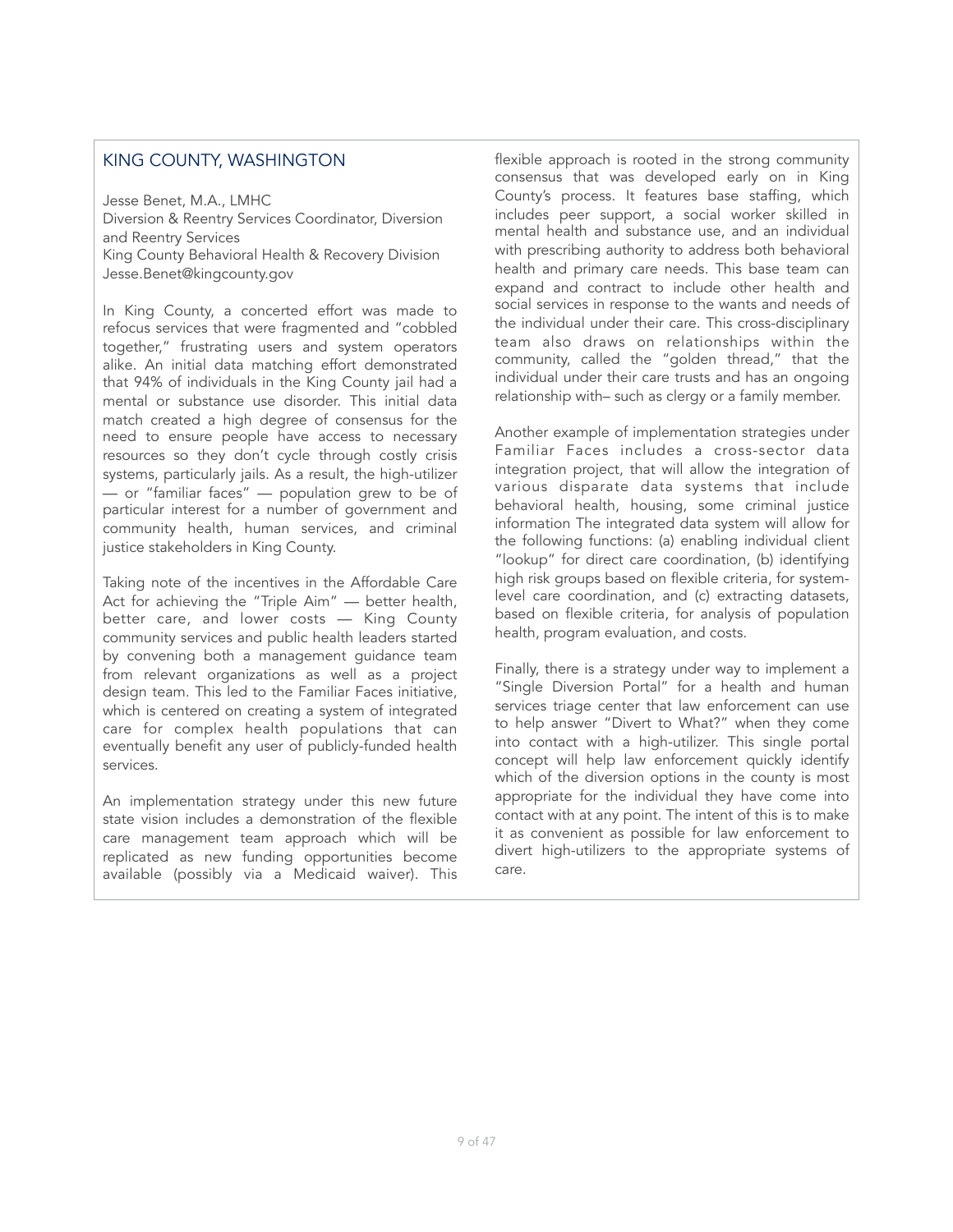# <span id="page-9-0"></span>STRATEGY 2. IDENTIFY THE PEOPLE YOU HOPE TO SERVE

Communities should develop and implement plans to combine data across organizational silos to identify the highest utilizers of multiple services and their needs. This will require navigating legal, privacy, and security concerns and matching data across different systems and more.

# 1. BUILD CONSENSUS AND DOCUMENT THE SPECIFIC USES FOR SHARING DATA.

- To build public trust and evaluate use over time, responsible use of data begins with outlining the specific purposes for which data will be used. Clearly defining the data uses will inform the types of agreements that must be made among data owners, analysts, leadership, and community members. Understand that data owners have been charged as stewards of the data and are responsible for safeguarding their use.
- Collaborators can start by building consensus around what problems will be addressed by data sharing. Is it to identify the scope of the problem in the community? Is it to identify the highest-need individuals in the community for proactive outreach? Will the data be used to track outcomes?
- To accomplish this, it is important to bring in the appropriate legal, policy, and technology leaders at the start of your conversations. They will be best positioned to help develop the proper agreement for sharing data across systems.

# 2. IDENTIFY THE MINIMUM TYPES AND AMOUNTS OF DATA YOU ACTUALLY NEED TO ACHIEVE YOUR PURPOSE.

- To address privacy concerns, identify the fewest data elements needed to achieve the specified purposes. Data minimization builds public trust around data management, privacy, and security, and can reduce organizational concerns about sharing data.
- Identify the data sets that have needed information to achieve the specified purpose(s) and what unique identifier fields are available to link data sets. Some data systems may have most, or even all, of the data needed to get started, while in other systems, some valuable information is not yet captured or stored consistently in systems. For example, many communities have started by matching two data sources: jail data and one health data source such as 911 calls, mental health service use, or emergency department use.
- A new source of data should add concrete and explicit value or be excluded. In the cases where data are not available today, opportunities exist to work collaboratively to begin collecting valuable information for the future.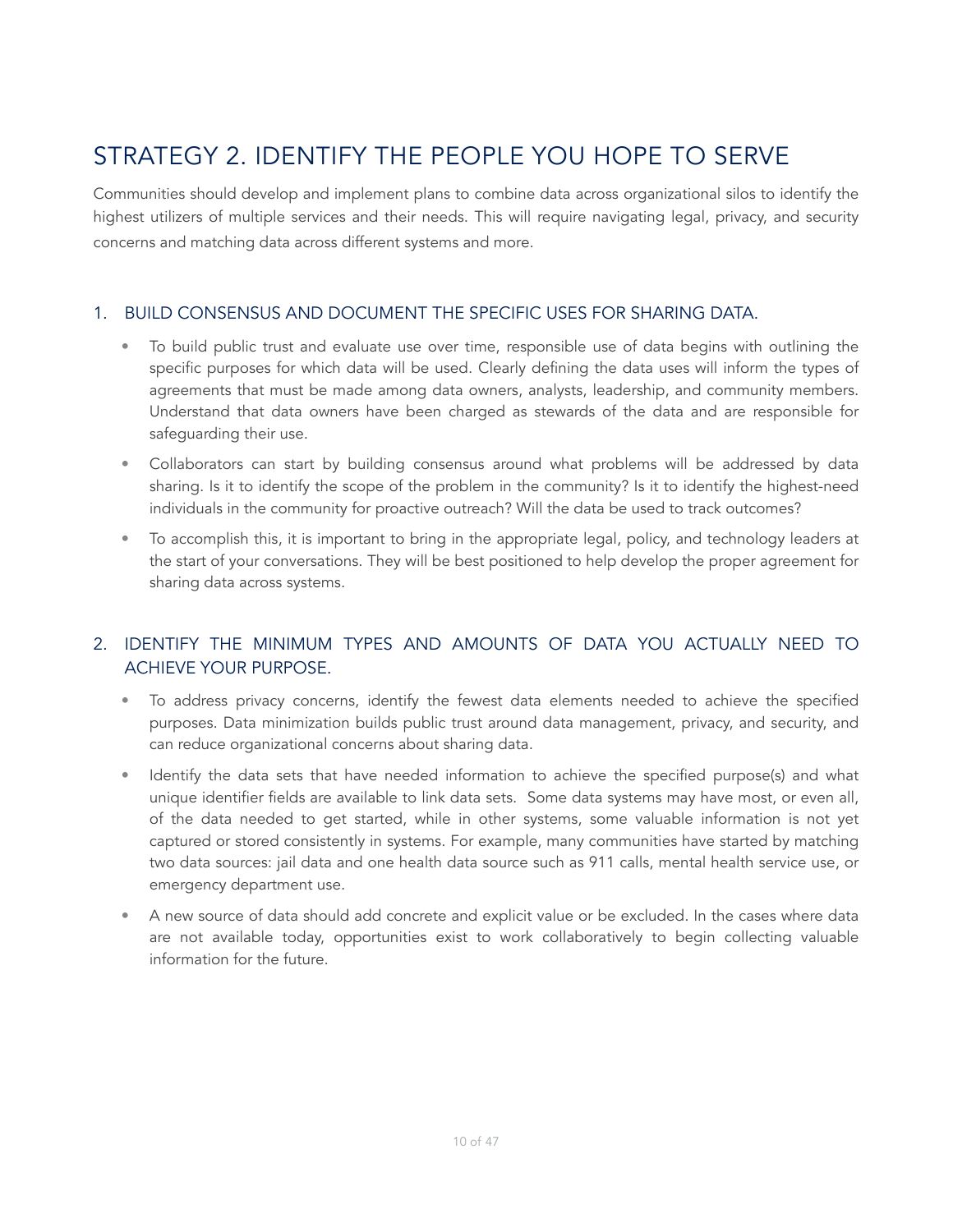# 3. PROVIDE ONGOING OPPORTUNITIES TO INFORM INDIVIDUALS AND THE PUBLIC ABOUT HOW THEIR DATA ARE BEING USED TO GAIN TRUST.

- Studies have shown that data use notices made at the onset and consent forms do not lead to real understanding of data utilization and that they undermine trust in data systems. Therefore, it is important to design both front end and ongoing processes to inform people about how their personal data are being used and how to opt out of these uses at any point in the program.
- It is also important to educate and engage the public. Communities should post clear public explanations of the uses of data and train staff to respond to questions about the purposes and limits of data sharing.

# 4. BUILD PRIVACY, SECURITY, AND CIVIL LIBERTY PROTECTIONS INTO THE DESIGN OF THE DATA SHARING SYSTEMS FROM THE START.

- Invite privacy and civil liberty stakeholders into early stage design meetings to help craft protections and protocols. Set up ongoing check-in meetings to review implementation and obtain feedback.
- Conduct a privacy impact assessment. A privacy impact assessment is an analysis of how information will be stored and shared to ensure handling conforms to applicable legal, regulatory, and policy requirements regarding privacy; to determine the risks and effects of the proposed data sharing; and to examine and evaluate protections and alternate processes to mitigate potential privacy concerns.
- Connect with other programs with experience in privacy and data collection and use to discover best practices.

### 5. USE THE HEALTH INSURANCE PORTABILITY AND ACCOUNTABILITY ACT (HIPAA) AS A TOOL.

<span id="page-10-1"></span>HIPAA is frequently mischaracterized as a barrier to implementing a smarter, more data-driven, approach to diverting and treating the high-utilizer population. The U.S. Department of Health and Human Services (HHS) has responded by providing answers to many of the most common questions, and misperceptions, regarding what HIPAA restricts and more importantly how HIPAA can be used as a tool to better serve vulnerable community members. This is available on the HHS webpage "[May a covered entity collect,](http://www.hhs.gov/hipaa/for-professionals/faq/2073/may-covered-entity-collect-use-disclose-criminal-data-under-hipaa.html)  [use, and disclose criminal justice data under HIPAA?](http://www.hhs.gov/hipaa/for-professionals/faq/2073/may-covered-entity-collect-use-disclose-criminal-data-under-hipaa.html)"<sup>[4](#page-10-0)</sup> and in Appendix C.

<span id="page-10-0"></span><sup>4</sup> [www.hhs.gov/hipaa/for-professionals/faq/2073/may-covered-entity-collect-use-disclose-criminal-data-under-hipaa.html](http://www.hhs.gov/hipaa/for-professionals/faq/2073/may-covered-entity-collect-use-disclose-criminal-data-under-hipaa.html)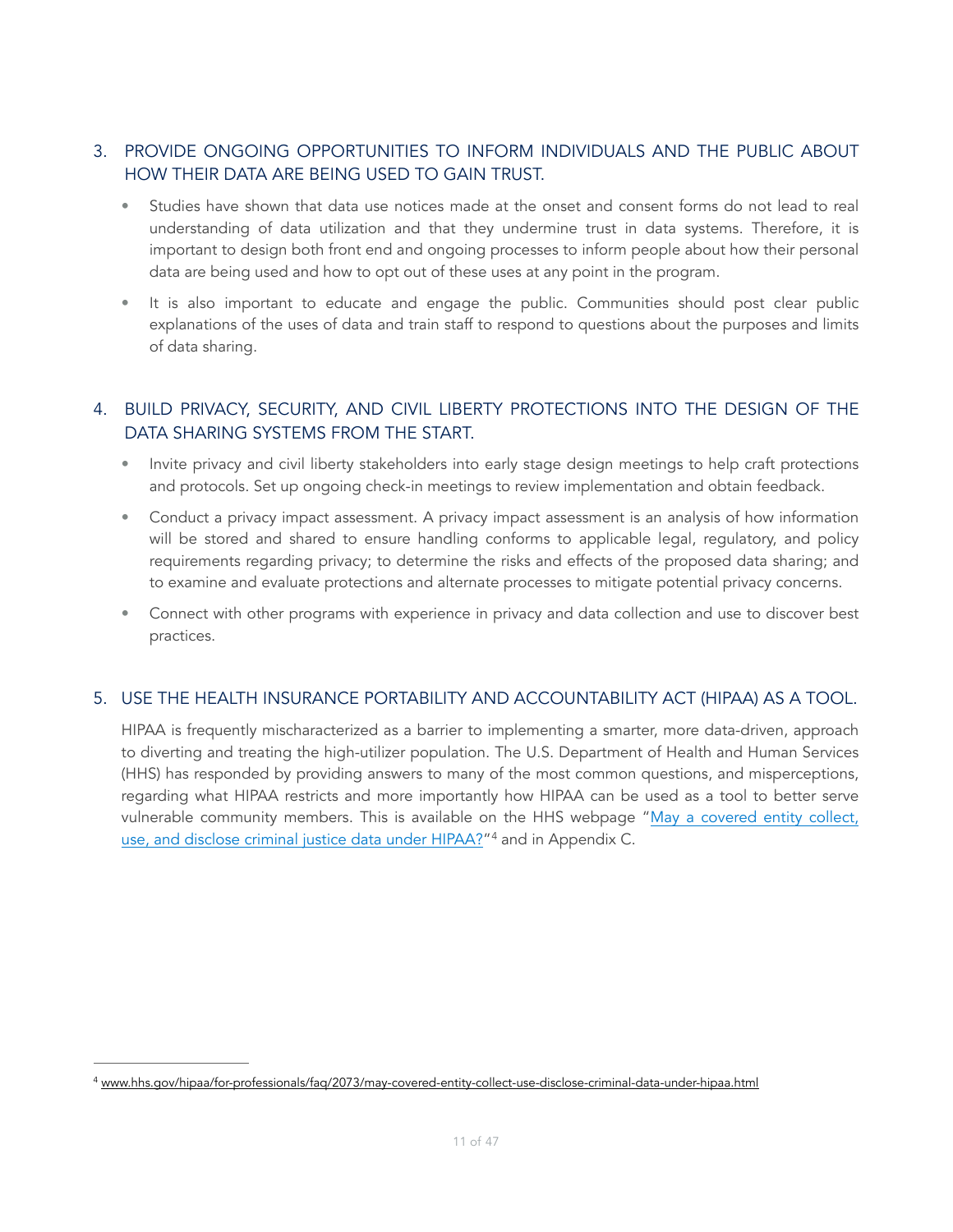# JOHNSON COUNTY, KANSAS

Robert Sullivan Criminal Justice Coordinator Johnson County, KS [Robert.Sullivan@JoCoGov.org](mailto:Robert.Sullivan@JoCoGov.org) 

During summer of 2016, Johnson County collaborated with the University of Chicago on a project to apply machine learning methods to predict which individuals in the community were most at risk of entering jail in the coming year. In order to prepare for this project, Johnson County worked with the University of Chicago to collect raw data from the county mental health center, county ambulance service, and the Justice Information Management System, and then de-identified it before transferring it to the University of Chicago.

Their population of interest consisted of individuals who had previous encounters with both the mental health and criminal justice systems. Linking records across systems enabled Johnson County to compile timelines for individuals' interactions with all three of the systems that contributed data. Using these records, the University of Chicago generated individual-level scores corresponding with the likelihood of a future jail booking. Their first model used data from 2010-2015 and classified 200 individuals as at risk of having a police encounter in the next twelve months. By adding 2016 data, retrospective analysis showed that 104 of the 200 were actually booked into jail in 2016 (the next 12 months), meaning that the model was 52% accurate.

These individuals accounted for nearly 7,000 jail days and were incarcerated twice as long as the general population. Johnson County also learned this population had not been connected to services for an average of 28 months. Moving forward, Johnson County intends to add data from other record management systems (municipal police departments, municipal courts, hospital billing and claims data, etc.) in order to gain additional insights to help reduce repeat interactions with these systems and increase the precision of the models. Ultimately, Johnson County will utilize this information to enable qualified mental health professionals embedded in local police departments to proactively contact individuals that the models flag to reengage them in community-based services before they have another police encounter.

# LOUISVILLE, KENTUCKY

Jamie Allen Public Protection Coordinator Louisville Metro Criminal Justice Commission [Jamie.Allen@louisvilleky.gov](mailto:Jamie.Allen@louisvilleky.gov)

Louisville-Jefferson County Metro developed a collaboration of community partners to pursue innovative solutions to identify, coordinate, and deliver care to high-utilizers with mental and substance use disorders based on information sharing. This collaboration, known as the Dual Diagnosis Cross-Functional Team (DDCFT), is comprised of government agencies, behavioral health professionals, and community organizations. With knowledge that the current service delivery system was fragmented, the DDCFT proposed the creation of a new Community Care Management Network (CCMN) to coordinate care for high-utilizers using the existing Homeless Management Information System (HMIS) as the backbone technology for cross-agency intervention. Many of the involved service providers already had HMIS licenses, making it the logical choice; however, agencies that were not part of the HMIS network agreed to purchase licenses.

As part of the project, participating agencies, including the HMIS network and the Metro Criminal Justice Commission acting as the representative for the DDCFT entered into data-sharing agreements. Based these agreements, the names of the top 100 high jail utilizers, individuals with eight or more episodes of incarceration, are cross-referenced with emergency room data to identify individuals with ten or more admissions. These individuals are then asked to sign a release of information which was developed by the DDCFT and used to authorize the disclosure of encounter or transaction records to specified agencies involved in the delivery of community based services. These agencies include providers of mental health, substance abuse, medical, homelessness and vocational services in addition to criminal justice partners. A Case Manager Quarterback is designated to oversee service delivery and development of a coordinated care plan for addressing the specific needs of the individual.

Since the approach is in the early stages of implementation, no outcome data are available at this time; however, care providers anecdotally report increased access to information and reduction of duplication of services.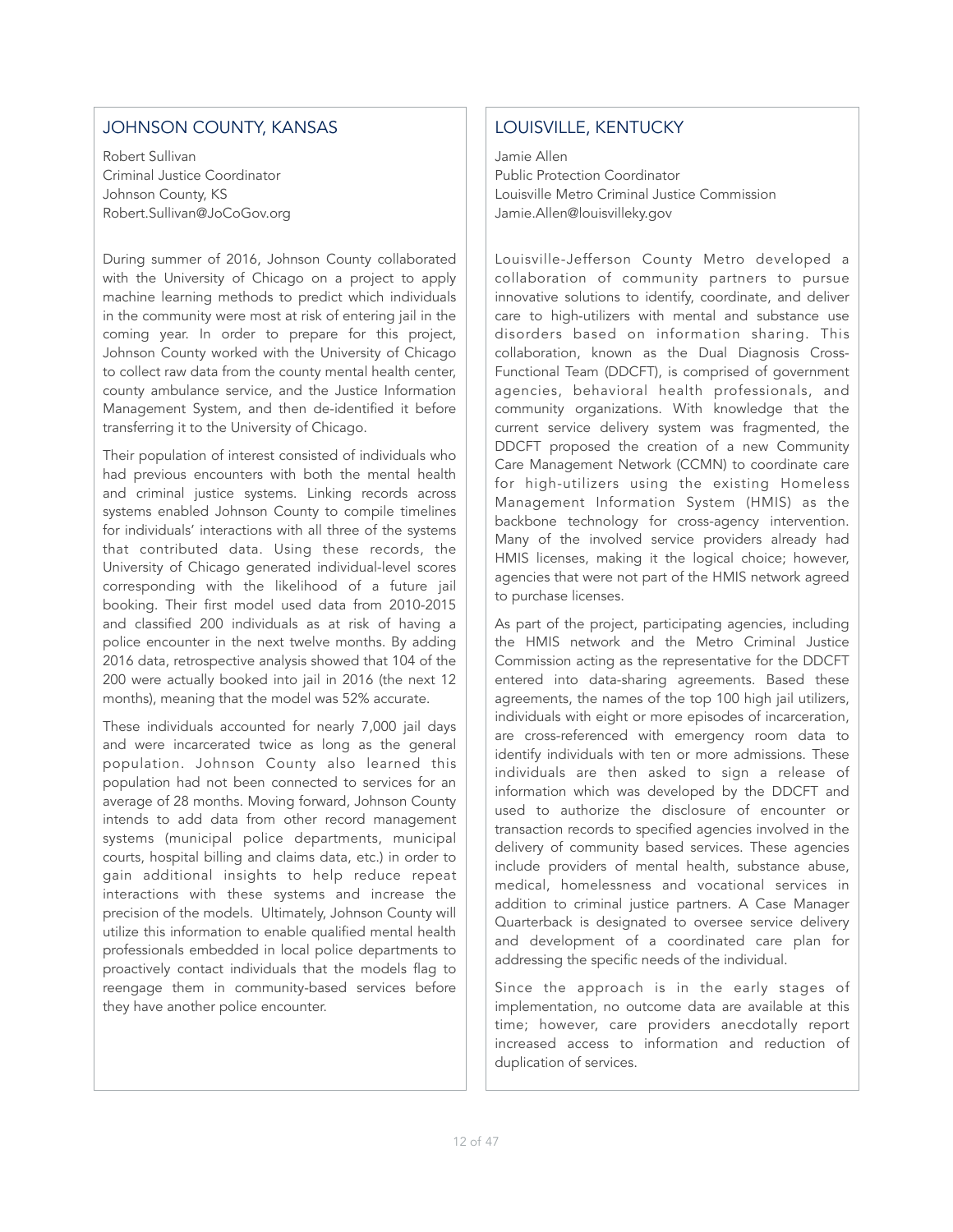# <span id="page-12-0"></span>STRATEGY 3. BUILD A DIVERSION STRATEGY

Pre-arrest diversion strategies offer alternatives to incarceration for individuals with mental and substance use disorders. A pre-arrest diversion strategy includes tools for first responders to determine whether an alternative to arrest and potential incarceration in the criminal justice system is appropriate and, if appropriate, to link individuals to treatment and services. Communities should identify what types of procedures and services will best address the issues discovered through data analysis and conversations with community leaders.

The goal of a successful pre-arrest diversion strategy for a high-utilizer population is to reduce the rates of emergency health and public safety service usage, while increasing linkages across health, behavioral health, housing, and other social supports so that an individual gets the services they need (e.g. if someone needs substance abuse treatment but regularly comes into contact with homelessness services, they can be directed to treatment through the homeless service). Such a strategy should also aim to improve the health and wellbeing of individuals while promoting better public safety outcomes and a more efficient use of public resources.

The approaches listed below are complementary and can be done in alignment with harm reduction and trauma-informed approaches.

### 1. SPECIALIZED POLICE-BASED RESPONSE MODELS

Specialized police-based response models are law enforcement models that: (1) provide a new set of response options for frontline personnel that are tailored to the needs of people with mental illnesses; (2) establish a link when appropriate for people with mental illnesses to services in the community; and (3) create strong collaborative ties between law enforcement agencies and mental health partners, other criminal justice agencies, and community members. Specific models include:

- Crisis Intervention Team (CIT) Training: CIT trains law enforcement and other first responders to respond appropriately in interactions with individuals with mental and substance use disorders. The training emphasizes de-escalation techniques and partnerships with behavioral health providers. In some communities, all law enforcement is trained, while in other jurisdictions a specific cohort of law enforcement is CIT trained — special CIT units that are dispatched in response to crisis or mental illness related calls for service. Jurisdictions provide training to law enforcement officers and other first responders including EMTs, 911 dispatchers, and community-based service providers.
- Co-Responder Model: These specially trained units, comprised of law enforcement officers and behavioral health professionals, respond to calls for service involving individuals with mental and substance use disorders. To best assist law enforcement, these resources may be available around the clock, or as-needed, to work with individuals in crisis and avoid arrest them.

### 2. MOBILE CRISIS TEAMS

These teams provide acute mental health crisis stabilization and psychiatric assessment services to individuals within their own homes or in the community. These teams are staffed by behavioral health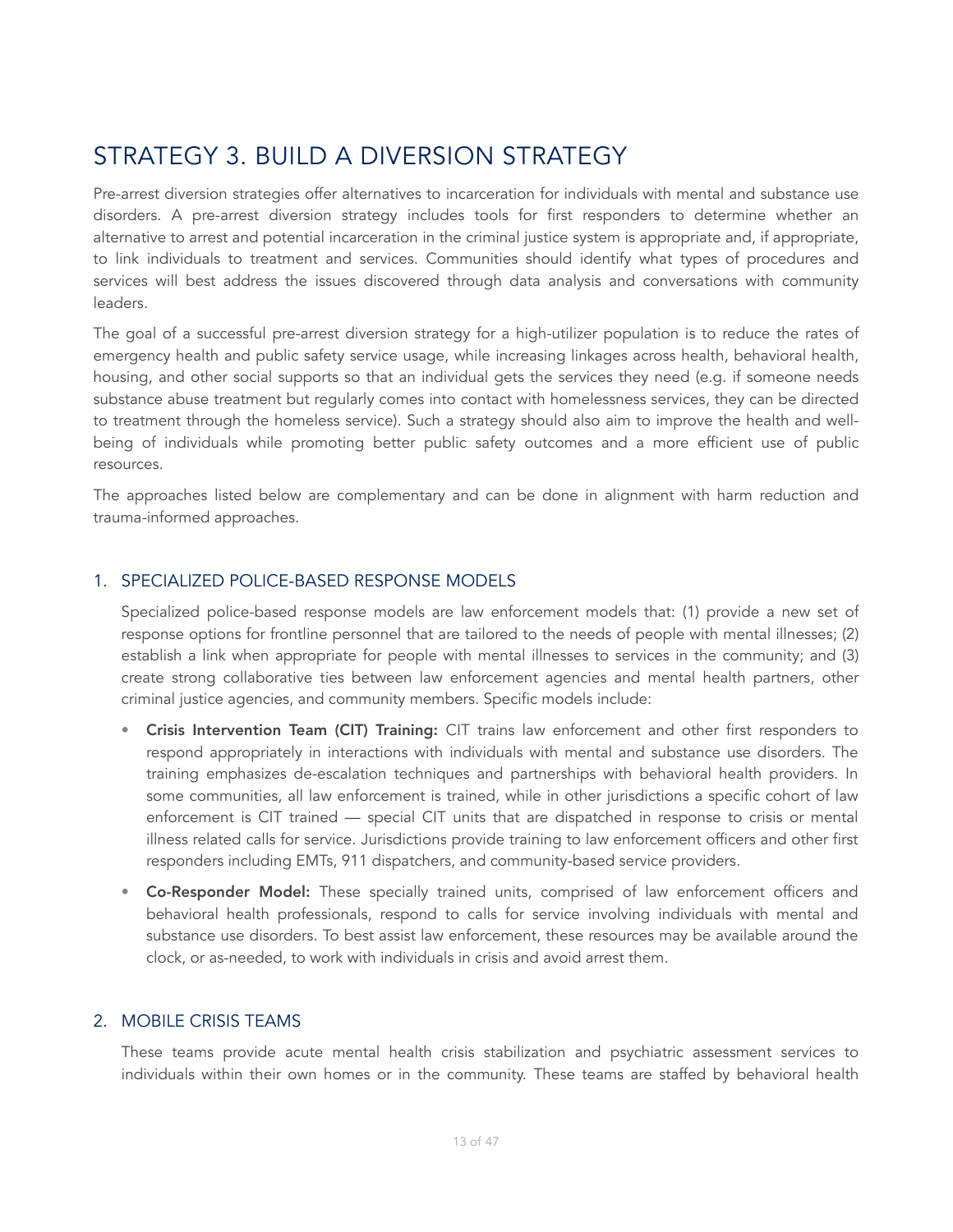professionals and often include peer specialists as key team members. Clinicians are trained to assess and triage individuals in crisis, and to provide critical linkages to mental health, substance use, health care services, and housing.

Mobile crisis teams can be dispatched with, or instead of, law enforcement to crisis calls. If appropriate, law enforcement may call mobile crisis teams to take over a call. Teams focus on de-escalation, crisis stabilization, and referral, and when appropriate, provide transportation to a crisis treatment or stabilization center.

### 3. LAW ENFORCEMENT TOOLS

Officers use a variety of tools, training, and protocols to support and standardize diversion decisions. Examples include:

- Field-Administered Mental Health Screenings are short lists of questions that can easily be administered in the field and help officers determine if diversion is appropriate. Law enforcement agencies should collaborate with behavioral health professionals or researchers in preparing the screening to ensure that the indicators are valid and reliable.
- Standard Diversion Protocols give law enforcement clear steps and information for how and where to divert. These protocols can include screening tools and formalized policies indicating the types of circumstances and low-level offenses for which officers are encouraged to use their discretion to divert individuals instead of detaining them.

### 4. 24/7 CRISIS HOTLINES AND WARM-LINES

- The Substance Abuse and Mental Health Services Administration (SAMHSA) defines a hotline as a direct service delivered via telephone that provides a person who is experiencing distress with immediate and confidential support or facilitated referrals. Warm-lines are telephone lines that are run by trained mental health peer specialists.
- Both hotlines and warm-lines provide low-barrier mechanisms for immediate crisis assistance and referral. Hotlines and warm-lines can serve as effective diversion resources by providing early intervention and linkages to community-based services.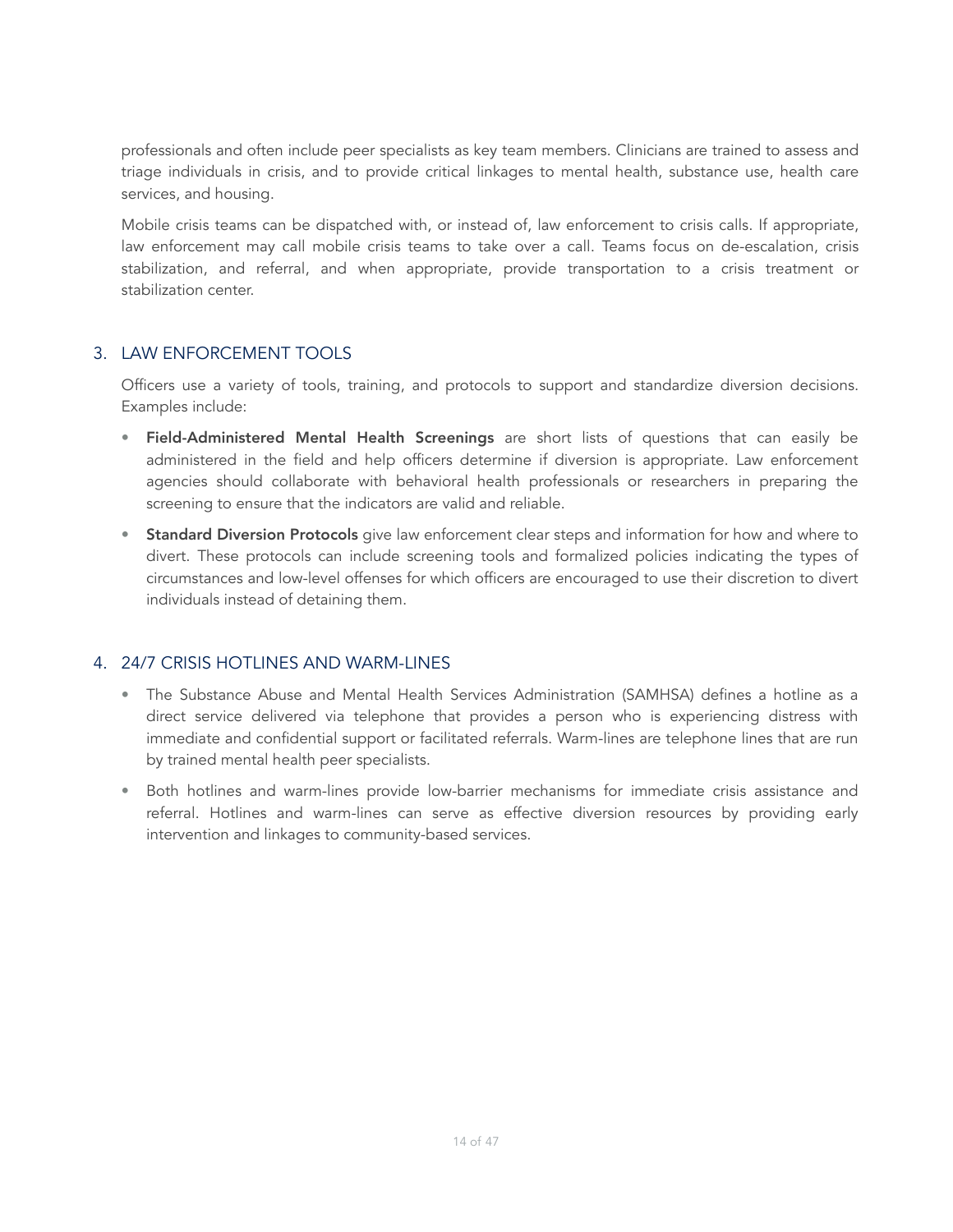# BEXAR COUNTY, TEXAS

Gilbert R. Gonzales Director, Mental Health Department Bexar County [grgonzales@bexar.org](mailto:grgonzales@bexar.org)

The Bexar County Sheriff's Office, the San Antonio Police Department and all other law enforcement agencies in Bexar County have implemented procedures to help divert individuals suffering from mental illness away from criminal justice involvement and into treatment and care.

They did this by instructing officers to administer and document the Law Enforcement screening questionnaire (known as LE4) prior to submitting the required booking slip. The LE4 questions appear on the back of the booking slip. The booking slips are then provided to a pretrial assessment officer for review as the detainee proceeds through the booking process.

The LE4 consists of four questions that function as an initial screen administered by the arresting officer. Its purpose is to flag persons who are suicidal and or may have a mental health issue. The LE4 tool is the initial step of the intake process at magistration. Based on the person's responses, they may be referred to more in-depth assessments, which are completed by a licensed mental health professional.

The most direct benefit from the LE4 questionnaire for Bexar County is the ability to identify early signs of suicidal ideation and/or mental illness so that the person can be further evaluated and appropriately processed, avoiding unnecessary jail. Over the first five months in which the LE4 was used, 626 individuals were identified as needing further assessment, according to the Bexar County Mental Health Department. Of those, 505 were referred to a clinician based on the follow-up assessment results.

Bexar County Sheriff Susan Pamerleau and San Antonio Police Chief William McManus have been actively engaged in the community's efforts to provide appropriate jail diversion for persons who need treatment rather than incarceration. Under their leadership, field officers took the lead in asking community stakeholders to improve the process so more persons with mental illness could be helped instead of jailed. As a consequence of these improvements, LE4 was embraced by law enforcement field officers, who are also Crisis Intervention Team (CIT) trained. The tool was developed by the Bexar County Mental Health Department.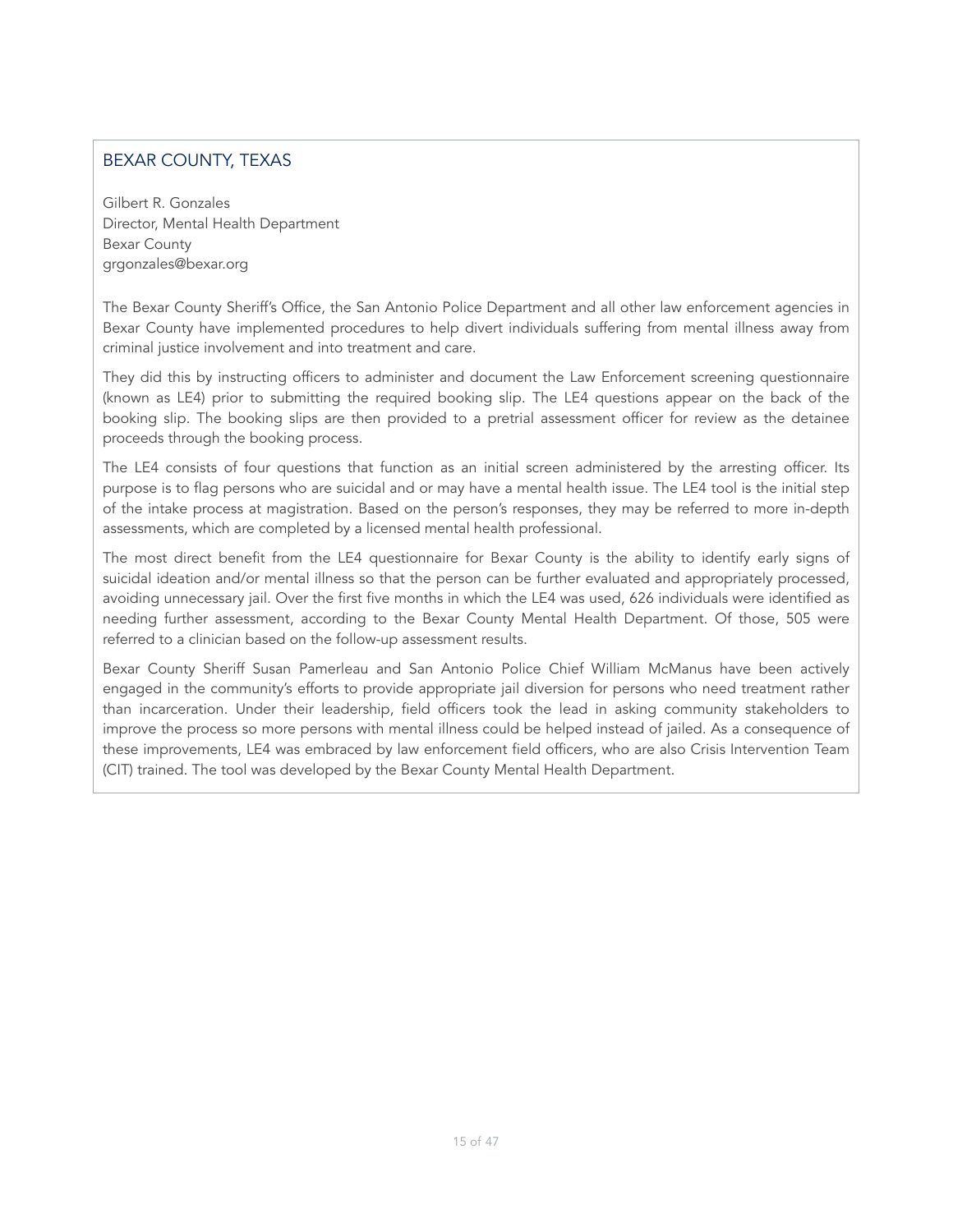# POLK COUNTY, IOWA

Annie Uetz Program Planner Polk County Health Services a.uetz@pchsia.org

In 2012, the Des Moines Police Department made a commitment to train all new recruits in Crisis Intervention Team (CIT). An additional 40 hours of training was added to the Academy training curriculum. CIT training has better prepared officers to work with individuals with mental illness. This has resulted in fewer arrests of people with mental illness; and increased understanding of mental illness and awareness of what to look for in people who might be in crisis.

In addition, Polk County funds a Mobile Crisis Response Team that consists of two units, with assessments billed to Medicaid when applicable. The county contracts with the local public hospital which provides the crisis observation center, the crisis stabilization center and the mobile crisis response team. Each Mobile Crisis Response Team unit is staffed by either a registered nurse or a licensed masters-level clinician. The units are available 16 hours a day (8 a.m. to 12 a.m.), seven days a week, and are requested via police dispatch. The main responsibility of this program is to provide assessments and linkages to resources and treatment. Clinicians determine the next step for each individual with whom they come into contact. In FY16, the Mobile Crisis Response Team responded to 2,181 requests. Only 15 of those individuals went to jail, while 882 (by far the largest cohort) were stabilized in the community. The remaining 454 were taken to the hospital.

Polk County calculates their cost avoidance for those 882 individuals who were stabilized in the community to be: \$4,074,840 if they had gone to jail, and \$3,528,000 if they had gone the hospital. These results have helped maintain support for the program over time.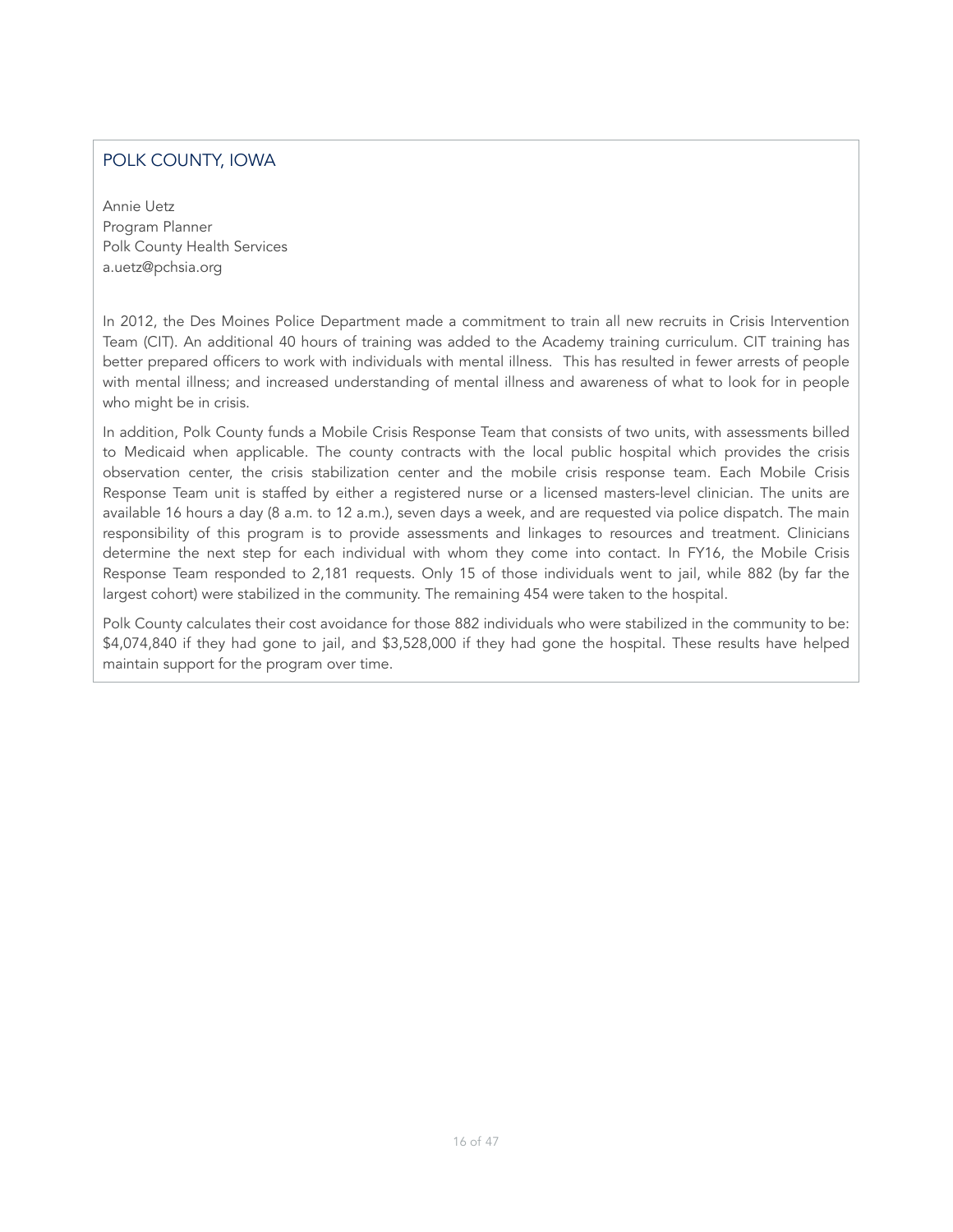# <span id="page-16-0"></span>STRATEGY 4. CREATE WARM HAND-OFFS

After the decision is made to divert an individual, the question for the first-responder becomes:

### DIVERT TO WHAT AND WHERE?

Law enforcement and other first responders need a place and trained staff for warm-handoffs of individuals in crisis. These are key elements of successful diversion programs and ensure that individuals are directly and immediately connected to treatment services. While some communities already have facilities that can accommodate drop-off treatment, stabilization, and referral, others may have to build new capacity to facilitate warm-handoffs. Options communities can consider include:

### 1. CRISIS STABILIZATION PROGRAMS

- Crisis Stabilization, Detoxification Centers or Psychiatric Emergency Programs provide short-term (24-72 hours) psychiatric stabilization for individuals in crisis, and may include detoxification.
- Community Respite Programs offer moderate-term (1-2 weeks) psychiatric stabilization as an alternative to psychiatric hospitalization. Referrals are made by behavioral health professionals (including those at Crisis Stabilization Centers), and individuals are provided with psychiatric, peer, and recovery support services.
- Peer Crisis Programs are operated by people with lived experience of mental illness or substance use disorders, known as peer specialists. Peer crisis programs are designed as calming environments with supports for individuals in crisis. They are delivered in community settings with treatment supports. Services are intended to last less than 24 hours, but may extend up to several days, if needed.

### 2. SERVICE CENTERS

Service or "Solutions" Centers are central intake hubs that help connect individuals to a variety of services and supports through direct coordination, referral, or onsite services. These services may include:

- Mental health services (including crisis stabilization for short stays of 24-72 hours)
- Peer support
- Detoxification
- Supportive housing
- Employment services
- Medicaid enrollment
- Assistance with Social Security benefits
- Referral to other community and provider services, including veterans' assistance and substance use treatment

#### 3. SERVICE-BASED DIVERSION AND REFERRAL, OR "NO WRONG DOOR" LINKAGES

Service-Based Diversion and Referral (SBDR) is an approach to providing referrals and diversion from emergency departments (ED), jails, detox centers, and mental health clinics into more appropriate types of care, based on the needs of the patient. SBDR ensures there is "no wrong door" to get help. For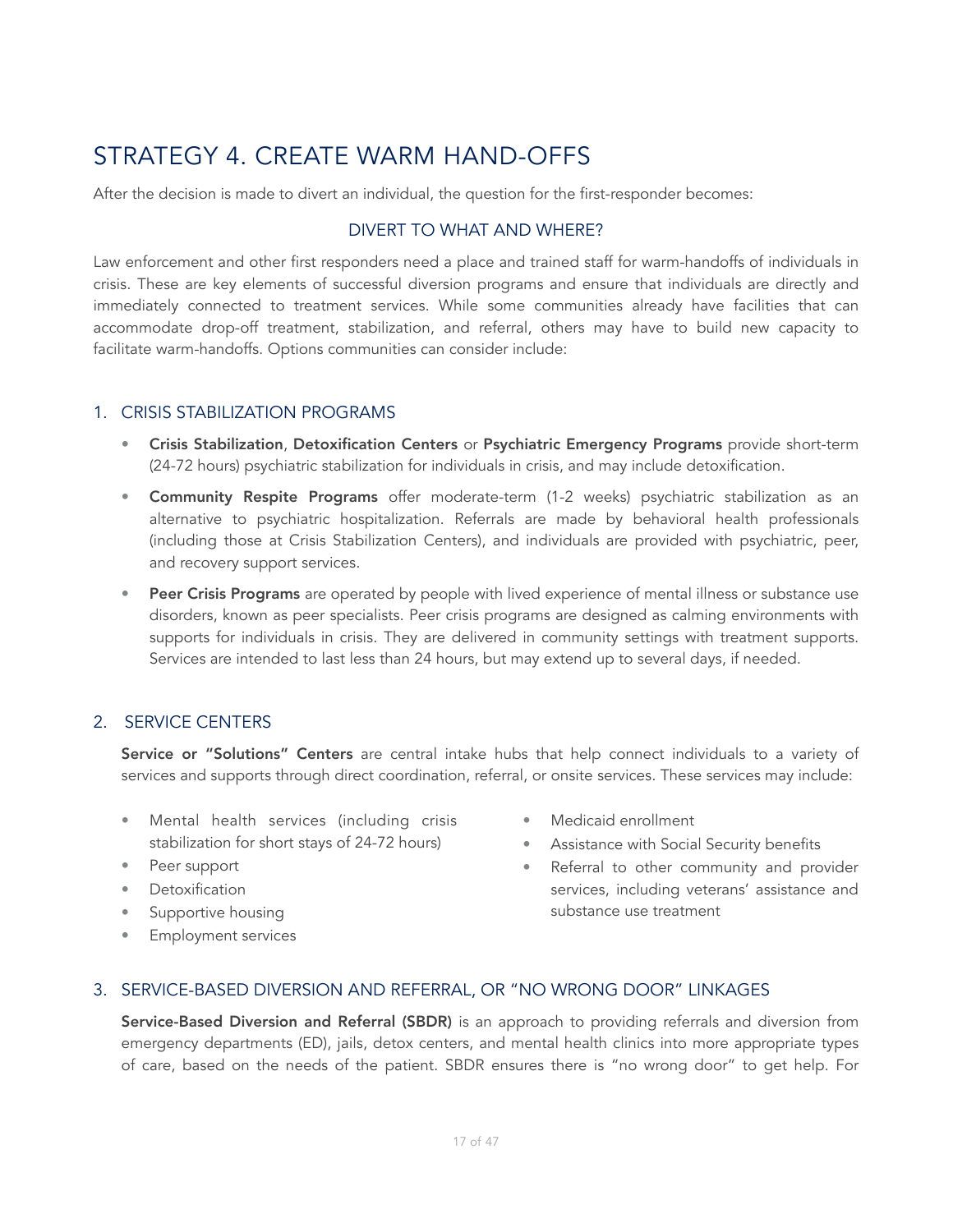example, if a high-utilizer comes into the ED in crisis, an SBDR approach could entail a warm-handoff referral to a community-based crisis stabilization program, rather than processing individuals and then discharging them.

SBDR practices can include having a peer specialist or other mental health professional staff a hospital ED to provide patients with links to community-based services and resources and provide follow-up. SBDR can include emergency medical services diversion programs that train emergency medical technicians (EMTs) to identify high-utilizers and refer them to treatment and support, tapping into available resources in every community. Another example of this approach is ensuring that shelter services, and other community social service providers, are empowered and knowledgeable on how and when to provide warm-handoffs and referrals for high-utilizers who would benefit from treatment and other social services.

### 4. SUPPORTIVE HOUSING AND HOUSING FIRST

Supportive Housing combines affordable, subsidized housing and support services for people with serious mental illness, substance use disorders, or chronic physical health issues. This intervention helps people live with stability and independence in their communities. While it is generally targeted at homeless individuals, this intervention can be used to assist the high-utilizer population in achieving recovery and stability if they lack stable housing. Supportive housing services may include case management, mental health and substance use treatment services, and coordination with health care providers, as well as employment, education, transportation, and other services. Many supportive housing providers adopt Assertive Community Treatment (ACT) and Intensive Case Management (ICM) models, utilize peer supports, and partner with community health providers to provide tenants access to critical physical and behavioral health care.

Housing is a basic human need. Once that basic need is met, individuals can address their health care and other needs more effectively. Through this understanding, communities following the Housing First approach provide immediate housing with no preconditions (other than complying with a leasing agreement) to individuals with behavioral health issues and unstable housing situations, allowing them to achieve enough stability to work on their recovery process. When coupled with a Supportive Housing model, this becomes an intervention into which a high-utilizer can be diverted. Housing First is a proven method of ending all types of homelessness. Housing First yields higher housing retention rates, lower returns to homelessness, and significant reductions in the use of crisis service and institutions. By coupling a Housing First model with treatment services such as ACT, the whole individual's needs can start to be addressed. ACT is described in further detail in Strategy 5: Initiate and Deliver Ongoing Services Effectively.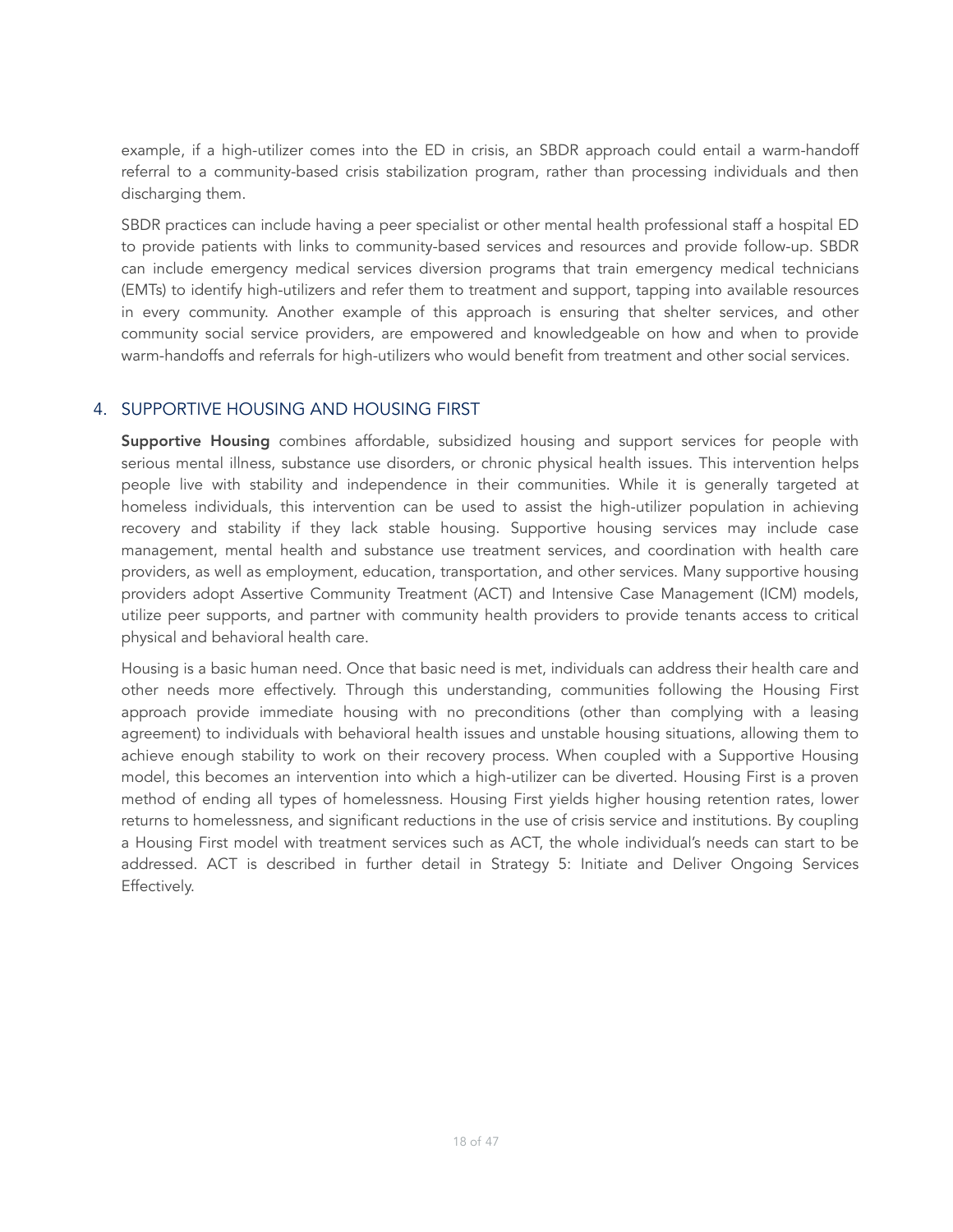# CHARLESTON, SOUTH CAROLINA

Deborah S. Blalock Executive Director Charleston Dorchester Mental Health Center deborah.blalock@scdmh.org

The Charleston Dorchester Mental Health Center is reopening a crisis stabilization center (CSC) that was closed in 2009. When it closed, psychiatric inpatient admissions at one of the local hospitals increased by 900 in that same year. The hospitals' costs from these additional patients exceeded the CSC's annual budget of \$1.1 million. As a result, most of the area hospitals are committed to helping fund the CSC as a cost-savings measure.

Additionally, as an excellent example of cross-system collaboration, the Sheriff's office will provide all patient meals and 24-hour security by a law-enforcement officer. This unit benefits the Sheriff's office by helping to reduce the jail population and the time officers spend waiting for patient evaluations in hospital emergency rooms. Also, the unit will be housed in the Charleston Center, Charleston county's Alcohol and Drug Commission, in an effort to better serve those with co-occurring substance use disorders.

The Charleston CSC will feature 10 beds (15 once larger accommodations are found) with four clinicians on-duty during the day and two on duty during evening and night hours. A registered nurse will always be in the clinician complement.

# PINELLAS COUNTY, FLORIDA

Tim Burns Division Director, Planning & Contract Services Department of Human Services tburns@pinellascounty.org

The Pinellas County Mental Health Jail Diversion Program was developed by the Public Defender's Office in 2004. It is a partnership across systems to stabilize and divert individuals whose legal involvement may be a result of untreated mental illness or co-occurring mental and substance use disorders.

Once an individual is identified and referred to the program, their needs are identified and they are connected to appropriate services, which include: face-to-face assessments, transportation, transitional housing, psychiatric evaluations, treatment plans, prescription medication therapy, intensive case management, court liaison services and referral to additional community resources. Upon the disposition of the individual's case, a psychiatric evaluation will be administered to identify what appropriate mental health medications and other services might be necessary such as SSI/SSDI Outreach, Access, and Recovery (SOAR) or chronic inebriate assistance. Based on these results, warm handoffs will be made to service providers such as housing facilities and case-management services.

The program has diverted 5,489 clients from jail since 2004 with a 93% success rate having no further criminal justice involvement. Its operation is a collaboration between the public defender, state attorney, Pinellas County Sheriff, the judiciary, and local service providers. Initiated under a grant from the Bureau of Justice Assistance, its success has led to continued funding and support from the Pinellas Board of County Commissioners.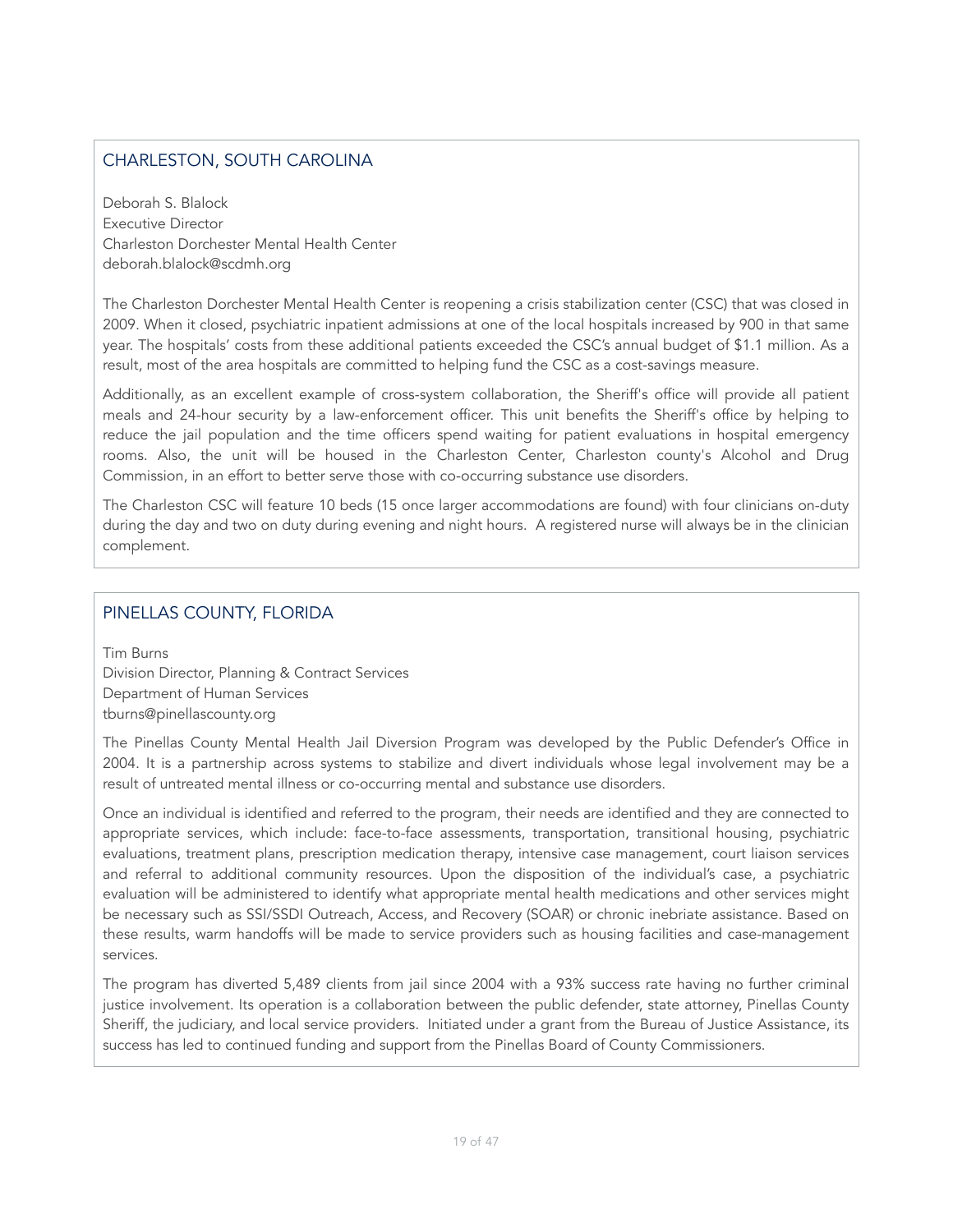# <span id="page-19-0"></span>STRATEGY 5. INITIATE AND DELIVER ONGOING SERVICES **EFFECTIVELY**

<span id="page-19-3"></span>The next strategy in developing a strong foundation of support for high-utilizers is to provide effective services and treatment on an ongoing basis.<sup>[5](#page-19-1)</sup> As mentioned previously, a key characteristic of the high-utilizer population is the fragmented, episodic and partial care they receive, which results in their continued cycling through services that are not fully meeting their underlying needs.

Developing coordinated and comprehensive community-based treatment is the only way to break this cycle and respond to the multiple and complex health, behavioral health, housing, and other needs that highutilizers often have. Five treatment and support services that have been demonstrated to be effective for the high-utilizer population are:

# 1. ASSERTIVE COMMUNITY TREATMENT (ACT)

Assertive Community Treatment (ACT) is a highly integrated mental health service delivery model with demonstrated positive outcomes from randomized controlled trial (RCT) studies. ACT uses a multidisciplinary team comprised of psychiatrists, psychologists, social workers, nurses, substance abuse specialists, vocational rehabilitation specialists, service coordinators, and peer support specialists. Services are delivered in the community, are available 24/7, and can be delivered to people in supportive housing.

### 2. INTENSIVE CASE MANAGEMENT (ICM)

Intensive Case Management (ICM) offers high-intensity mental health services, care coordination, and case management provided by a case manager with a small caseload. Unlike ACT, ICM does not utilize a multi-disciplinary team, but does share the same focus on clients versus systems and the coordination of multiple and varied treatment and social services. ICM can be delivered to people in supportive housing.

### 3. MEDICATION-ASSISTED TREATMENT (MAT)

Medication-Assisted Treatment (MAT) is the use of medications, in combination with counseling and behavioral therapies, to provide a "whole-patient" approach to the treatment of substance use disorders. MAT has been documented as an impactful and successful form of substance use intervention.

- Substance use disorder is a medical condition, and in response to the current opioid crisis, the Obama Administration has [made significant investments](https://www.whitehouse.gov/the-press-office/2016/03/29/fact-sheet-obama-administration-announces-additional-actions-address)<sup>[6](#page-19-2)</sup> in expanding MAT programs around the country.
- <span id="page-19-4"></span>• Patients who receive treatment in an Opioid Treatment Program (OTP) are required by Federal regulations to receive medical, counseling, vocational, educational, and other assessment and

<span id="page-19-1"></span> $5$  The interventions discussed in this section will overlap with services that benefit a post-arrest and reentry population as well.

<span id="page-19-2"></span><https://www.whitehouse.gov/the-press-office/2016/03/29/fact-sheet-obama-administration-announces-additional-actions-address> [6](#page-19-4)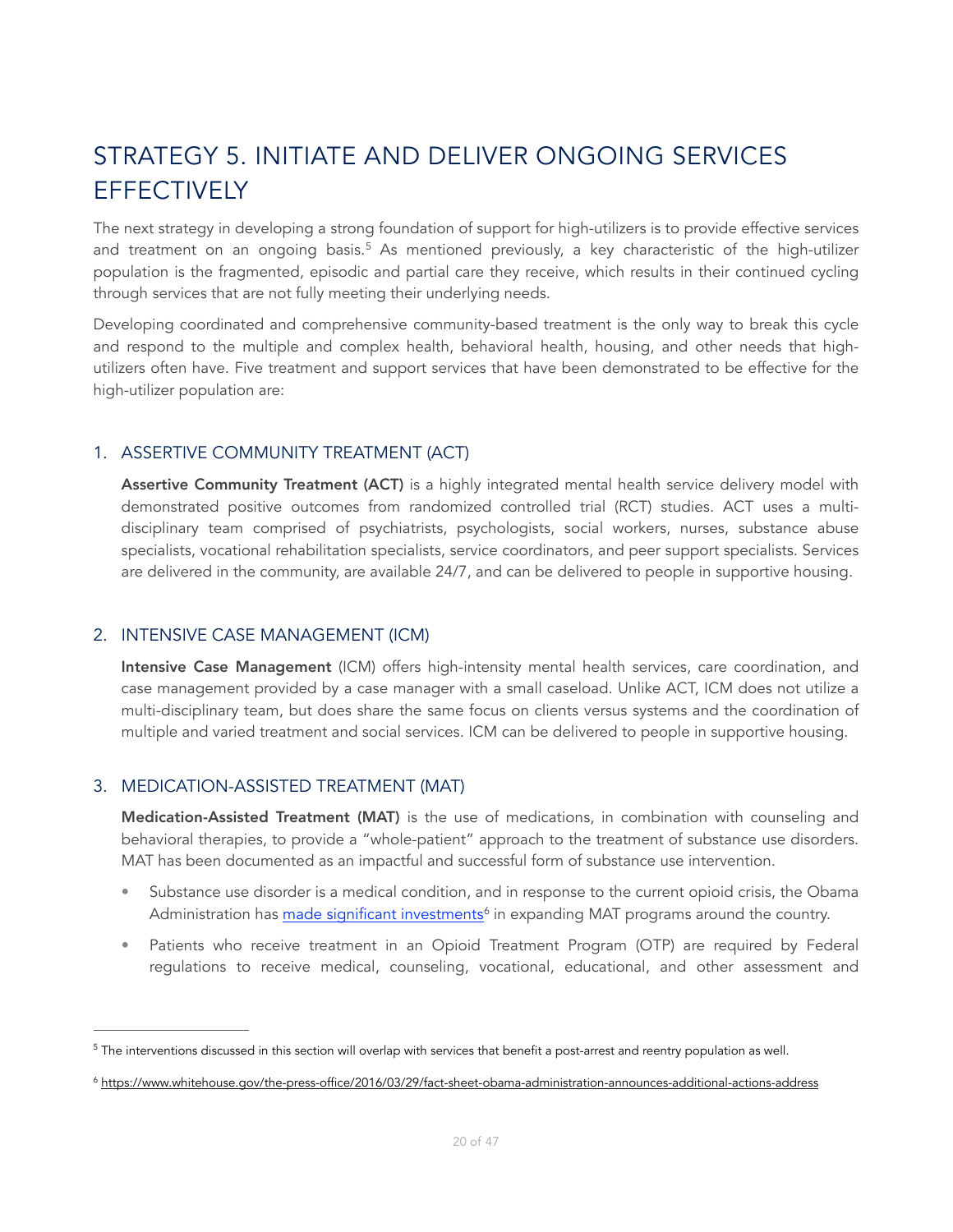treatment services, in addition to medication for opioid addiction. Medications involved in MAT programs must be administered by a medical professional.

### 4. PEER SUPPORT SERVICES

Peer Support Services are delivered by individuals who share common life experiences with the people they are serving. People with mental and substance use disorders have a unique capacity to help each other based on a shared affiliation and a deep understanding of this experience. Some states offer certification for peer support specialists. SAMHSA has identified five core competencies for peer services; they are: recovery-oriented, person-centered, voluntarily self-identified peers, relationship-focused, and trauma-informed. Peer support specialists can be employed in a number of settings, including mobile crisis units, call-lines, crisis stabilization centers, and crisis programs.

# 5. PRE-RELEASE COORDINATION OF SERVICES

Pre-Release Coordination of Services involves connecting individuals reentering their communities with key community resources. These resources can include enrollment in Medicaid, scheduling of medical appointments, referral and introduction to mental health service providers, referrals to health care, supportive housing, and other support services before release. Dedicated staff or mental health and social work professionals in the correctional facility assist individuals in identifying the services for which they are eligible and assist them in enrolling in these services.

For justice-involved individuals with mental and substance use disorders, facilitating access to health care and coordinating treatment and support services prior to release from jails and prisons improves the likelihood of a successful return and tenure in the community. When individuals return to their communities, they should have access to the medication, treatment, and services they need to maintain a stable and healthy life. An effective pre-release coordination plan will coordinate an individual's discharge from jail or prison to a community-based service provider or case manager. Both correctional and community provider staff facilitate a warm-handoff for the individual's transition.

### 6. HARM REDUCTION

Harm Reduction is an approach to criminal justice and health care, which recognizes that, while certain behaviors like drug and alcohol use may have harmful effects on individuals and communities, not every person is ready, willing, or able to abstain from such behaviors immediately. Using tools such as motivational interviewing and stages of change models, providers and individuals can address the complex behavioral health issues and other health and social service needs an individual may have while avoiding the traditional sanctions for "non-compliance" and relapse. Success within a harm reduction framework is defined by engagement in the process and incremental goal achievement, building selfefficacy, and removing stigma from the provider-client relationship.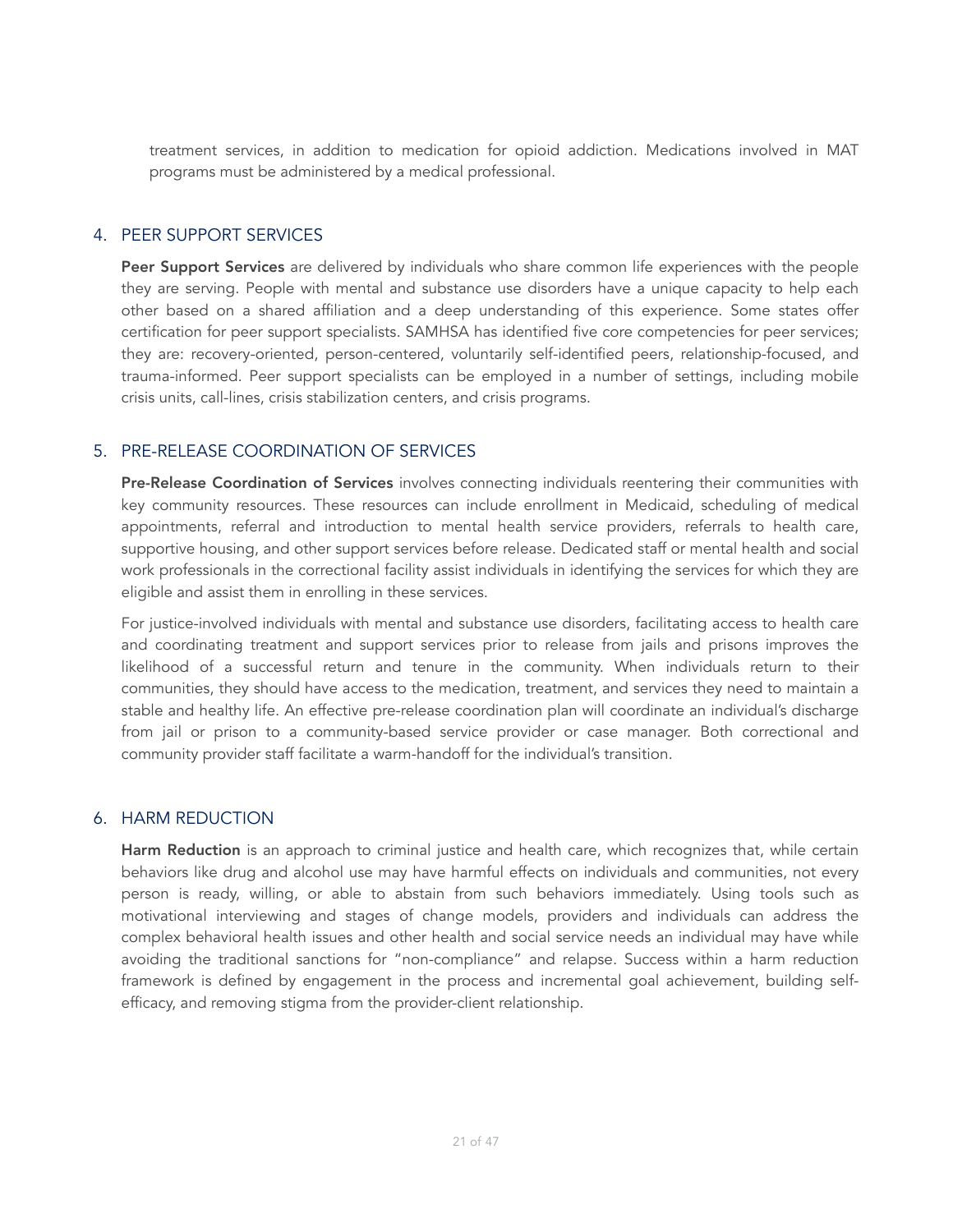#### 7. SUPPORTIVE HOUSING AND HOUSING FIRST

Supportive Housing, when combined with a Housing First approach, as discussed earlier, acts as an effective intervention to which high-utilizers that are unstably housed can be diverted immediately. However, Supportive Housing also can serve an important role in a community's strategy for providing ongoing and sustained care to help break the cycle of high-utilization by stabilizing the lives of individuals who lack stable housing and have struggled with fragmented care and support. To learn more about Supportive Housing, please refer back to Step 4. Create Warm Hand-Offs.

### NEW JERSEY

Anthony Marchetta Executive Director New Jersey Housing and Mortgage Finance Agency amarchetta@njhmfa.gov

NJ Housing and Mortgage Finance Agency (NJHMFA) administers the federal Low Income Housing Tax Credit (LIHTC) program, the largest source of funding for affordable housing in the United States. Across the nation, an estimated 3 million homes have been created for low/moderate income households since the program's inception in 1986, including 60,000 in the state of NJ. NJHMFA awards approximately \$21 million in tax credits competitively to developers each year. This valuable resource can generate private investor equity of over \$220 million per year to construct and rehabilitate affordable housing.

One of the most effective features of the LIHTC program is that each state is able to craft their own Qualified Allocation Plan (QAP) and define the criteria for awarding tax credits according to each state's needs. NJHMFA utilizes the QAP and its points/ranking system as a way to guide affordable housing growth in expanding access to decent, safe and affordable housing, with a focus on doing so for the state's most vulnerable residents — often highutilizers of public systems.

NJHMFA has long been a champion for supportive housing with its own dedicated application cycle, but the impact was limited by the Agency's ability to fund only a handful of projects each year. The challenge of constructing support housing was compounded by the difficulty of also operating and maintaining it. A lack of rental vouchers, operating subsidy, and funding for support services can make supportive housing for very low income households infeasible.

As an incentive to build more supportive housing for those earning less than 30% of area median income for the county, NJHMFA introduced the innovative idea to award points for integrating 5% or 5 units (whichever is larger) supportive housing units within traditional family and senior developments in 2011. In 2013, that point category was amended to specifically provide housing for homeless individuals and families, many of whom suffer from mental illness or struggle with substance use disorder.

Due to the highly competitive nature of the tax credit program, over 93% of projects awarded since 2011 have created more than 400 supportive housing units in 70 communities across the state, more than doubling NJ's supportive housing production and tripling the available locations. NJHMFA leverages the LIHTC program to subsidize the cost of stable permanent supportive housing, including consumercentered support services that improve quality of life by providing varied housing choices for those able to live independently in integrated communities, and help reduce rates of high utilization of costly public systems and services.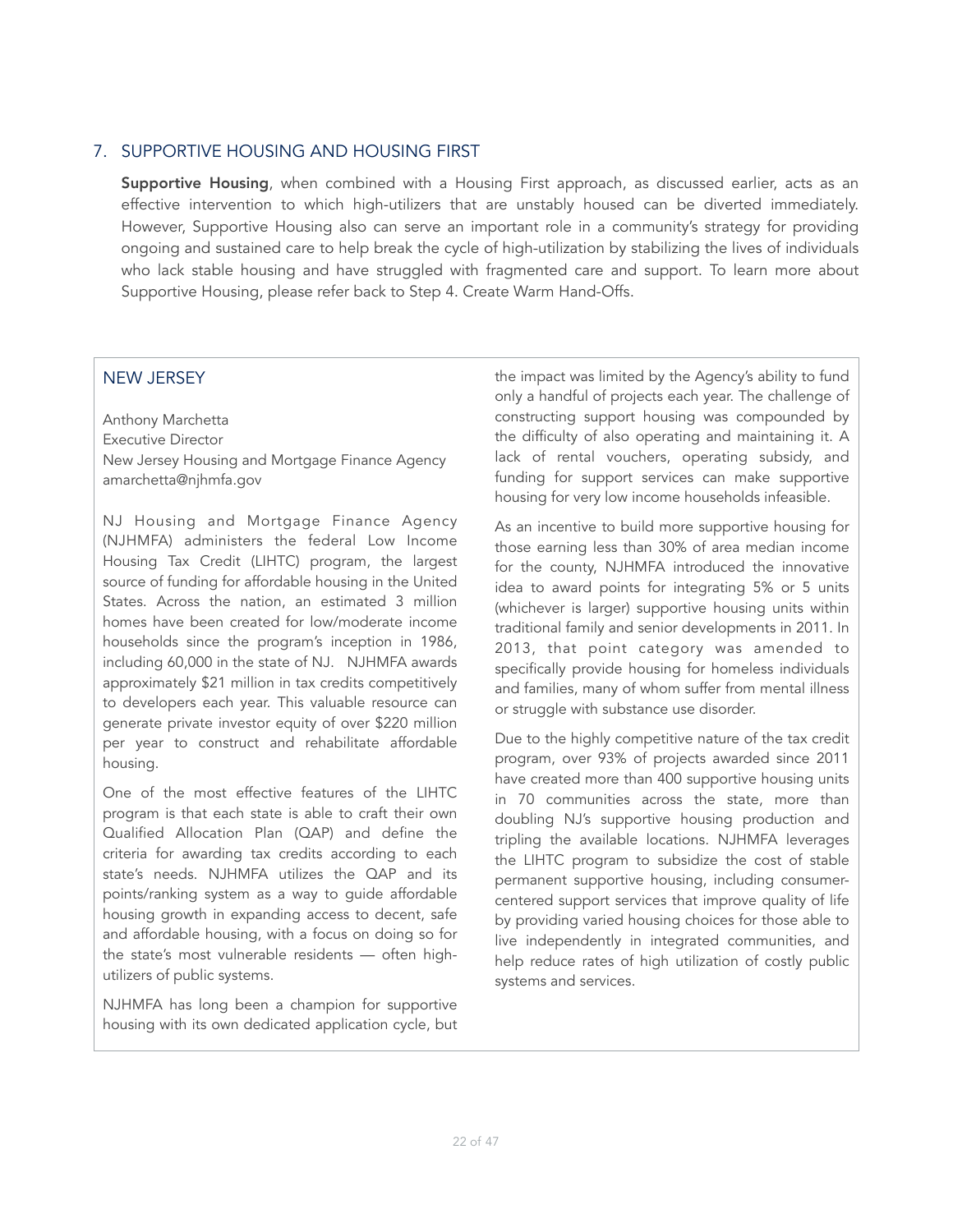### DAKOTA COUNTY, MINNESOTA

Kristi Hamilton Director, Marketing Communications Guild Incorporated KHamilton@guildincorporated.org

The Hospital to Home pilot initiative began in 2010 through a partnership between two St. Paul, Minnesota non-profit organizations (Guild Incorporated and Hearth Connection) and a hospital (Regions Hospital). This initiative was formed to address the urgent need to reduce costs and better serve patients by targeting the highest need and highest cost patients with alternative interventions that address the complex issues affecting their health. The focus patients for this initiative include those experiencing long-term homelessness, chronic health conditions, mental health issues, and frequent visits to the emergency department.

Hospital to Home addresses this need of this population with a person-centered, multi-disciplinary Mobile Community Health Services Team that provides individually tailored care based on participant needs and preferences. Serving as the central hub of comprehensive care coordination, the Team must either provide directly, or arrange for and coordinate, all needed services including physical health, behavioral health, housing, social, and employment services. Mobile outreach and engagement strategies help to build and sustain trusting relationships with participants and remove barriers to success.

The pilot initiative began with seven individuals, and the results from the pilot evaluation were promising

enough to leverage additional funding to expand to 25 openings. During the pilot, a team of partner agencies convened monthly to track referrals and participant progress, and evaluation reports were developed annually by an independent evaluation firm (Wilder Research). For the expansion, outcome and process data from the pilot initiative were used to modify referral and engagement processes, including broadening the eligible chronic health conditions and increasing the braiding of funding to serve as many participants as possible. This braided funding model includes a HUD grant for both rental assistance and support services. For participants who are eligible, Medicaid is also billed for targeted case management.

As of July 2015, there were a total of 31 Hospital to Home participants with approximately 12 months of outcome data. Despite long histories of homelessness, all participants moved into stable housing within four months of enrollment in Hospital to Home, and 87%were living in apartments. In addition, while 76% of participants have a criminal history, most participants (82%) had no criminal charges after enrolling in Hospital to Home. With regard to health care use, the total number of emergency department visits by participants decreased by 74% (from 333 to 85) after enrollment. However, aggregated clinic use increased from 615 to 647 during that time, supporting the goal of helping participants access care in primary care clinics rather than emergency departments, when appropriate. Nearly two-thirds of participants (65%) had an inpatient hospital stay in the six months prior to enrollment. However, this dropped to one third (32%) with an inpatient stay in the six months after enrollment, and further fell to 13% between six and twelve months after enrollment.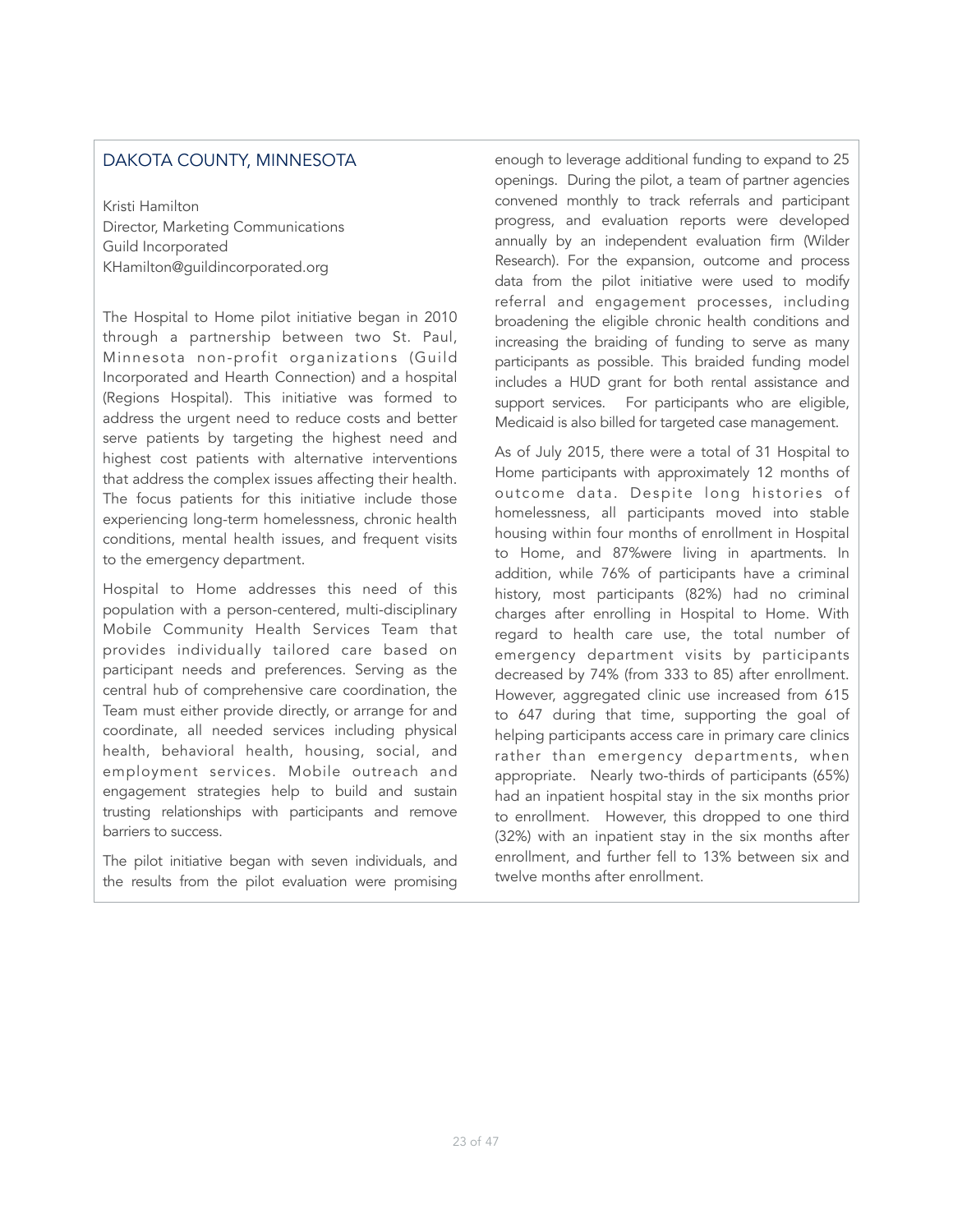# <span id="page-23-0"></span>STRATEGY 6. LEVERAGE AVAILABLE FUNDING STREAMS TO OPTIMIZE CARE

Much is contingent on identifying resources to move your community's initiatives forward. However, many resources can also be identified through engaging all of your community's stakeholders and helping show that every one of them derives value from helping your high-utilizer population. We urge you not to allow the question of funding to paralyze progress. To assist with this conversation, we outline a number of federal grants and technical assistance programs available through federal agencies and departments that communities can use to provide services and improve outcomes for high-utilizers in Appendix A.

In addition, there are broad-based funding streams that can work together and separately to help fund necessary treatments and support services for your community's highest utilizers. The primary funding streams for this are Medicaid, Medicaid/Medicare Dual Eligibility, Supplementary Security Income, and resources from the Department of Veterans Affairs. Below we discuss each funding stream in depth.

#### MEDICAID

Medicaid is a broad federal and state partnership that provides financial support for medical and behavioral health care services to all eligible beneficiaries. All state Medicaid programs cover people that have lowincomes and are seniors, persons with disabilities, pregnant women, children and their custodial parents. Through the Affordable Care Act (ACA), states gained the ability to expand coverage to low-income people who do not meet these categorical eligibility criteria. As of February 2016, 32 states have expanded their Medicaid coverage to this new group. Specific information by state can be found here at: [https://](https://www.medicaid.gov/medicaid-chip-program-information/by-state/by-state.html) [www.medicaid.gov/medicaid-chip-program-information/by-state/by-state.html.](https://www.medicaid.gov/medicaid-chip-program-information/by-state/by-state.html)

#### Leveraging Medicaid to Help High-Utilizers

State Medicaid plans may cover many of the services high-utilizers need including: crisis services, community mental health services, substance use disorder treatment services, primary care, medications, some case management, etc. State-specific coverage information can be found through the link provided above.

• Many states are developing Medicaid waiver proposals, specifically under the 1115 waiver authority, to Centers for Medicare & Medicaid Services (CMS) that will broaden service coverage for specific subgroups. This waiver authority is for states seeking to improve their programs by expanding eligibility to individuals who are not otherwise Medicaid- or Children's Health Insurance Program (CHIP)- eligible, providing services not typically covered by Medicaid, and/or using innovative service delivery systems that improve care, increase efficiency, and reduce costs. Learn more about the 1115 waiver at: [https://](https://www.medicaid.gov/medicaid-chip-program-information/by-state/by-state.html) [www.medicaid.gov/medicaid-chip-program-information/by-state/by-state.html.](https://www.medicaid.gov/medicaid-chip-program-information/by-state/by-state.html)

Some notable provisions of the 1115 waiver include adding low-cost services such as case management and peer support services that increase engagement in health services, and paying for habilitative services within supportive housing programs (also referred to as "Assistance in Community Integration" programs in some cases). CMS is also considering proposals to reimburse release planning services delivered within jails. CMS requires waivers to be cost-neutral, so these can improve outcomes for higher utilizers while also being financially beneficial to the Medicaid program. Search for waivers available in your state at: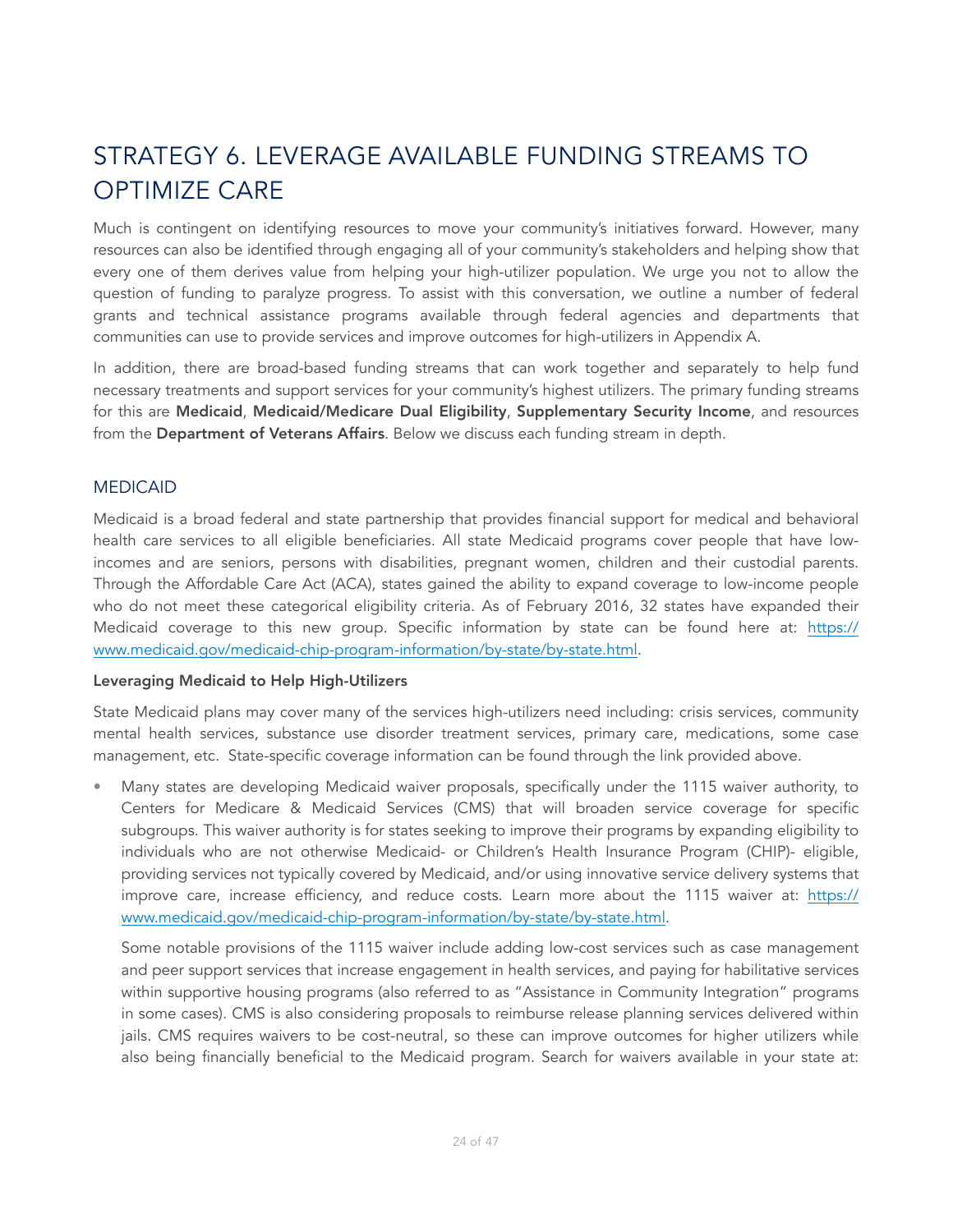[https://www.medicaid.gov/medicaid-chip-program-information/by-topics/waivers/waivers\\_faceted.html](https://www.medicaid.gov/medicaid-chip-program-information/by-topics/waivers/waivers_faceted.html). *Note: some waivers are still pending release; the status of each waiver is listed on the above webpage*.

- Another tool many states have taken advantage of is the Home & Community-Based Services 1915(i) benefit, or 1915(i) for short. States can submit an amendment to their state plan to include the 1915(i) benefit to help provide needed long-term care services for Medicaid beneficiaries. These services include in-home or alternative living arrangements in the community, which can often be less costly than institutional care. To learn more about 1915(i), see [https://www.medicaid.gov/medicaid-chip-program](https://www.medicaid.gov/medicaid-chip-program-information/by-topics/long-term-services-and-supports/home-and-community-based-services/home-and-community-based-services-1915-i.html)[information/by-topics/long-term-services-and-supports/home-and-community-based-services/home-and](https://www.medicaid.gov/medicaid-chip-program-information/by-topics/long-term-services-and-supports/home-and-community-based-services/home-and-community-based-services-1915-i.html)[community-based-services-1915-i.html](https://www.medicaid.gov/medicaid-chip-program-information/by-topics/long-term-services-and-supports/home-and-community-based-services/home-and-community-based-services-1915-i.html).
- Many states use Medicaid managed care plans to manage care, coordinate care, and contain costs. Because of their many needs for medical and behavioral health services, high-utilizers can be high cost members within Medicaid managed care health plans. Managed care plan representatives are, therefore, important partners to engage in this work and may be willing to pay for additional care coordination services offered in the community. To see a profile of Medicaid managed care plans in your state, go to [https://www.medicaid.gov/medicaid-chip-program-information/by-topics/delivery-systems/managed](https://www.medicaid.gov/medicaid-chip-program-information/by-topics/delivery-systems/managed-care/managed-care-profiles.html)[care/managed-care-profiles.html](https://www.medicaid.gov/medicaid-chip-program-information/by-topics/delivery-systems/managed-care/managed-care-profiles.html).
- To build health information exchange (HIE) infrastructure that supports providers in sharing health information when they refer patients or need to coordinate care, most states have taken advantage of what is commonly known as 90/10 Health Information Technology (HITECH) funding through the Medicaid Electronic Health Record Incentive Program. States may receive 90% federal matching funds for two purposes related to HIEs 1) on-boarding, and 2) design, development, and implementation of health information exchange infrastructure used by providers serving Medicaid enrollees. To learn more, see [https://www.medicaid.gov/medicaid-chip-program-information/by-topics/data-and-systems/federal](https://www.medicaid.gov/medicaid-chip-program-information/by-topics/data-and-systems/federal-financial-participation-for-hit-and-hie.html)[financial-participation-for-hit-and-hie.html](https://www.medicaid.gov/medicaid-chip-program-information/by-topics/data-and-systems/federal-financial-participation-for-hit-and-hie.html). Some examples of how states might use this funding to support justice-involved individuals:
	- ✦ A state Medicaid agency could on-board Emergency Medical Services (EMS) to a statewide Health Information Exchange which would allow EMS teams to have access to medication histories, prescription drug monitoring programs, problem lists, etc. This information could be used for diversion to mental health providers or substance use treatment providers.
	- ✦ A state Medicaid agency could build a correctional health registry that could help coordinate the post-release care of incarcerated patients and connect them to care for HIV, Hepatitis C, behavioral health issues, or substance abuse treatment. The registry could also capture this information for statewide public health reporting.
- The Centers for Medicare & Medicaid Services (CMS) launched a collaborative between the Center for Medicaid and CHIP Services and the Center for Medicare & Medicaid Innovation called the Medicaid Innovation Accelerator Program (IAP). The goals of IAP are to improve health and health care for Medicaid beneficiaries and to reduce associated costs by supporting states in their ongoing payment and service delivery reforms. One of its focus areas includes Medicaid Beneficiaries with Complex Care Needs and High Costs (BCN). States participating in this program area receive targeted program support on their ongoing efforts to improve care coordination for Medicaid beneficiaries with complex needs and high costs. Medicaid IAP's specific goals are to (1) enhance state capacity to use data analytics to better serve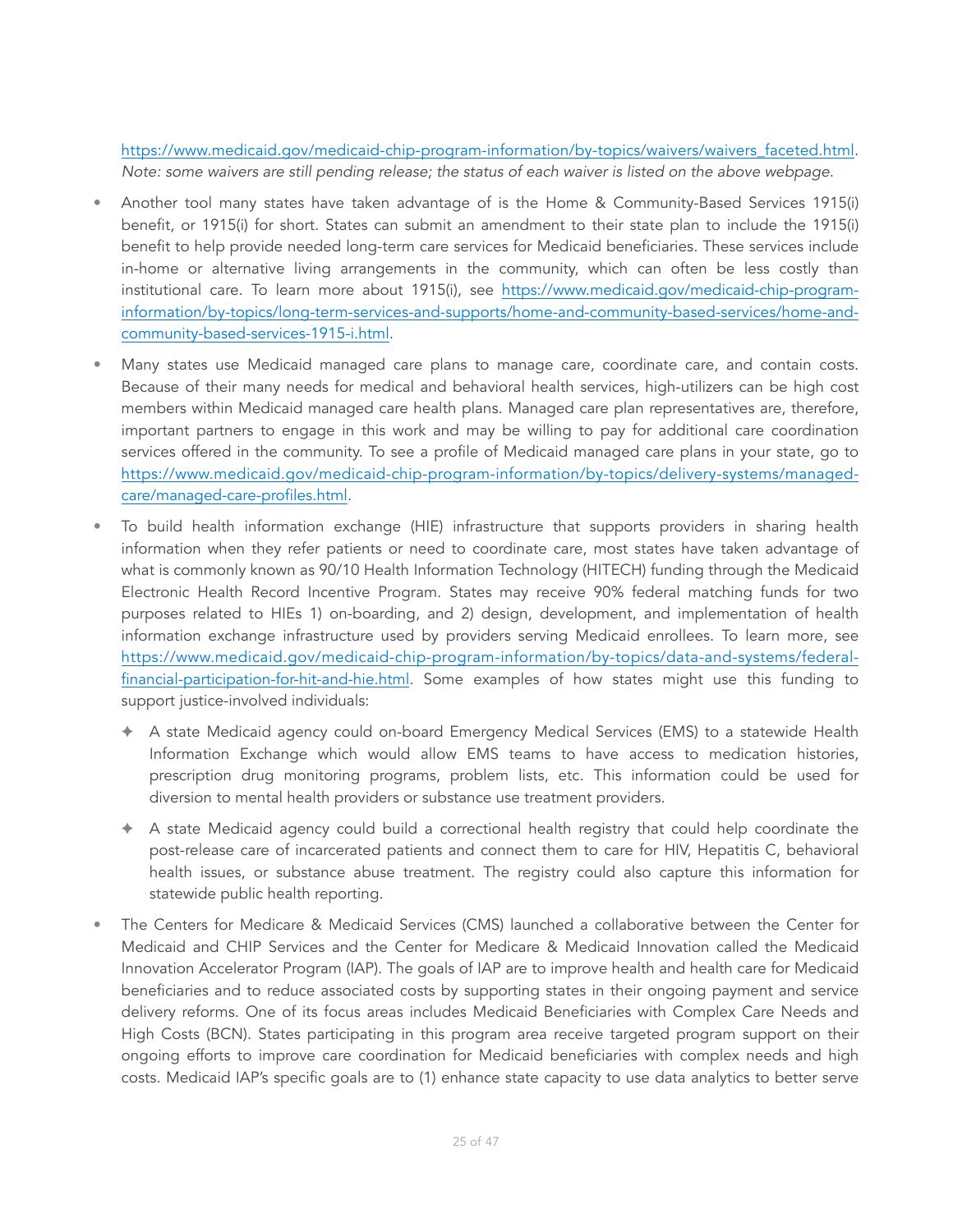the BCN population; (2) develop/refine payment reforms to support BCN programs; and (3) facilitate the replication/spread of BCN programs demonstrating promising results. To learn more see: [https://](https://www.medicaid.gov/state-resource-center/innovation-accelerator-program/beneficiaries-with-complex-needs/beneficiaries-with-complex-needs.html) [www.medicaid.gov/state-resource-center/innovation-accelerator-program/beneficiaries-with-complex](https://www.medicaid.gov/state-resource-center/innovation-accelerator-program/beneficiaries-with-complex-needs/beneficiaries-with-complex-needs.html)[needs/beneficiaries-with-complex-needs.html](https://www.medicaid.gov/state-resource-center/innovation-accelerator-program/beneficiaries-with-complex-needs/beneficiaries-with-complex-needs.html).

#### Resources for Individuals Applying for Medicaid Coverage

- In expansion states, many high-utilizers will be eligible for Medicaid based on income alone. In nonexpansion states high-utilizers are also likely to be eligible for Medicaid, but through the disability category which requires demonstration of disability and low-income. These Medicaid enrollees can become eligible for Medicare two years after they qualify for Social Security Disability Insurance (SSDI).
- For people with disabilities, the application process begins with applying for a determination of disability. Here is information on the disability determination process: [https://www.ssa.gov/disability/](https://www.ssa.gov/disability/determination.htm) [determination.htm](https://www.ssa.gov/disability/determination.htm).
- Accessing Medicaid based on disability and SSI/SSDI benefits can be challenging for many, especially those experiencing or at risk of homelessness and/or with mental illness and co-occurring substance use disorder. However, the SSI/SSDI Outreach, Access, and Recovery (SOAR) technical assistance center has proven to be an invaluable resource for communities that want to increase access for these populations. SOAR is a nationally recognized organization that provides technical assistance for increased success in applications for eligible persons, especially the high-utilizer population. States that want to take advantage of this approach can learn more at the following link: [http://www.samhsa.gov/soar.](http://www.samhsa.gov/soar)
- In states that expanded Medicaid to low-income adults, regardless of disability, high-utilizers can begin in the state's ACA expansion program, which provides them with coverage pending their determination, and then can be transferred into the state's program for seniors and persons with disabilities once their disability determination is complete.
- Presumptive Eligibility (PE) is another tool that states may use to increase high-utilizer access to Medicaid coverage. PE allows qualified entities, which can include service providers and hospitals to determine a person eligible for Medicaid for a temporary period of time, assist the individual with filing a full Medicaid application, provide immediate services covered by Medicaid, and facilitate long-term access to health care for individuals with high service needs. A qualified entity, as designated in a state's state plan, uses a simplified application or screening tool to collect preliminary information to determine if an individual is presumptively eligible for PE Medicaid. The ACA requires that all states develop processes for allowing hospitals that choose to offer PE to do so, and any state can elect to allow other designated entities to offer PE too (*e.g.* local health clinics, service providers, EMTs, etc). Generally, states must provide PE to pregnant women or children; if the state provides PE for one of those groups, then the state may elect to make additional groups eligible for PE, such as adults. PE coverage generally ends at the end of the month after the month in which PE determination was made. During this time, the patient is encouraged to submit a full Medicaid application for ongoing coverage. If the patient files a full application, the PE coverage does not end until a decision is made on their full application.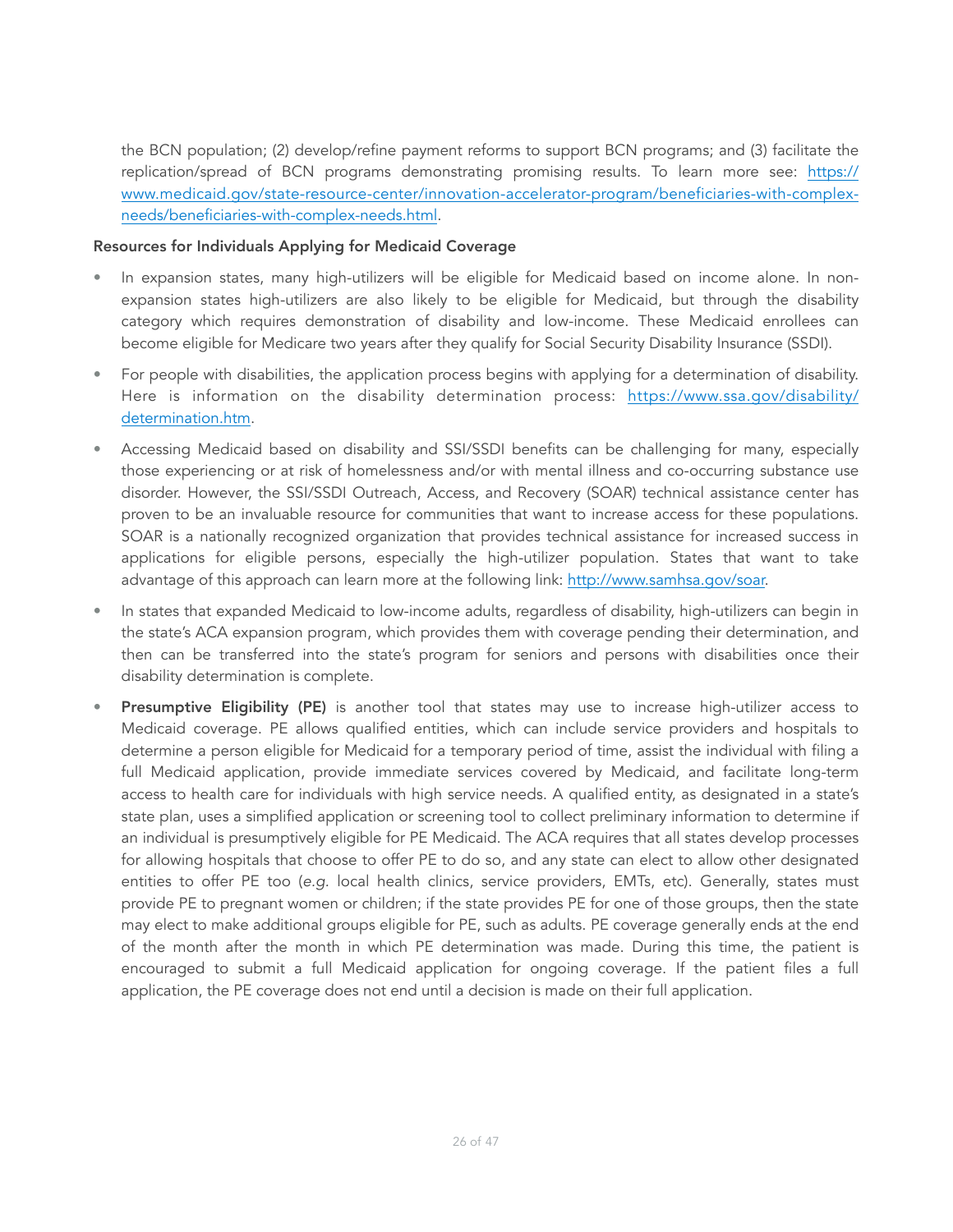### MEDICARE/MEDICAID DUAL ELIGIBILITY

People who are currently disabled, have a work history, and have a low income are likely eligible for both Medicaid and Medicare coverage, even if they are younger than age 65. Medicare is a federally-run program and may cover different or complementary services to Medicaid. Some high-utilizers may qualify for both Medicaid and Medicare coverage; it is important to understand how these plans cover services for dualeligible persons in your state.

- When someone is dually enrolled, Medicare is the primary coverage. Medicaid may cover services not covered by Medicare or any other insurance coverage the individual has. This could allow for an expanded spectrum of services available to high-utilizers. Individuals can opt in to different levels of Medicare coverage, but the basic coverage includes hospitalizations and medical necessities, including mental health care. Additional information is available at [https://www.medicare.gov/what-medicare](https://www.medicare.gov/what-medicare-covers/)[covers/](https://www.medicare.gov/what-medicare-covers/).
- The Centers for Medicare & Medicaid Services provide technical assistance to states coordinating care for dual eligible individuals who rely heavily on these programs. Additional information about this technical [assistance can be found at https://www.cms.gov/Newsroom/MediaReleaseDatabase/Fact-sheets/2011-](https://www.cms.gov/Newsroom/MediaReleaseDatabase/Fact-sheets/2011-Fact-sheets-items/2011-07-08.html?DLPage=6&DLSort=0&DLSortDir=descending) [Fact-sheets-items/2011-07-08.html?DLPage=6&DLSort=0&DLSortDir=descending.](https://www.cms.gov/Newsroom/MediaReleaseDatabase/Fact-sheets/2011-Fact-sheets-items/2011-07-08.html?DLPage=6&DLSort=0&DLSortDir=descending)
- Many states have demonstration projects to provide for better coordination of services and financing for [this particular population. Find information on this initiative at: https://www.cms.gov/Medicare-Medicaid-](https://www.cms.gov/Medicare-Medicaid-Coordination/Medicare-and-Medicaid-Coordination/Medicare-Medicaid-Coordination-Office/index.html)[Coordination/Medicare-and-Medicaid-Coordination/Medicare-Medicaid-Coordination-Office/index.html.](https://www.cms.gov/Medicare-Medicaid-Coordination/Medicare-and-Medicaid-Coordination/Medicare-Medicaid-Coordination-Office/index.html)

### SUPPLEMENTAL SECURITY INCOME (SSI)

People who meet criteria for disability may also be eligible for SSI, depending on their income and resources. Managed by the Social Security Administration, SSI is a federal income program which provides critical support, including funding that can be used towards housing. Given the overlap between homelessness and health, SSI can be an important resource to help treat high-utilizers.

- High-utilizers are often in need of stable housing, which is critical to establishing stability. SSI can provide resources for necessities including food. Additional SSI information, including a benefit-eligibility screening tool and application resources, is available at [https://www.ssa.gov/ssi/.](https://www.ssa.gov/ssi/)
- Individuals who are homeless can get SSI, even if they do not have an address. Local SSA offices will coordinate payment in these cases.

# U.S. DEPARTMENT OF VETERANS AFFAIRS (VA) RESOURCES

In recognizing the impact of homelessness on health, the VA has made substantial commitments to ending veteran homelessness as a means to improve overall health. The VA is a large federal health care system that provides many of the services needed by high-utilizers. Information on eligibility requirements for VA health care can be found at <http://www.va.gov/healthbenefits/apply/veterans.asp>. It is likely that some high-utilizers are veterans, or dependents/survivors of veterans, who are eligible to receive VA benefits.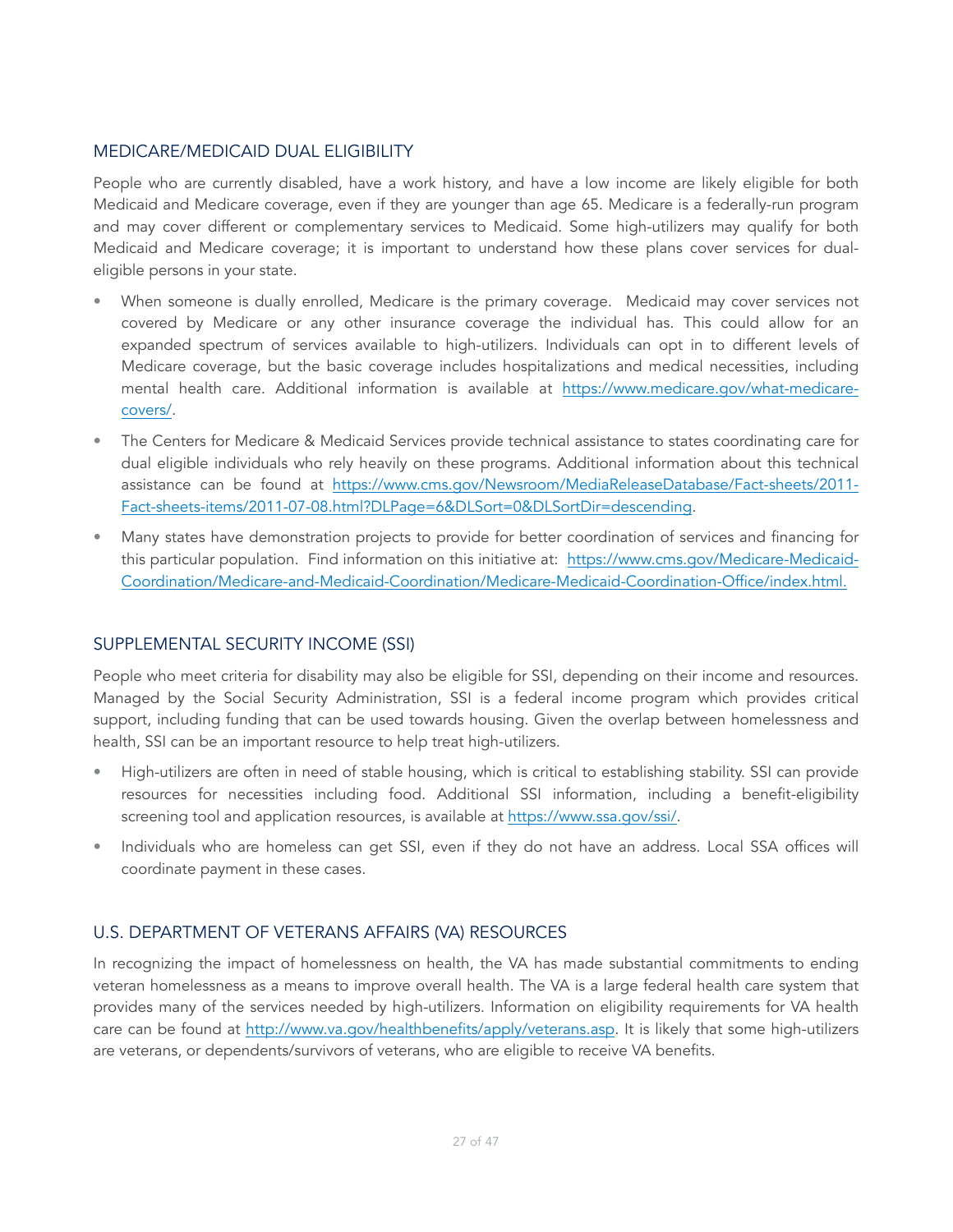- VA centers provide necessary medical services, including mental health and substance abuse services, to eligible individuals. VA coverage includes preventive, acute, and long-term services (such as communitybased care), among other services. VA health resources are explained further at [http://www.va.gov/opa/](http://www.va.gov/opa/publications/benefits_book.asp) [publications/benefits\\_book.asp.](http://www.va.gov/opa/publications/benefits_book.asp)
- The Veterans Justice Outreach program (VJO) provides outreach and case management for veterans with mental illness and/or substance abuse who are involved in the justice system. VJO helps link these individuals to available VA resources. Additional information on VJO can be found at [http://www.va.gov/](http://www.va.gov/HOMELESS/VJO.asp) [HOMELESS/VJO.asp.](http://www.va.gov/HOMELESS/VJO.asp)
- The VA and the U.S. Department of Housing and Urban Development (HUD) jointly provide housing vouchers and assistance to homeless veterans and their families through the Housing and Urban Development-VA Supportive Housing (HUD-VASH) program. The VA also provides personalized support services to link HUD-VASH beneficiaries to health care and other resources. Information on HUD-VASH can be found at <http://www.va.gov/HOMELESS/HUD-VASH.asp>.
- HUD and the VA keep databases of contacts for VA housing resources to coordinate federal, state, and local efforts. These databases can be accessed at the HUDVet website: [http://portal.hud.gov/hudportal/](http://portal.hud.gov/hudportal/HUD?src=/program_offices/comm_planning/veteran_information) [HUD?src=/program\\_offices/comm\\_planning/veteran\\_information.](http://portal.hud.gov/hudportal/HUD?src=/program_offices/comm_planning/veteran_information)
- Health care and housing are just two VA benefits. Links to information about all VA benefits, including a map of VA locations, can be accessed at [http://www.va.gov/opa/publications/benefits\\_book.asp.](http://www.va.gov/opa/publications/benefits_book.asp)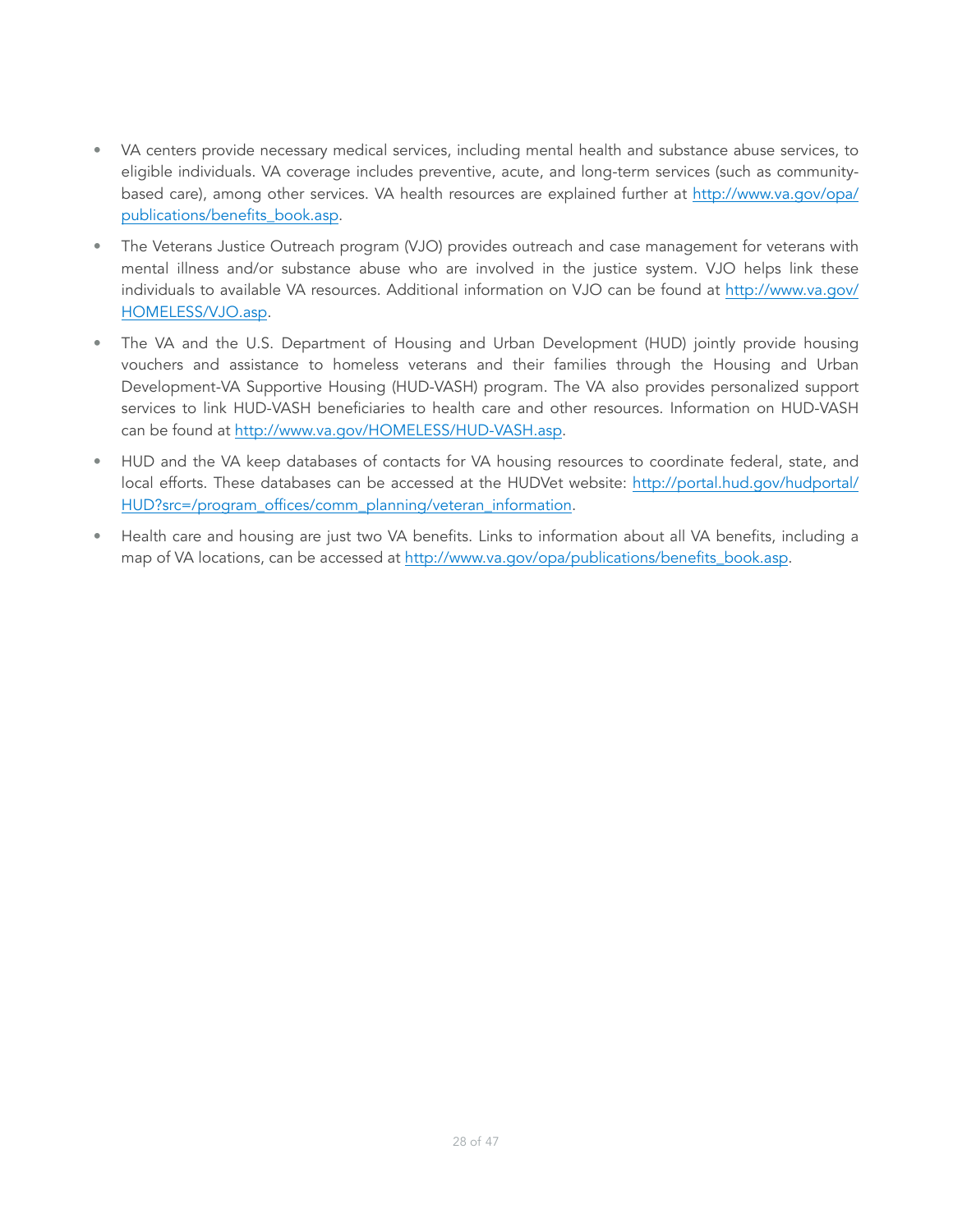# <span id="page-28-0"></span>CONCLUSION

Communities across the country are recognizing that the current way we are meeting the needs of people with mental illness is not working. Not for those with mental health conditions. Not for the police officers that are tasked with responding to complex mental health and substance use issues. Not for the tax-payers that have to pay for uncoordinated services getting poor results at high cost.

This playbook was both inspired and guided by DDJ communities, who have demonstrated the value and impact of working across diverse stakeholders to help improve the lives of some of the highest need populations, while improving and sustaining public safety in the long term.

It will take hard work to reverse the decades of policy and funding decisions that have resulted in jails acting as *de facto* mental health facilities, but we hope this playbook helps more communities will help provide the roadmap you need to begin. We will continue to work with the federal government, philanthropy, the private sector, non-profits and academia to provide support and resources to DDJ. We know that innovation will continue to happen across the country and we remain committed to identifying and sharing new advances and emerging best practices.

<span id="page-28-2"></span>If you have suggestions, ideas, or feedback on this playbook, please visit the [NACo DDJ site](http://www.naco.org/data-driven-justice)<sup>7</sup>[.](#page-28-1)

<span id="page-28-1"></span><http://www.naco.org/data-driven-justice> [7](#page-28-2)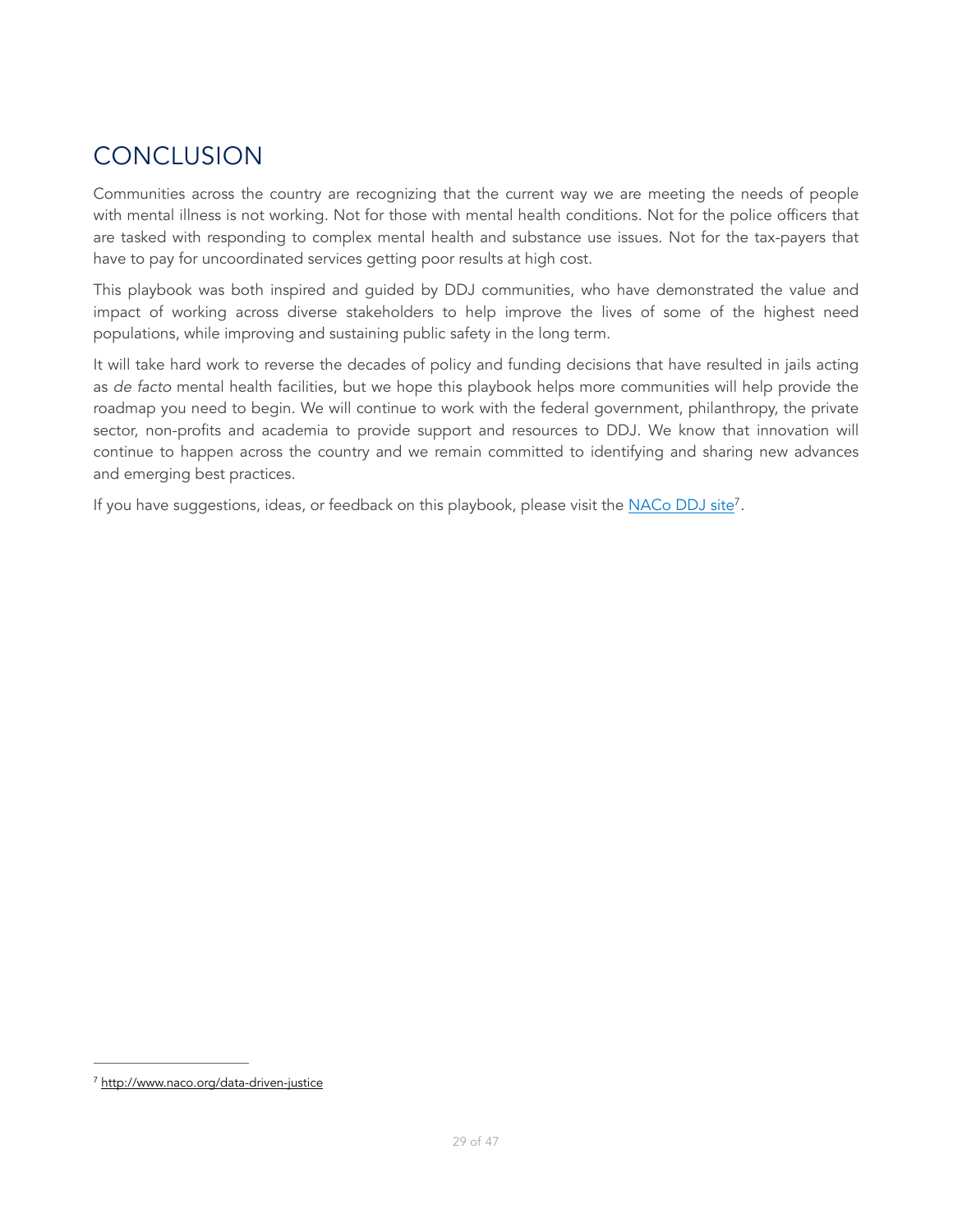# <span id="page-29-0"></span>APPENDIX A. FEDERAL RESOURCES THAT CAN BENEFIT **COMMUNITIES**

| <b>Description</b>                                                                                                                                                                                                                                                                                                                                                                                                                                                                                                                                                                                                                                                                                                                                                                                                                                                | Amount                                                                                      | Category | <b>What This Could</b><br>Fund                                                                                                                                                                                                                                                                                                         | Contact                                                                                                                                                                                                                   |  |
|-------------------------------------------------------------------------------------------------------------------------------------------------------------------------------------------------------------------------------------------------------------------------------------------------------------------------------------------------------------------------------------------------------------------------------------------------------------------------------------------------------------------------------------------------------------------------------------------------------------------------------------------------------------------------------------------------------------------------------------------------------------------------------------------------------------------------------------------------------------------|---------------------------------------------------------------------------------------------|----------|----------------------------------------------------------------------------------------------------------------------------------------------------------------------------------------------------------------------------------------------------------------------------------------------------------------------------------------|---------------------------------------------------------------------------------------------------------------------------------------------------------------------------------------------------------------------------|--|
| CENTERS FOR MEDICARE AND MEDICAID SERVICES (CMS)                                                                                                                                                                                                                                                                                                                                                                                                                                                                                                                                                                                                                                                                                                                                                                                                                  |                                                                                             |          |                                                                                                                                                                                                                                                                                                                                        |                                                                                                                                                                                                                           |  |
| Money Follows the Person (MFP) Demonstration<br>https://www.medicaid.gov/medicaid/ltss/money-<br>follows-the-person/index.html<br>The Money Follows the Person (MFP)<br>demonstration, established by Congress through<br>the 2005 Deficit Reduction Act, provides state<br>Medicaid programs the opportunity to help<br>Medicaid beneficiaries who live in long-term care<br>institutions transition into the community and gives<br>people with disabilities more choice in deciding<br>where to live and receive long-term services and<br>supports (LTSS). In 2007, CMS awarded MFP<br>demonstration grants to 30 states and the District<br>of Columbia. As part of the Affordable Care Act,<br>Congress in 2010 increased total MFP funding to<br>\$4 billion. This additional funding allowed CMS to<br>award additional grants to a total of 47 grantees. | \$4 billion<br>Congress<br>increased funding<br>through the<br>Affordable Care<br>Act (ACA) | Medicaid | • A transition<br>program that<br>identifies<br>Medicaid<br>beneficiaries in<br>institutional care<br>who wish to live<br>in the community<br>and helps them<br>make the<br>transition<br>• An initiative<br>designed to<br>support the<br>rebalancing of<br>long-term<br>services and<br>supports towards<br>community-<br>based care | N/A                                                                                                                                                                                                                       |  |
| <b>Emergency Room Diversion Grant Program (ED)</b><br>Diversion)<br>https://www.medicaid.gov/Medicaid-CHIP-<br>Program-Information/By-Topics/Delivery-Systems/<br>Grant-Programs/ER-Diversion-Grants.html<br>States were encouraged to apply for grant funds to<br>implement projects that would: (1) establish new<br>community health centers; (2) extend the hours of<br>operation at existing clinics; (3) educate<br>beneficiaries about new services; and (4) provide<br>for electronic health information exchange between<br>facilities for better coordination of care.                                                                                                                                                                                                                                                                                  | \$50 million<br>Authorized by<br>Congress in 2005                                           | Medicaid | • Crisis services<br>$\bullet$ Care<br>coordination                                                                                                                                                                                                                                                                                    | Contact info is<br>provided by state:<br>https://<br>www.medicaid.gov<br>/medicaid-chip-<br>program-<br>information/by-<br>topics/delivery-<br>systems/grant-<br>programs/<br>downloads/er-<br>diversion-<br>contacts.pdf |  |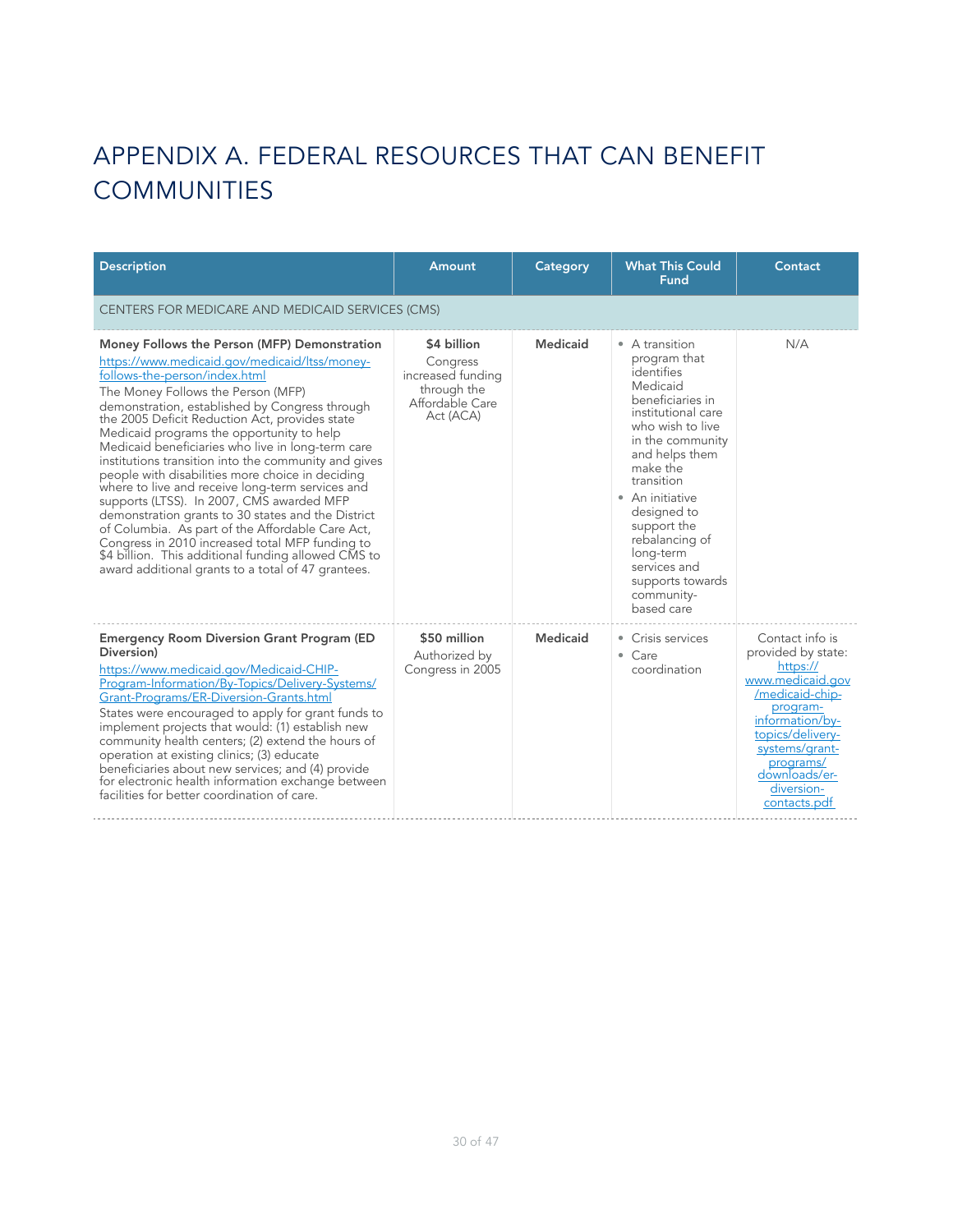| <b>Description</b>                                                                                                                                                                                                                                                                                                                                                                                                                                                                                                                                                                                                                                                                                                                                                                                                                                                                                                                                                                                           | Amount                                                  | <b>Category</b>      | <b>What This Could</b><br>Fund                                                                                      | Contact                                                                                        |
|--------------------------------------------------------------------------------------------------------------------------------------------------------------------------------------------------------------------------------------------------------------------------------------------------------------------------------------------------------------------------------------------------------------------------------------------------------------------------------------------------------------------------------------------------------------------------------------------------------------------------------------------------------------------------------------------------------------------------------------------------------------------------------------------------------------------------------------------------------------------------------------------------------------------------------------------------------------------------------------------------------------|---------------------------------------------------------|----------------------|---------------------------------------------------------------------------------------------------------------------|------------------------------------------------------------------------------------------------|
| <b>Testing Experience and Functional Tools (TEFT)</b><br>https://www.medicaid.gov/medicaid-chip-program-<br>information/by-topics/delivery-systems/grant-<br>programs/teft-program.html<br>With the total grant program nearing \$42 million,<br>the TEFT grants to nine states test quality<br>measurement tools and demonstrate e-health in<br>Medicaid community-based long term services and<br>supports (CB-LTSS). The grant program, spanning<br>four years through March 2018, is designed to field<br>test a cross-disability experience of care survey and<br>a set of functional assessment items, demonstrate<br>personal health records, and create an electronic<br>LTSS service plan standard. This is the first time<br>CMS is promoting the use of health information<br>technology (HIT) in CB-LTSS systems. TEFT will<br>provide national measures and valuable feedback<br>on how health information technology (HIT) can be<br>implemented in this component of the Medicaid<br>program. | \$42 million                                            | <b>Medicaid</b>      | • Data exchange<br>and using data<br>$\bullet$ Care<br>coordination                                                 | N/A                                                                                            |
| U.S. DEPARTMENT OF JUSTICE (DOJ)                                                                                                                                                                                                                                                                                                                                                                                                                                                                                                                                                                                                                                                                                                                                                                                                                                                                                                                                                                             |                                                         |                      |                                                                                                                     |                                                                                                |
| Second Chance Act (SCA)<br>https://www.bja.gov/ProgramDetails.aspx?<br>Program ID=90<br>The Second Chance Act of 2007 (SCA) was enacted<br>to break the cycle of criminal recidivism; improve<br>public safety; and help state, local, and tribal<br>government agencies and community organizations<br>respond to the rising populations of formerly<br>incarcerated people who return to their<br>communities.                                                                                                                                                                                                                                                                                                                                                                                                                                                                                                                                                                                             | \$5.2 million<br>Based on FY16<br>grant<br>announcement | <b>Federal Grant</b> | • Behavioral health<br>treatment and<br>services<br>• Targeted case<br>management<br>$\bullet$ Care<br>coordination | Andre Bethea<br>Andre.Bethea@usd<br>oj.gov or<br>support@grants.go<br>$\vee$<br>(202) 353-0583 |
| <b>Encouraging Innovation: Field-Initiated Programs</b><br>https://www.bja.gov/ProgramDetails.aspx?<br>Program ID=105<br>Since FY 2009, BJA has competitively awarded<br>grants under the Encouraging Innovation: Field-<br>Initiated Programs solicitation. Through the Field-<br>Initiated Program, BJA collaborates with the<br>criminal justice field to identify, define, and respond<br>to emerging or chronic crime problems and<br>systemic issues.<br>Additional information: https://<br>www.grantsnet.justice.gov/programplan/html/<br>Item.htm?ForecasterId=8987                                                                                                                                                                                                                                                                                                                                                                                                                                 | \$4 million<br>Based on FY16<br>grant competition       | <b>Federal Grant</b> | • Collaboration<br>strategies<br>• Data exchange<br>and using data                                                  | Priya Sarathy Jones<br>priya.sarathy-<br>jones@usdoj.gov<br>(202) 307-0648                     |
| Swift, Certain, and Fair Sanctions Program<br>https://www.bja.gov/funding/swiftandcertain.pdf<br>This program furthers the Department's mission by<br>providing resources for state, local, and tribal<br>governments to establish or enhance programming<br>focused on modifying and reducing criminal<br>behavior and enhancing public safety.                                                                                                                                                                                                                                                                                                                                                                                                                                                                                                                                                                                                                                                             | \$2.8 million<br>Based on FY16<br>grant competition     | <b>Federal Grant</b> | • Collaboration<br>strategies                                                                                       | N/A                                                                                            |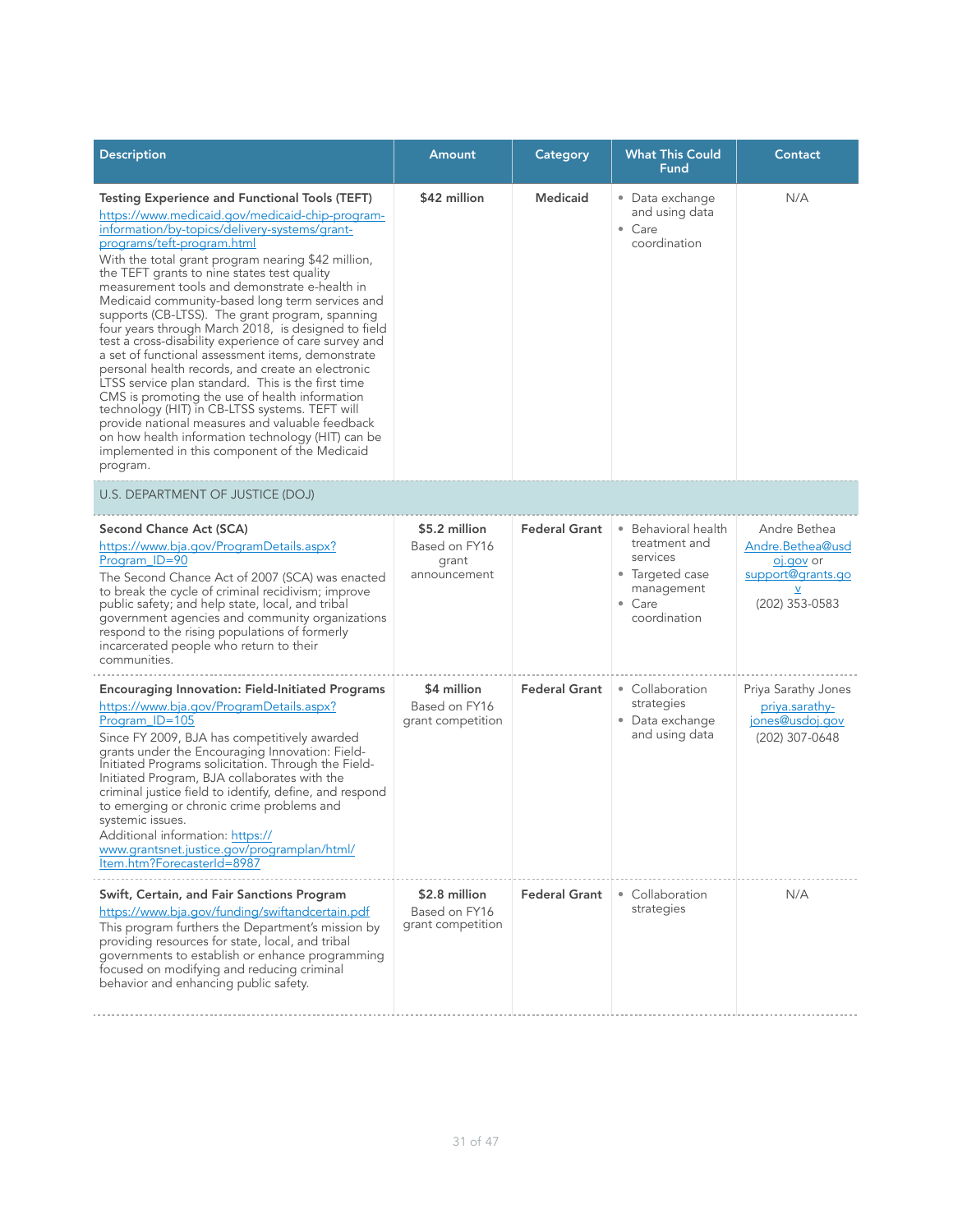| <b>Description</b>                                                                                                                                                                                                                                                                                                                                                                                              | Amount                                                   | Category             | <b>What This Could</b><br><b>Fund</b>                                                                                                                                                  | Contact                                                                   |
|-----------------------------------------------------------------------------------------------------------------------------------------------------------------------------------------------------------------------------------------------------------------------------------------------------------------------------------------------------------------------------------------------------------------|----------------------------------------------------------|----------------------|----------------------------------------------------------------------------------------------------------------------------------------------------------------------------------------|---------------------------------------------------------------------------|
| <b>Smart Supervision</b><br>https://www.bja.gov/ProgramDetails.aspx?<br>Program ID=122<br>The Smart Supervision Program provides grants<br>and assistance to states, units of local government,<br>and federally recognized Indian tribes to develop<br>and implement more effective and evidence-based<br>probation and parole practices that effectively<br>address individuals' needs and reduce recidivism. | \$5 million<br>Based on FY16<br>grant<br>announcement    | <b>Federal Grant</b> | • Collaboration<br>strategies<br>• Data exchange<br>and using data<br>• Behavioral health<br>treatment and<br>services<br>• Supportive<br><b>Housing Services</b><br>and Housing First | Juliene James<br>juliene.james@usdo<br>j.gov<br>(202) 353-9248            |
| <b>Smart Policing Initiative (SPI)</b><br>http://www.smartpolicinginitiative.com/<br>SPI is a collaborative consortium composed of the<br>BJA, CNA, and over 30 local law enforcement<br>agencies that are testing solutions to serious crime<br>problems in their jurisdictions.                                                                                                                               | N/A                                                      | <b>Federal Grant</b> | • Data exchange<br>and using data                                                                                                                                                      | Catherine<br>McNamee<br>catherine.McName<br>e@usdoj.gov<br>(202) 598-5248 |
| <b>Police-Prosecution Partnership Initiative</b><br>https://www.bja.gov/Funding/PPPI16.pdf<br>This program furthers the Department's mission by<br>assisting state and local jurisdictions in reducing<br>crime and improving the functioning of the criminal<br>justice system.                                                                                                                                | \$2 million<br>Based on FY16<br>grant<br>announcement    | <b>Federal Grant</b> | • Data exchange<br>and using data                                                                                                                                                      | N/A                                                                       |
| Justice and Mental Health Collaboration<br>Program (JMHCP)<br>https://www.bja.gov/ProgramDetails.aspx?<br>Program ID=66<br>The Justice and Mental Health Collaboration<br>Program (JMHCP) supports innovative cross-system<br>collaboration for individuals with mental illnesses or<br>co-occurring mental health and substance abuse<br>disorders who come into contact with the justice<br>system.           | \$7.25 million<br>Based on FY16<br>grant<br>announcement | <b>Federal Grant</b> | • Collaboration<br>strategies<br>• Behavioral health<br>treatment and<br>services                                                                                                      | N/A                                                                       |
| <b>Community Policing Development (CPD)</b><br>Program<br>http://www.cops.usdoj.gov/default.asp?Item=2450<br>CPD funds are used to advance the practice of<br>community policing through training and technical<br>assistance, the development of innovative<br>community policing strategies, applied research,<br>guidebooks, and best practices that are national in<br>scope.                               | \$8 million                                              | <b>Federal Grant</b> | • Specialized<br>police based<br>response models<br>• Community<br>policing                                                                                                            | N/A                                                                       |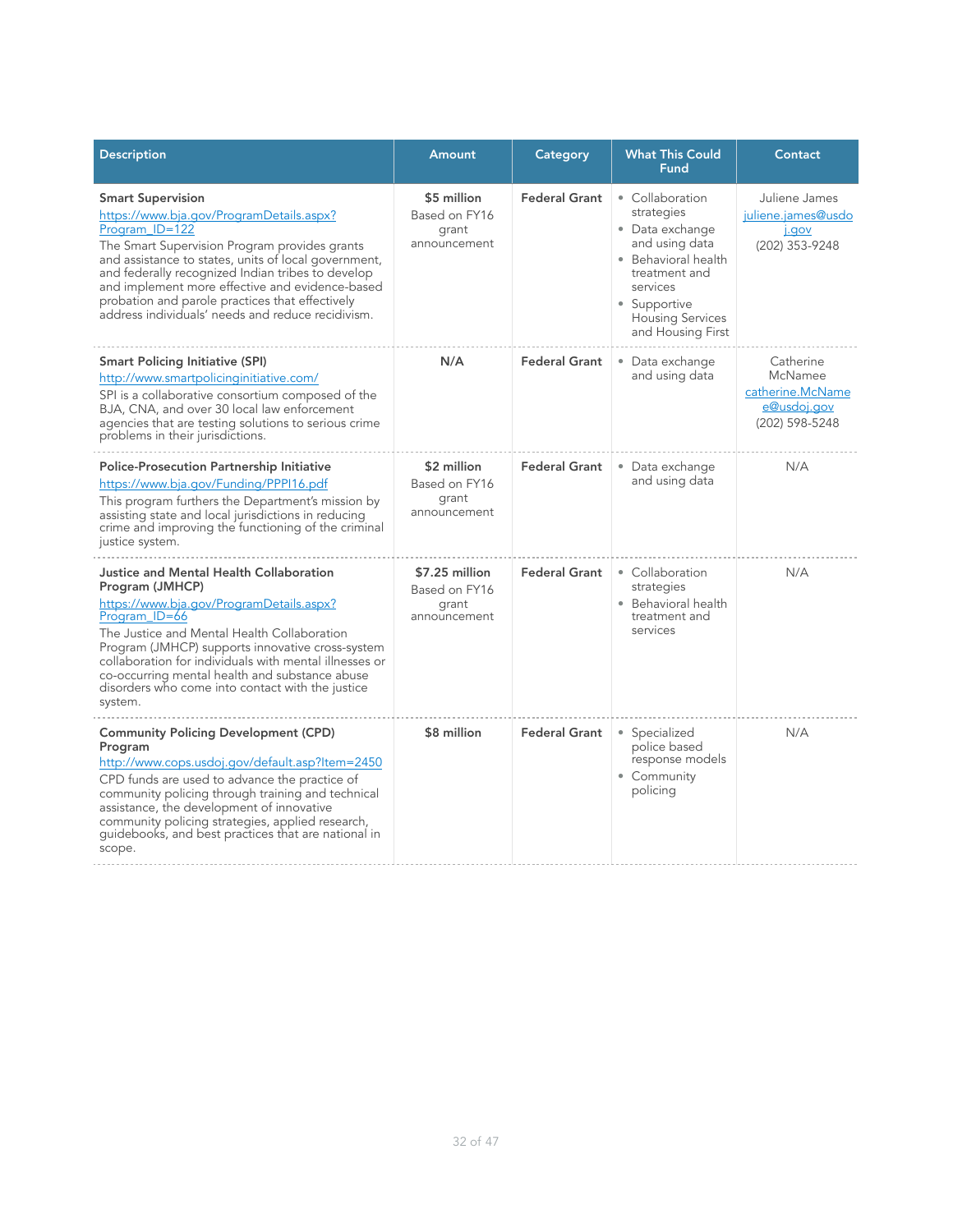| <b>Description</b>                                                                                                                                                                                                                                                                                                                                                                                                                                                                                                                                                                                                                                                                                                                                                                                                                                                                 | Amount                                                      | Category                                       | <b>What This Could</b><br><b>Fund</b>                                                                                                                                                                                                                                                                                                                                       | Contact                                                                         |
|------------------------------------------------------------------------------------------------------------------------------------------------------------------------------------------------------------------------------------------------------------------------------------------------------------------------------------------------------------------------------------------------------------------------------------------------------------------------------------------------------------------------------------------------------------------------------------------------------------------------------------------------------------------------------------------------------------------------------------------------------------------------------------------------------------------------------------------------------------------------------------|-------------------------------------------------------------|------------------------------------------------|-----------------------------------------------------------------------------------------------------------------------------------------------------------------------------------------------------------------------------------------------------------------------------------------------------------------------------------------------------------------------------|---------------------------------------------------------------------------------|
| The Edward Byrne Memorial Justice Assistance<br>Grant (JAG) Program<br>https://www.bja.gov/Funding/15JAGLocalSol.pdf<br>The Edward Byrne Memorial Justice Assistance<br>Grant (JAG) Program (42 U.S.C. § 3751(a)) is the<br>primary provider of federal criminal justice funding<br>to state and local jurisdictions. The JAG Program<br>provides states and units of local governments with<br>critical funding necessary to support a range of<br>program areas including law enforcement,<br>prosecution and court programs, prevention and<br>education programs, corrections and community<br>corrections, drug treatment and enforcement, crime<br>victim and witness initiatives, and planning,<br>evaluation, and technology improvement<br>programs. Note, that a priority area for JAG is<br>"Recidivism reduction, Pretrial Reform, and Justice<br>System Realignment." | \$255.7 million<br>Based on FY15<br>funding<br>announcement | <b>Federal Grant</b>                           | • Specialized<br>police based<br>response models<br>• Evidence based<br>risk-assessment<br>tools<br>• Integrating<br>evidence into a<br>law-enforcement<br>program<br>• Data-integration                                                                                                                                                                                    | N/A                                                                             |
| <b>Residential Substance Abuse Treatment for State</b><br>Prisoners (RSAT) Program<br>https://www.bja.gov/ProgramDetails.aspx?<br>Program ID=79#horizontalTab1<br>The Residential Substance Abuse Treatment (RSAT)<br>for State Prisoners Program (42 U.S.C. §3796ff et.<br>seq.) assists states and local governments to<br>develop and implement substance abuse treatment<br>programs in state, local, and tribal correctional and<br>detention facilities. Funds are also available to<br>create and maintain community-based aftercare<br>services for offenders.                                                                                                                                                                                                                                                                                                             | \$8,637,752<br>Based on FY14<br>amount<br>appropriated      | <b>Federal Grant</b>                           | • Behavioral health<br>treatment and<br>services<br>• Targeted Case<br>Management                                                                                                                                                                                                                                                                                           | <b>BJA Justice</b><br>Information Center<br>JIC@telesishq.com<br>(877) 927-5657 |
| U.S. DEPARTMENT OF LABOR (DOL)                                                                                                                                                                                                                                                                                                                                                                                                                                                                                                                                                                                                                                                                                                                                                                                                                                                     |                                                             |                                                |                                                                                                                                                                                                                                                                                                                                                                             |                                                                                 |
| Homeless Veterans' Reintegration Program<br>https://www.dol.gov/vets/programs/hvrp/<br>Grantees provide an array of services utilizing a<br>case management approach that directly assists<br>homeless veterans in gaining employment as well<br>as provide critical linkages for a variety of<br>supportive services available in their local<br>communities.                                                                                                                                                                                                                                                                                                                                                                                                                                                                                                                     | \$38 million<br>in grant funds<br>authorized                | Veterans-<br>specific<br>Housing<br>Employment | • Referral to, and in<br>select cases<br>provision of,<br>temporary,<br>transitional, and<br>permanent<br>housing<br>• Referral to<br>medical and<br>substance abuse<br>treatment<br>• Employment and<br>training activities<br>• Supportive<br>services to assist<br>homeless<br>veterans in<br>completing<br>grant-funded<br>activities and in<br>obtaining<br>employment | N/A                                                                             |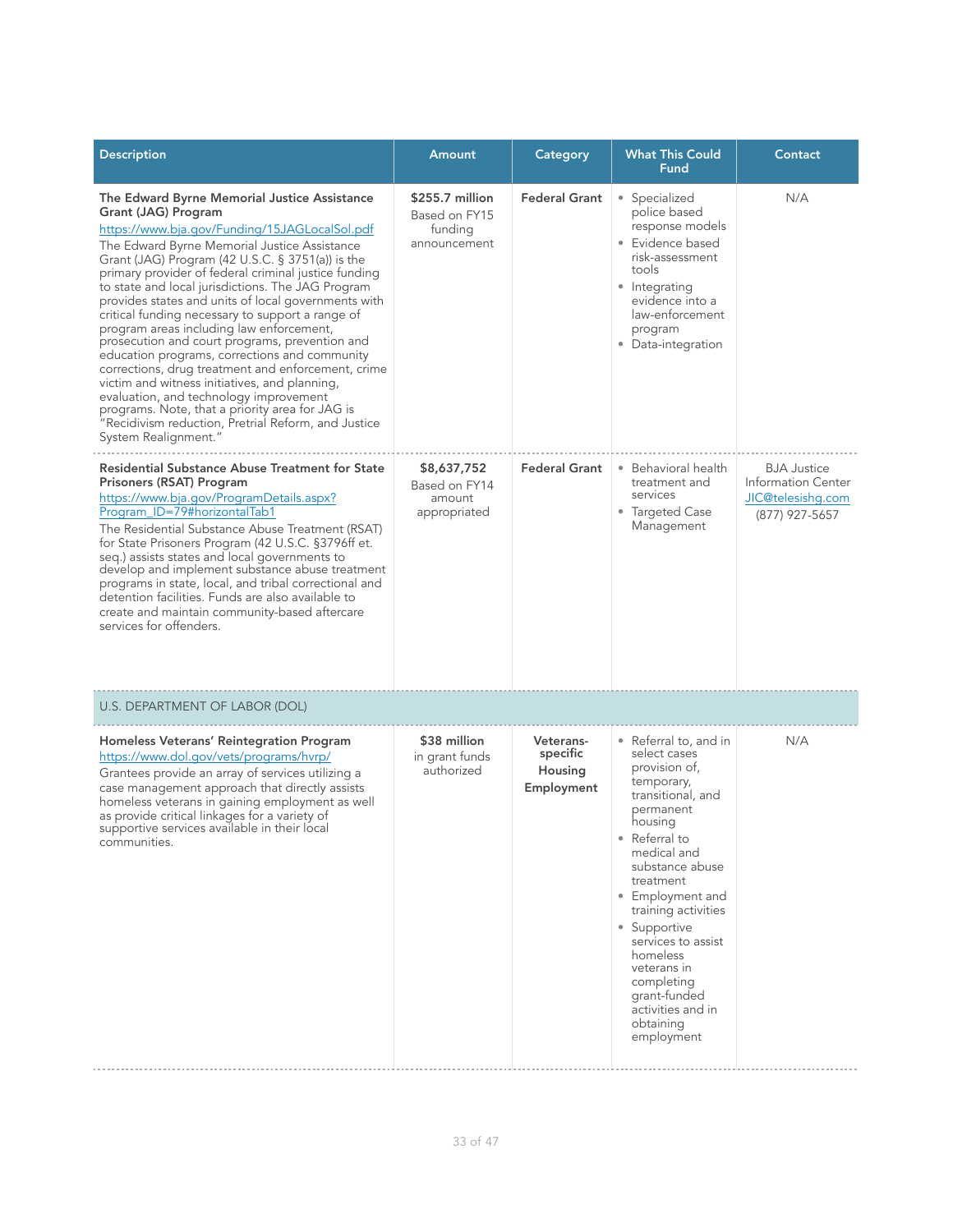| <b>Description</b>                                                                                                                                                                                                                                                                                                                                                                                                                                                                                                                                                                                                                                                                                                                                                                                                                                                                                                                                                               | Amount                                                               | Category             | <b>What This Could</b><br>Fund                                                                                                                                                                                                                                        | Contact                                                                                                                                              |
|----------------------------------------------------------------------------------------------------------------------------------------------------------------------------------------------------------------------------------------------------------------------------------------------------------------------------------------------------------------------------------------------------------------------------------------------------------------------------------------------------------------------------------------------------------------------------------------------------------------------------------------------------------------------------------------------------------------------------------------------------------------------------------------------------------------------------------------------------------------------------------------------------------------------------------------------------------------------------------|----------------------------------------------------------------------|----------------------|-----------------------------------------------------------------------------------------------------------------------------------------------------------------------------------------------------------------------------------------------------------------------|------------------------------------------------------------------------------------------------------------------------------------------------------|
| U.S. DEPARTMENT OF HOUSING AND URBAN DEVELOPMENT (HUD)                                                                                                                                                                                                                                                                                                                                                                                                                                                                                                                                                                                                                                                                                                                                                                                                                                                                                                                           |                                                                      |                      |                                                                                                                                                                                                                                                                       |                                                                                                                                                      |
| <b>Continuum of Care Program</b><br>https://www.hudexchange.info/programs/coc/<br>The Continuum of Care (CoC) Program is designed<br>to promote community-wide commitment to the<br>goal of ending homelessness, quickly rehouse<br>homeless individuals and families experiencing<br>homelessness, minimize the trauma and dislocation<br>caused by homelessness, promote access to and<br>effect utilization of mainstream programs by<br>homeless individuals and families; and optimize<br>self-sufficiency among individuals and families<br>experiencing homelessness. Funding is made<br>available through an annual competition and state<br>and local governments, public housing agencies,<br>and nonprofit organizations are eligible to apply.                                                                                                                                                                                                                       | \$1.9 billion<br>Based on amount<br>available in FY16<br><b>NOFA</b> | <b>Federal Grant</b> | • Permanent<br>Supportive<br>Housing<br>• Rapid Re-housing<br>• Transitional<br>Housing<br>• Safe Havens<br>• Supportive<br>Services,<br>including Street<br>Outreach<br>• HMIS (data<br>collection)<br>• Homelessness<br>Prevention (in<br>limited<br>circumstances) | Your local HUD<br>field office<br>http://<br>portal.hud.gov/<br>hudportal/HUD?<br>$src = /$<br>program_offices/<br>field_policy_mgt/<br>localoffices |
| Juvenile Reentry Assistance Program (HUD and<br>DOJ)<br>http://portal.hud.gov/hudportal/HUD?src=/<br>program_offices/administration/grants/fundsavail/<br>nofa2015/jrap<br>The Juvenile Re-entry Assistance Program (JRAP)<br>aims to support successful transition to the<br>community by reducing barriers to public housing,<br>employment, and/or educational opportunities.                                                                                                                                                                                                                                                                                                                                                                                                                                                                                                                                                                                                 | \$1.75 million<br>Based on amount<br>available in FY15               | <b>Federal Grant</b> | • Supportive<br><b>Housing Services</b><br>and Housing First                                                                                                                                                                                                          | JRAP@hud.gov                                                                                                                                         |
| Pay for Success Permanent Supportive Housing<br>Demonstration Program (HUD and DOJ)<br>http://portal.hud.gov/hudportal/HUD?src=/<br>program_offices/administration/grants/fundsavail/<br>nofa2015/pfspshdemo<br>DOJ and HUD are partnering to advance Pay for<br>Success (PFS), one promising model for financing<br>services that can attract additional, non-traditional<br>sources of funding. The Consolidated<br>Appropriations Act, 2014 (Pub. L. 113-76) and the<br>Consolidated and Further Continuing<br>Appropriations Act, 2015 (Pub. L. 113-235)<br>authorized DOJ to make funds available for a PFS<br>initiative implementing the PSH model for a<br>population continuously cycling between the<br>criminal justice system and homeless services. DOJ<br>and HUD entered into an interagency agreement<br>that designates HUD as the agency responsible for<br>implementing the PFS Demonstration, and through<br>this NOFA, HUD is making \$8,679,000 available. | \$8,679,000<br>Based on amount<br>available in FY16                  | Housing              | • Behavioral health<br>treatment and<br>services<br>• Targeted Case<br>Management<br>$\bullet$ Care<br>Coordination<br>• Supportive<br><b>Housing Services</b><br>and Housing First                                                                                   | Marlisa Grogan<br>Marlisa.M.Grogan@<br>hud.gov                                                                                                       |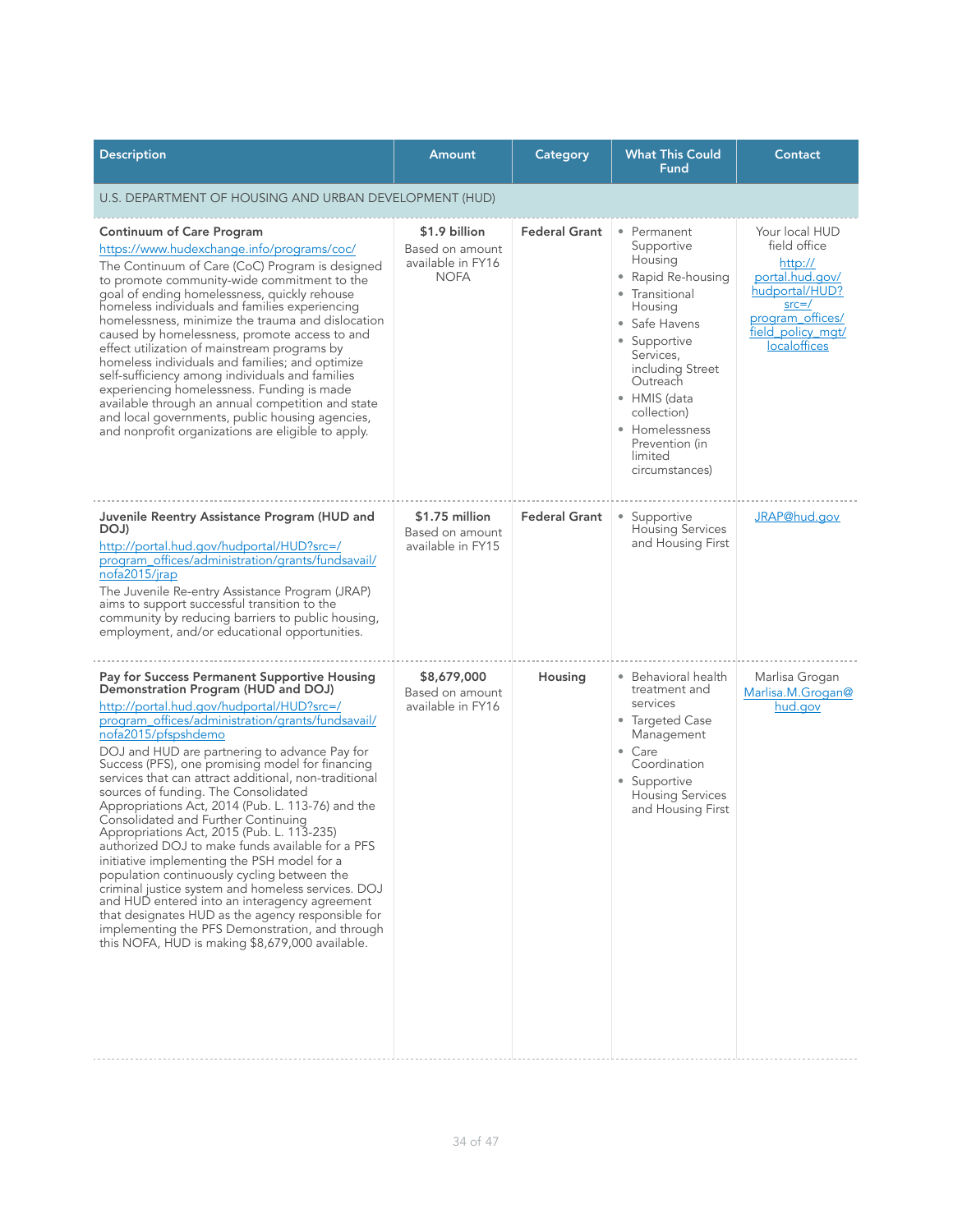| <b>Description</b>                                                                                                                                                                                                                                                                                                                                                                                                                                                                                                                                                                                                                                                        | Amount                                                                | Category                                 | <b>What This Could</b><br><b>Fund</b>                                                                                                                                                                                    | Contact                                                                                                                 |  |  |
|---------------------------------------------------------------------------------------------------------------------------------------------------------------------------------------------------------------------------------------------------------------------------------------------------------------------------------------------------------------------------------------------------------------------------------------------------------------------------------------------------------------------------------------------------------------------------------------------------------------------------------------------------------------------------|-----------------------------------------------------------------------|------------------------------------------|--------------------------------------------------------------------------------------------------------------------------------------------------------------------------------------------------------------------------|-------------------------------------------------------------------------------------------------------------------------|--|--|
|                                                                                                                                                                                                                                                                                                                                                                                                                                                                                                                                                                                                                                                                           | SUBSTANCE ABUSE AND MENTAL HEALTH SERVICES ADMINISTRATION (SAMHSA)    |                                          |                                                                                                                                                                                                                          |                                                                                                                         |  |  |
| <b>Offender Reentry Grant Program</b><br>http://www.samhsa.gov/criminal-juvenile-justice/<br>samhsas-efforts<br>Expands and enhances substance use treatment<br>services for individuals reintegrating into<br>communities after being released from correctional<br>facilities.                                                                                                                                                                                                                                                                                                                                                                                          | \$13.6 million<br>Based on amount<br>made available in<br><b>FY16</b> | Federal<br><b>Fundina</b><br>Opportunity | • Behavioral health<br>treatment and<br>services<br>• Peer services<br>• Assertive<br>Community<br>Treatment<br>• Targeted Case<br>Management<br>• Medication-<br>Assisted<br><b>Treatment</b><br>• Care<br>Coordination | <b>SAMHSA</b><br>Center for<br>Substance Abuse<br>Treatment<br>Targeted<br>Population Branch<br>(877) 726-4727          |  |  |
| Screening, Brief Intervention and Referral to<br><b>Treatment (SBIRT)</b><br>http://www.samhsa.gov/sbirt<br>SBIRT is an approach to the delivery of early<br>intervention and treatment to people with<br>substance use disorders and those at risk of<br>developing these disorders. Screening quickly<br>assesses the severity of substance use and<br>identifies the appropriate level of treatment. Brief<br>intervention focuses on increasing insight and<br>awareness regarding substance use and motivation<br>toward behavioral change. Referral to treatment<br>provides those identified as needing more<br>extensive treatment with access to specialty care. | \$13,267,000<br>Based on amount<br>made available in<br><b>FY16</b>   | Federal<br>Funding<br>Opportunity        | • Behavioral Health<br>Treatment and<br>Services                                                                                                                                                                         | <b>SAMHSA</b><br>Center for<br>Substance Abuse<br>Treatment<br><b>Health Systems</b><br><b>Branch</b><br>(877) 726-4727 |  |  |
| <b>Targeted Capacity Expansion (TCE) - Technology</b><br>Assisted Care (TAC); Short Title: TCE-TAC<br>Program<br>http://www.samhsa.gov/grants/grant-<br>announcements/ti-16-001<br>The purpose of the program is to enhance and/or<br>expand the capacity of substance use disorder<br>treatment providers to serve youth and adults with<br>substance use disorders or co-occurring substance<br>use and mental disorders who have been<br>underserved and/or have special needs (e.g.,<br>elderly, ethnic and racial minorities, criminal justice<br>involved individuals, etc.).                                                                                       | \$3.6 million<br>Based on amount<br>made available in<br><b>FY16</b>  | Federal<br>Funding<br>Opportunity        | • Data exchange<br>and using data<br>• Behavioral health<br>treatment and<br>services<br>• Medication<br>Assisted<br>Treatment<br>$\bullet$ Care<br>Coordination                                                         | <b>SAMHSA</b><br>Center for<br>Substance Abuse<br>Treatment<br>Health Information<br>Technology Team<br>(877) 726-4727  |  |  |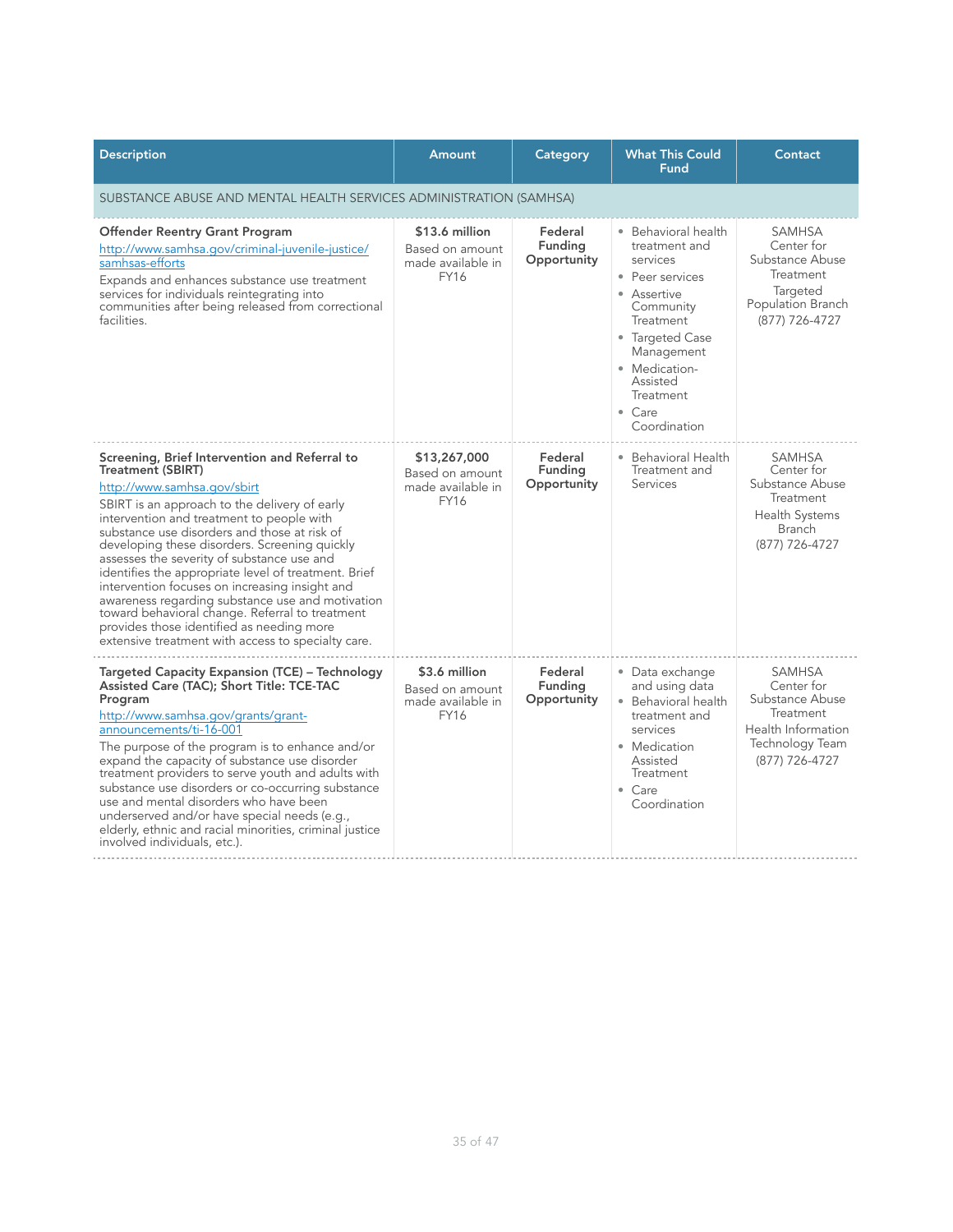| <b>Description</b>                                                                                                                                                                                                                                                                                                                                                                                                                                                                                                                                                                                                                                                        | Amount                                               | Category                          | <b>What This Could</b><br><b>Fund</b>                                                                                                                                                                                                             | Contact                                                                                                       |
|---------------------------------------------------------------------------------------------------------------------------------------------------------------------------------------------------------------------------------------------------------------------------------------------------------------------------------------------------------------------------------------------------------------------------------------------------------------------------------------------------------------------------------------------------------------------------------------------------------------------------------------------------------------------------|------------------------------------------------------|-----------------------------------|---------------------------------------------------------------------------------------------------------------------------------------------------------------------------------------------------------------------------------------------------|---------------------------------------------------------------------------------------------------------------|
| <b>Behavioral Health Treatment Court</b><br><b>Collaboratives (BHTCC)</b><br>http://www.samhsa.gov/gains-center/grants-<br>grantees/behavioral-health-treatment-court-<br>collaboratives<br>BHTCC helps adults with mental and/or substance<br>use disorders involved with the criminal justice<br>system by supporting collaboration between courts<br>and community-based providers.                                                                                                                                                                                                                                                                                    | \$4,874,000<br>Based on amount<br>provided in FY14   | Federal<br>Funding<br>Opportunity | · Behavioral Health<br>Treatment and<br>Services<br>• Peer services<br>• Law Enforcement<br>and Behavioral<br>Health<br>Partnerships<br>$\bullet$ Care<br>Coordination<br>• Medication-<br>Assisted<br>Treatment<br>• Targeted Case<br>Management | <b>SAMHSA</b><br>Center for Mental<br><b>Health Services</b><br>(877) 726-4727                                |
| Law Enforcement and Behavioral Health<br><b>Partnerships for Early Diversion</b><br>http://www.samhsa.gov/gains-center/grants-<br>grantees/early-diversion<br>The Early Diversion grant program works to keep<br>people with mental and/or substance use disorders<br>out of the criminal justice system.                                                                                                                                                                                                                                                                                                                                                                 | \$2.9 million<br>Based on amount<br>provided in FY13 | Federal<br>Funding<br>Opportunity | · Specialized<br>Police Based<br>Response Models<br>• Behavioral health<br>treatment and<br>services<br>• Peer services<br>• Targeted Case<br>Management<br>$\bullet$ Care<br>Coordination                                                        | N/A                                                                                                           |
| <b>Cooperative Agreement to Benefit Homeless</b><br>Individuals (CABHI)<br>http://www.samhsa.gov/homelessness-programs-<br>resources/grant-programs-services/cabhi-program<br>SAMHSA's Cooperative Agreements to Benefit<br>Homeless Individuals (CABHI) programs help<br>people with behavioral health issues find housing<br>and supportive services.                                                                                                                                                                                                                                                                                                                   | \$19,576,000<br>Based on amount<br>provided in FY16  | Federal<br>Funding<br>Opportunity | • Supportive<br>Housing<br>• Behavioral Health<br>Treatment and<br>Services<br>• Assertive<br>Community<br>Treatment<br>• Targeted Case<br>Management<br>• Peer services                                                                          | <b>SAMHSA</b><br>Center for Mental<br><b>Health Services</b><br>Homeless<br>Programs Branch<br>(877) 726-4727 |
| Grants for the Benefit of Homeless Individuals-<br>Services in Supportive Housing (GBHI-SSH)<br>http://www.samhsa.gov/homelessness-programs-<br>resources/grant-programs-services/gbhi-program<br>SAMHSA's Grants for the Benefit of Homeless<br>Individuals-Services in Supportive Housing (GBHI-<br>SSH) program expands community treatment and<br>recovery services. GBHI-SSH supports the<br>development and/or expansion of local<br>implementation and community infrastructures that<br>integrate treatment and services for: substance use,<br>co-occurring mental and substance use disorders,<br>permanent supportive housing, and other critical<br>services. | \$9,981,470<br>Based on amount<br>provided in FY14   | Federal<br>Funding<br>Opportunity | • Supportive<br>Housing<br>• Behavioral Health<br>Treatment and<br>Services<br>• Assertive<br>Community<br>Treatment<br>• Targeted Case<br>Management<br>• Peer services                                                                          | <b>SAMHSA</b><br>Center for Mental<br><b>Health Services</b><br>Homeless<br>Programs Branch<br>(877) 726-4727 |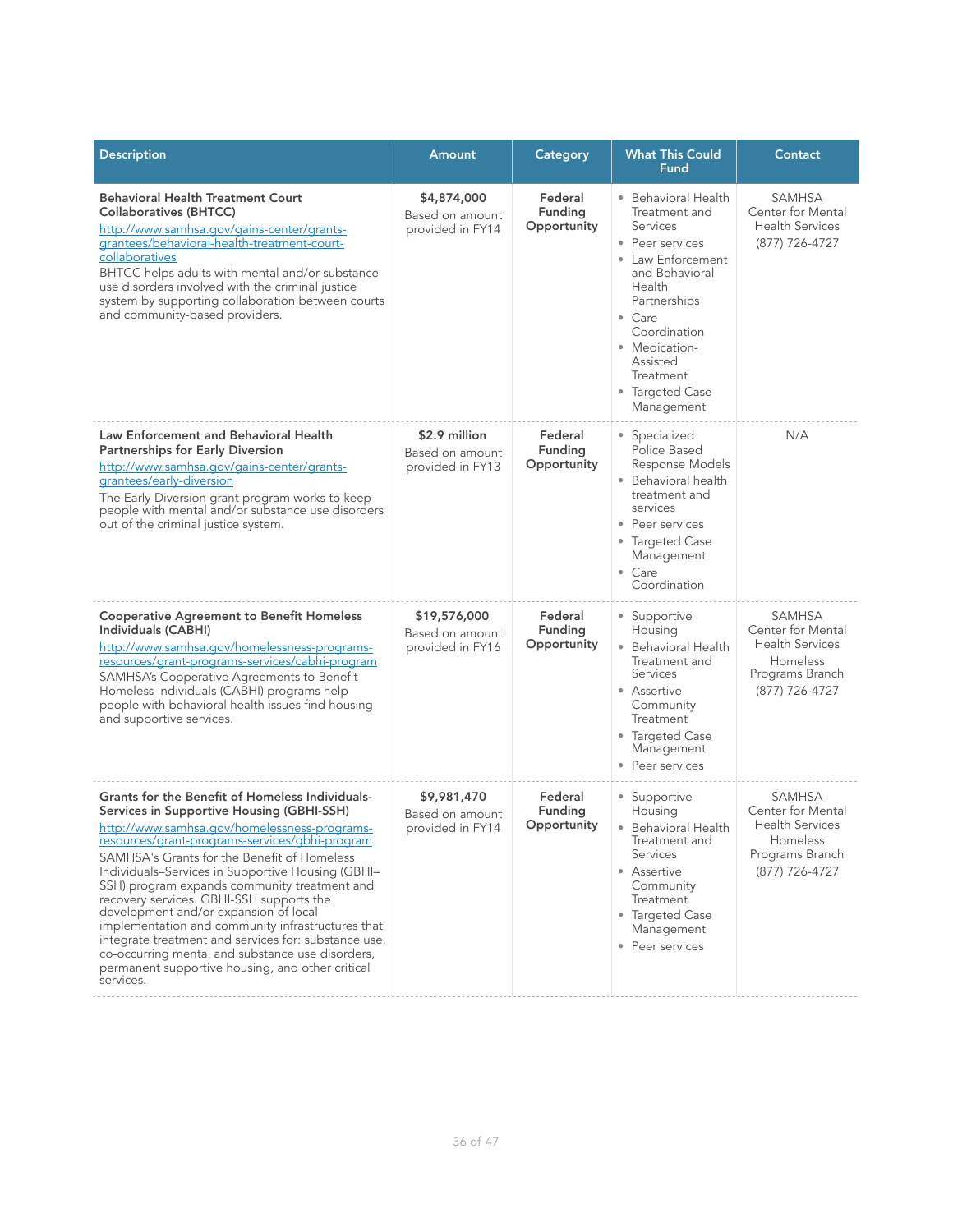| <b>Description</b>                                                                                                                                                                                                                                                                                                                     | <b>Amount</b>                                                                             | Category                                       | <b>What This Could</b><br><b>Fund</b>                                                                                                                                                                                                                                                                                                                                        | Contact                                                                                                               |
|----------------------------------------------------------------------------------------------------------------------------------------------------------------------------------------------------------------------------------------------------------------------------------------------------------------------------------------|-------------------------------------------------------------------------------------------|------------------------------------------------|------------------------------------------------------------------------------------------------------------------------------------------------------------------------------------------------------------------------------------------------------------------------------------------------------------------------------------------------------------------------------|-----------------------------------------------------------------------------------------------------------------------|
| Projects for Assistance in Transition from<br>Homelessness (PATH)<br>http://www.samhsa.gov/homelessness-programs-<br>resources/grant-programs-services/path<br>SAMHSA's Projects for Assistance in Transition from<br>Homelessness (PATH) funds services for people with<br>serious mental illness (SMI) experiencing<br>homelessness. | Unknown                                                                                   | Federal<br>Funding<br>Opportunity              | • Supportive<br>Housing<br>• Behavioral Health<br>Treatment and<br><b>Services</b><br>• Assertive<br>Community<br>Treatment<br>• Targeted Case<br>Management<br>• Peer services                                                                                                                                                                                              | <b>SAMHSA</b><br>Center for Mental<br><b>Health Services</b><br>Homeless<br>Programs Branch<br>(877) 726-4727         |
| <b>GAINS Center for Behavioral Health and Justice</b><br>Transformation<br>http://www.samhsa.gov/gains-center<br>The GAINS Center focuses on expanding access to<br>services for people with mental and/or substance<br>use disorders who come into contact with the<br>justice system.                                                | Does not provide<br>direct funding,<br>instead provides<br>direct technical<br>assistance | Training and<br><b>Technical</b><br>Assistance | Training and<br>Technical<br>Assistance<br>Services for<br><b>Behavioral Health</b><br>Providers.<br>Criminal Justice<br>Practitioners.<br>Peers.<br>Policymakers and<br>Cities, Counties,<br>and States<br>• Behavioral Health<br>Treatment<br>Services and<br>Service Delivery<br>• Specialized<br>Police Based<br>Response Models<br>• Peer services<br>• Crisis services | <b>GAINS Center for</b><br><b>Behavioral Health</b><br>and Justice<br>Transformation<br>(800) 311-4246                |
| National Center for Trauma-Informed Care and<br>Alternatives to Seclusion and Restraint (NCTIC)<br>http://www.samhsa.gov/nctic<br>NCTIC works to eliminate the use of seclusion,<br>restraints, and other coercive practices and to<br>develop the knowledge base on trauma-informed<br>care.                                          | Does not provide<br>direct funding,<br>instead provides<br>direct technical<br>assistance | Training and<br><b>Technical</b><br>Assistance | • Training and<br>Technical<br>Assistance<br>Services for<br><b>Behavioral Health</b><br>Providers,<br>Criminal Justice<br>Practitioners.<br>Peers,<br>Policymakers and<br>Cities, Counties,<br>and States<br>• Behavioral Health<br>Treatment<br>Services and<br>Service Delivery<br>· Trauma-Informed<br>Care                                                              | National Center for<br>Trauma-Informed<br>Care and<br>Alternatives to<br>Seclusion and<br>Restraint<br>(866) 254-4819 |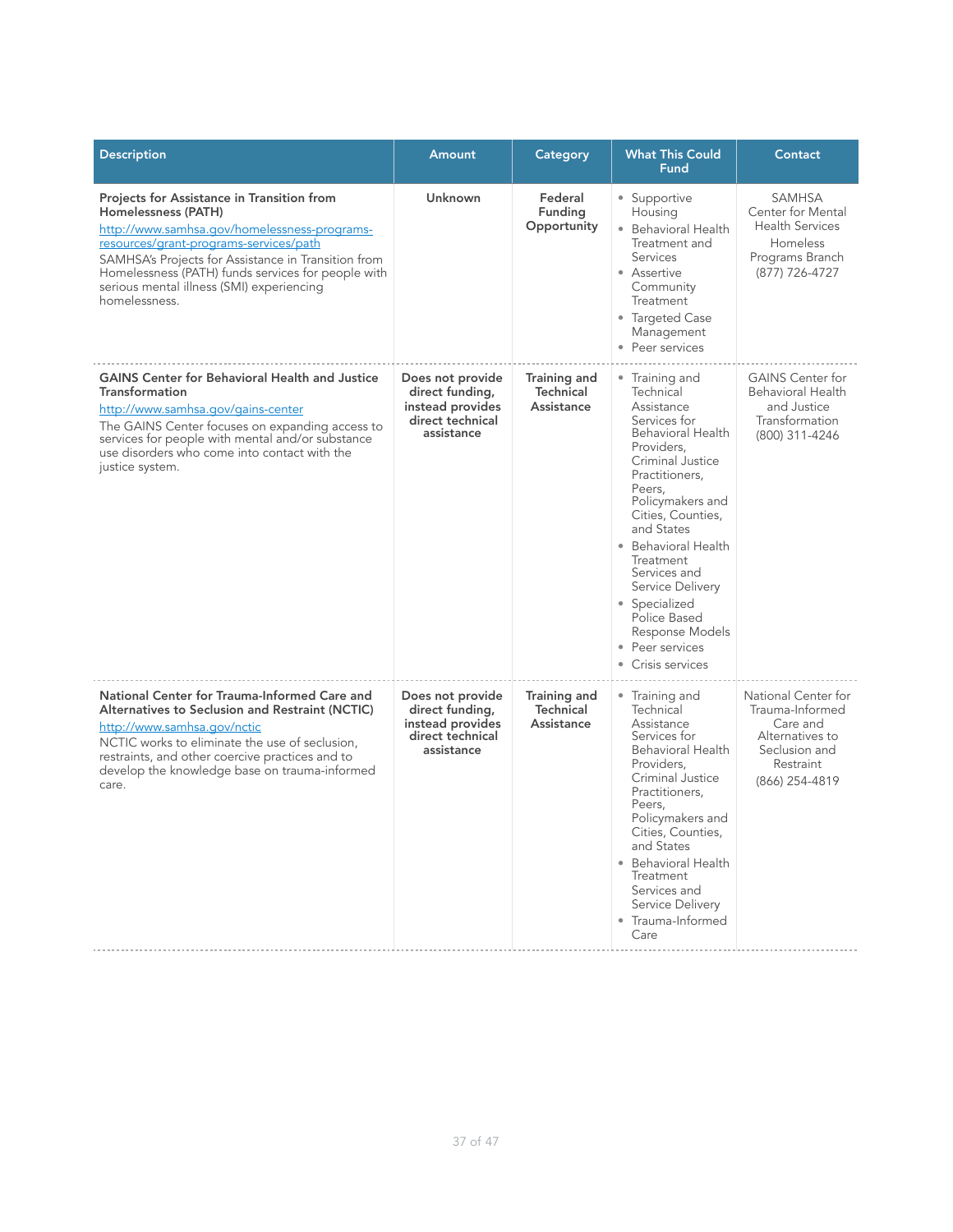| <b>Description</b>                                                                                                                                                                                                                                                                                                                                                                                                                              | Amount                                                                                    | Category                                       | <b>What This Could</b><br><b>Fund</b>                                                                                                                                                                                                                                                                          | Contact                                                                        |
|-------------------------------------------------------------------------------------------------------------------------------------------------------------------------------------------------------------------------------------------------------------------------------------------------------------------------------------------------------------------------------------------------------------------------------------------------|-------------------------------------------------------------------------------------------|------------------------------------------------|----------------------------------------------------------------------------------------------------------------------------------------------------------------------------------------------------------------------------------------------------------------------------------------------------------------|--------------------------------------------------------------------------------|
| SSI/SSDI Outreach, Access, and Recovery (SOAR)<br><b>TA Center</b><br>http://www.samhsa.gov/soar<br>SSI/SSDI Outreach, Access, and Recovery (SOAR)<br>increases access to Social Security disability<br>benefits for people experiencing or at risk of<br>homelessness.                                                                                                                                                                         | Does not provide<br>direct funding,<br>instead provides<br>direct technical<br>assistance | <b>Training and</b><br>Technical<br>Assistance | • Training and<br>Technical<br>Assistance<br>Services for<br>Behavioral Health<br>Providers.<br>Criminal Justice<br>Practitioners.<br>Peers.<br>Policymakers and<br>Cities, Counties,<br>and States<br>• Behavioral Health<br>Treatment<br>Services and<br>Service Delivery<br>• Social Security               | <b>SOAR TA Center</b><br>(518) 439-7415                                        |
| <b>Bringing Recovery Supports to Scale Technical</b><br><b>Assistance Center Strategy (BRSS TACS)</b><br>http://www.samhsa.gov/brss-tacs<br>In 2011, SAMHSA launched the Bringing Recovery<br>Supports to Scale Technical Assistance Center<br>Strategy (BRSS TACS) to promote the widespread<br>adoption of recovery-oriented supports, services,<br>and systems for people in recovery from substance<br>use and/or mental health conditions. | Does not provide<br>direct funding,<br>instead provides<br>direct technical<br>assistance | Training and<br><b>Technical</b><br>Assistance | • Training and<br>Technical<br>Assistance<br>Services for<br><b>Behavioral Health</b><br>Providers.<br>Criminal Justice<br>Practitioners,<br>Peers,<br>Policymakers and<br>Cities, Counties,<br>and States<br>• Behavioral Health<br>Treatment and<br>Service Delivery<br>• Peer services<br>• Crisis services | <b>SAMHSA</b><br>Center for Mental<br><b>Health Services</b><br>(877) 726-4727 |
| Homelessness and Housing Resource Network<br>(HHRN)<br>http://www.samhsa.gov/homelessness-programs-<br>resources<br>The HHRN provides information and resources<br>related to homelessness and housing.                                                                                                                                                                                                                                         | Does not provide<br>direct funding,<br>instead provides<br>information and<br>resources   | Resource                                       | • Resources for<br>Behavioral Health<br>Providers,<br>Criminal Justice<br>Practitioners.<br>Peers,<br>Policymakers and<br>Cities, Counties,<br>and States                                                                                                                                                      | <b>SAMHSA</b><br>Center for Mental<br><b>Health Services</b><br>(877) 726-4727 |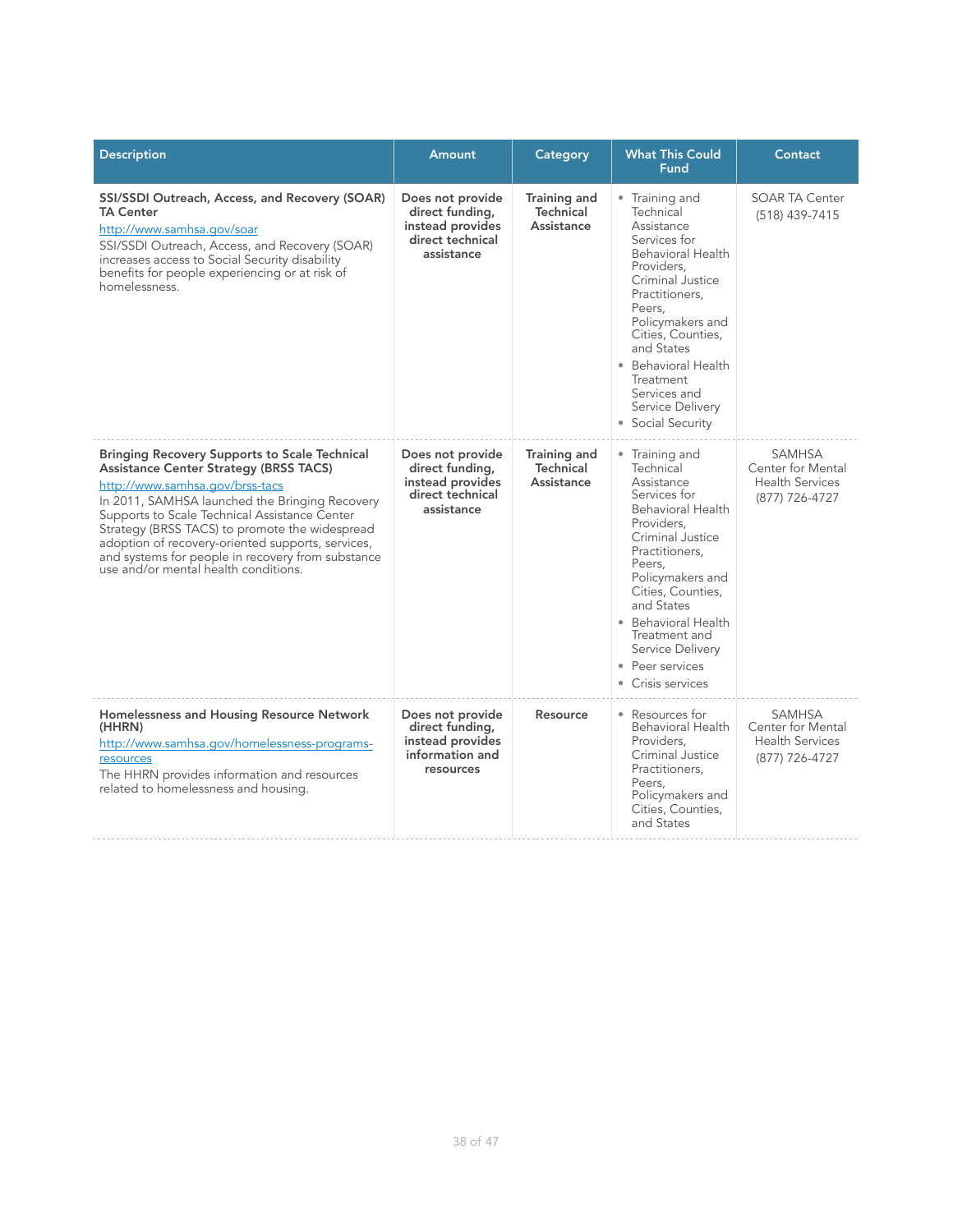| <b>Description</b>                                                                                                                                                                                                                                                                                                                                                                                                                                                                                                                                                                                                                                                                                                                                                                                                                                                                                                        | <b>Amount</b>                                                                             | Category                                                      | <b>What This Could</b><br>Fund                                                                                                                                                                                                                                                                                  | Contact                                                                                         |
|---------------------------------------------------------------------------------------------------------------------------------------------------------------------------------------------------------------------------------------------------------------------------------------------------------------------------------------------------------------------------------------------------------------------------------------------------------------------------------------------------------------------------------------------------------------------------------------------------------------------------------------------------------------------------------------------------------------------------------------------------------------------------------------------------------------------------------------------------------------------------------------------------------------------------|-------------------------------------------------------------------------------------------|---------------------------------------------------------------|-----------------------------------------------------------------------------------------------------------------------------------------------------------------------------------------------------------------------------------------------------------------------------------------------------------------|-------------------------------------------------------------------------------------------------|
| <b>Addiction Technology Transfer Center (ATTC)</b><br><b>Network</b><br>http://attcnetwork.org/home/<br>Established in 1993 by SAMHSA, the ATTC<br>Network works to unify science, education and<br>service to transform lives through evidence-based<br>and promising treatment and recovery practices.                                                                                                                                                                                                                                                                                                                                                                                                                                                                                                                                                                                                                  | Does not provide<br>direct funding,<br>instead provides<br>direct technical<br>assistance | Training and<br><b>Technical</b><br>Assistance                | • Training and<br>Technical<br>Assistance<br>Services for<br><b>Behavioral Health</b><br>Providers.<br>Criminal Justice<br>Practitioners.<br>Peers.<br>Policymakers and<br>Cities, Counties,<br>and States<br>• Behavioral Health<br>Treatment and<br>Service Delivery<br>• Medication<br>Assisted<br>Treatment | SAMHSA<br>Center for<br>Substance Abuse<br>Treatment<br>(877) 726-4727                          |
| <b>Assertive Community Treatment (ACT) Evidence-</b><br><b>Based Practices (EBP) Kit</b><br>http://store.samhsa.gov/product/Assertive-<br>Community-Treatment-ACT-Evidence-Based-<br>Practices-EBP-KIT/SMA08-4345<br>Provides tools to implement the evidence-based<br>practices of Assertive Community Treatment (ACT),<br>which offers customized, community-based services<br>for people with mental illness. Includes DVD, CD-<br>ROM, brochures in English and Spanish, and<br>PowerPoint presentation.                                                                                                                                                                                                                                                                                                                                                                                                              | N/A                                                                                       | Resource<br>Not a funding<br>opportunity, a<br>resource only. | • Assertive<br>Community<br>Treatment                                                                                                                                                                                                                                                                           | <b>SAMHSA</b><br>Center for Mental<br><b>Health Services</b><br>(877) 726-4727                  |
| National Survey on Drug Use and Health<br>(NSDUH)<br>http://www.samhsa.gov/data/population-data-<br>nsduh/about<br>The NSDUH is a primary source of statistical<br>information on the use of illegal drugs, alcohol, and<br>tobacco by the U.S. civilian, noninstitutionalized<br>population aged 12 or older. The survey also<br>collects data on mental disorders, co-occurring<br>substance use and mental disorders, and treatment<br>for substance use and mental health problems. The<br>data can be used to identify correlates of these<br>substance use and mental illness measures and<br>provide estimates at the national, State, and<br>substate level. The data can also be used to<br>determine the prevalence of substance use or<br>mental illness among demographic or geographic<br>subgroups, as well as provide estimates of the need<br>for substance abuse or mental health treatment<br>services. | N/A                                                                                       | Resource<br>Not a funding<br>opportunity, a<br>resource only. | • Data exchange<br>and using data                                                                                                                                                                                                                                                                               | <b>SAMHSA</b><br>Center for<br>Behavioral Health<br>Statistics and<br>Quality<br>(240) 276-1250 |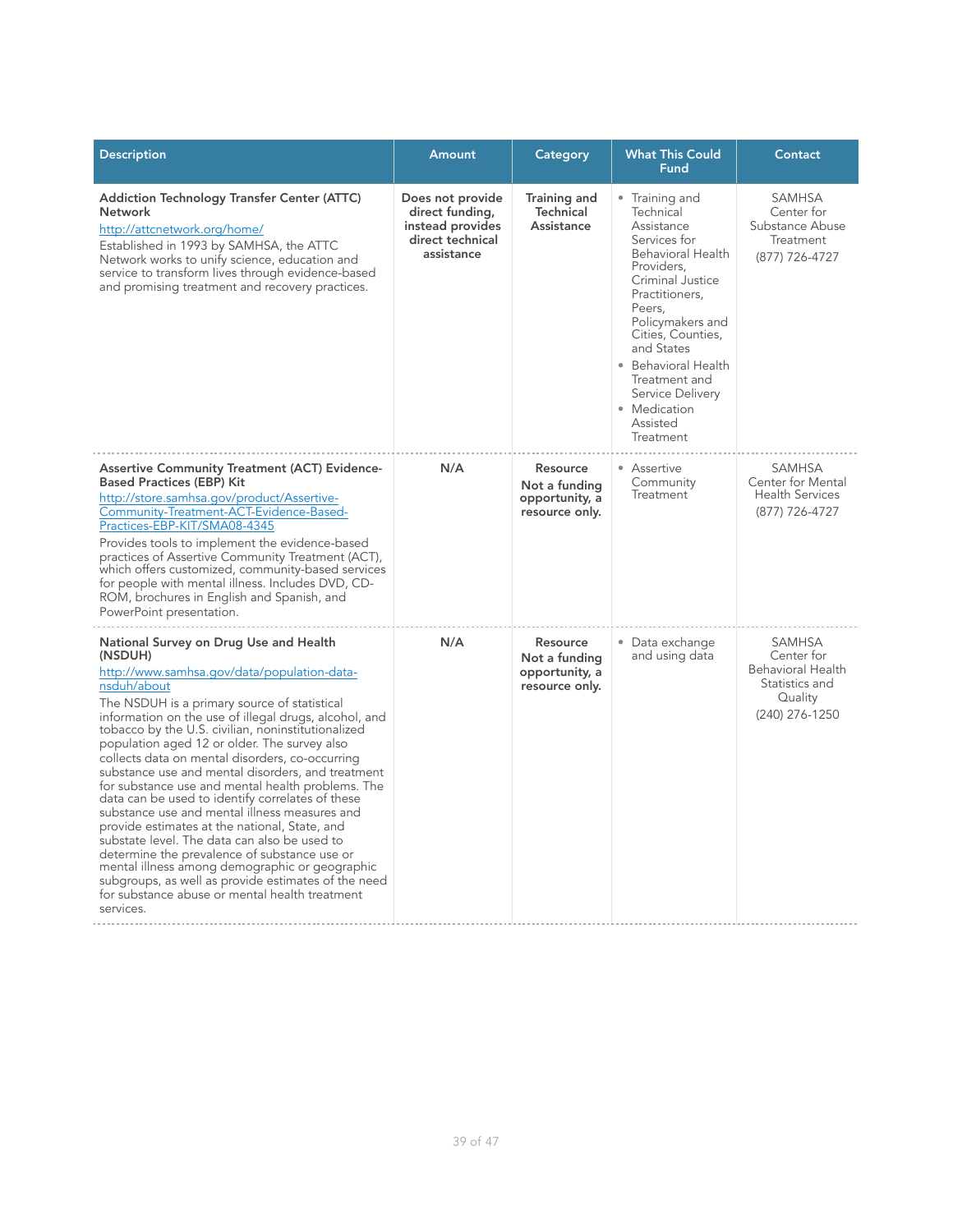| <b>Description</b>                                                                                                                                                                                                                                                                                                                                                                                                                                                                                                                                                                                                                                        | Amount                                                 | Category                                                      | <b>What This Could</b><br><b>Fund</b>                                                                                                                     | Contact                                                                                                                                              |
|-----------------------------------------------------------------------------------------------------------------------------------------------------------------------------------------------------------------------------------------------------------------------------------------------------------------------------------------------------------------------------------------------------------------------------------------------------------------------------------------------------------------------------------------------------------------------------------------------------------------------------------------------------------|--------------------------------------------------------|---------------------------------------------------------------|-----------------------------------------------------------------------------------------------------------------------------------------------------------|------------------------------------------------------------------------------------------------------------------------------------------------------|
| <b>Permanent Supportive Housing Evidence-Based</b><br><b>Practices (EBP) Kit</b><br>http://store.samhsa.gov/product/Permanent-<br>Supportive-Housing-Evidence-Based-Practices-EBP-<br>KIT/SMA10-4510<br>Outlines the essential components of supportive<br>housing services and programs for people with<br>mental illness. Discusses how to develop new<br>programs within mental health systems that are<br>grounded in evidence-based practices. Kit includes<br>eight booklets.                                                                                                                                                                       | N/A                                                    | Resource<br>Not a funding<br>opportunity, a<br>resource only. | • Supportive<br>Housing                                                                                                                                   | <b>SAMHSA</b><br>Center for Mental<br><b>Health Services</b><br>(877) 726-4727                                                                       |
| National Registry of Evidence-based Programs<br>and Practices (NREPP)<br>http://www.samhsa.gov/nrepp<br>SAMHSA's National Registry of Evidence-based<br>Programs and Practices (NREPP) promotes the<br>adoption of scientifically established behavioral<br>health interventions.                                                                                                                                                                                                                                                                                                                                                                         | N/A                                                    | Resource<br>Not a funding<br>opportunity, a<br>resource only. | • Behavioral Health<br>Treatment and<br>Service Delivery                                                                                                  | <b>SAMHSA</b><br>(877) 726-4727                                                                                                                      |
| <b>U.S. INTERAGENCY COUNCIL ON HOMELESSNESS</b>                                                                                                                                                                                                                                                                                                                                                                                                                                                                                                                                                                                                           |                                                        |                                                               |                                                                                                                                                           |                                                                                                                                                      |
| HHS Transitional Living Program (HHS)<br>http://www.acf.hhs.gov/programs/fysb/resource/<br>tlp-fact-sheet<br>Family and Youth Services Bureau (FYSB) aims to<br>support the organizations and communities that<br>work every day to put an end to youth<br>homelessness, adolescent pregnancy and domestic<br>violence.                                                                                                                                                                                                                                                                                                                                   | \$43.6 million<br>Based on amount<br>available in FY14 | Housing                                                       | • Extended<br>residential shelter<br>• Mental and<br>physical health<br>care<br>• Individual and/or<br>group counseling<br>and parent/child<br>counseling | National<br>Clearinghouse on<br>Families & Youth<br>http://<br>ncfy.acf.hhs.gov/                                                                     |
| The Emergency Solutions Grant (HUD)<br>https://www.hudexchange.info/programs/esg/<br>The Emergency Solutions Grants (ESG) program<br>provides funding to engage homeless individuals<br>and families living on the street; improve the<br>number and quality of emergency shelters for<br>homeless individuals and families; help operate<br>those shelters; provide essential services to shelter<br>residents; rapidly re-house homeless individuals<br>and families; and prevent individuals and families<br>from becoming homeless. Funding is made<br>available through a formula to state, metropolitan<br>cities, urban counties, and territories. | \$270 million<br>Based on amount<br>available in FY16  | Housing                                                       | • Street Outreach<br>• Emergency<br>Shelter<br>• Rapid Re-housing<br>• Homelessness<br>Prevention<br>• HMIS (Data<br>collection)                          | Your local HUD<br>field office<br>http://<br>portal.hud.gov/<br>hudportal/HUD?<br>$src = /$<br>program offices/<br>field policy mat/<br>localoffices |
| Mainstream Affordable Housing Grants (HUD)<br>http://portal.hud.gov/hudportal/HUD?src=/<br>program_offices/public_indian_housing/centers/<br>gmc/categorical/ms<br>Mainstream vouchers provide rental assistance to<br>enable persons with disabilities (elderly and non-<br>elderly) to rent affordable private housing.                                                                                                                                                                                                                                                                                                                                 | \$10.9 million<br>Based on amount<br>available in FY15 | Housing                                                       | • Rental Assistance<br>for persons with<br>disabilities                                                                                                   | Donna Hines<br>donna_hines@hud.<br>gov                                                                                                               |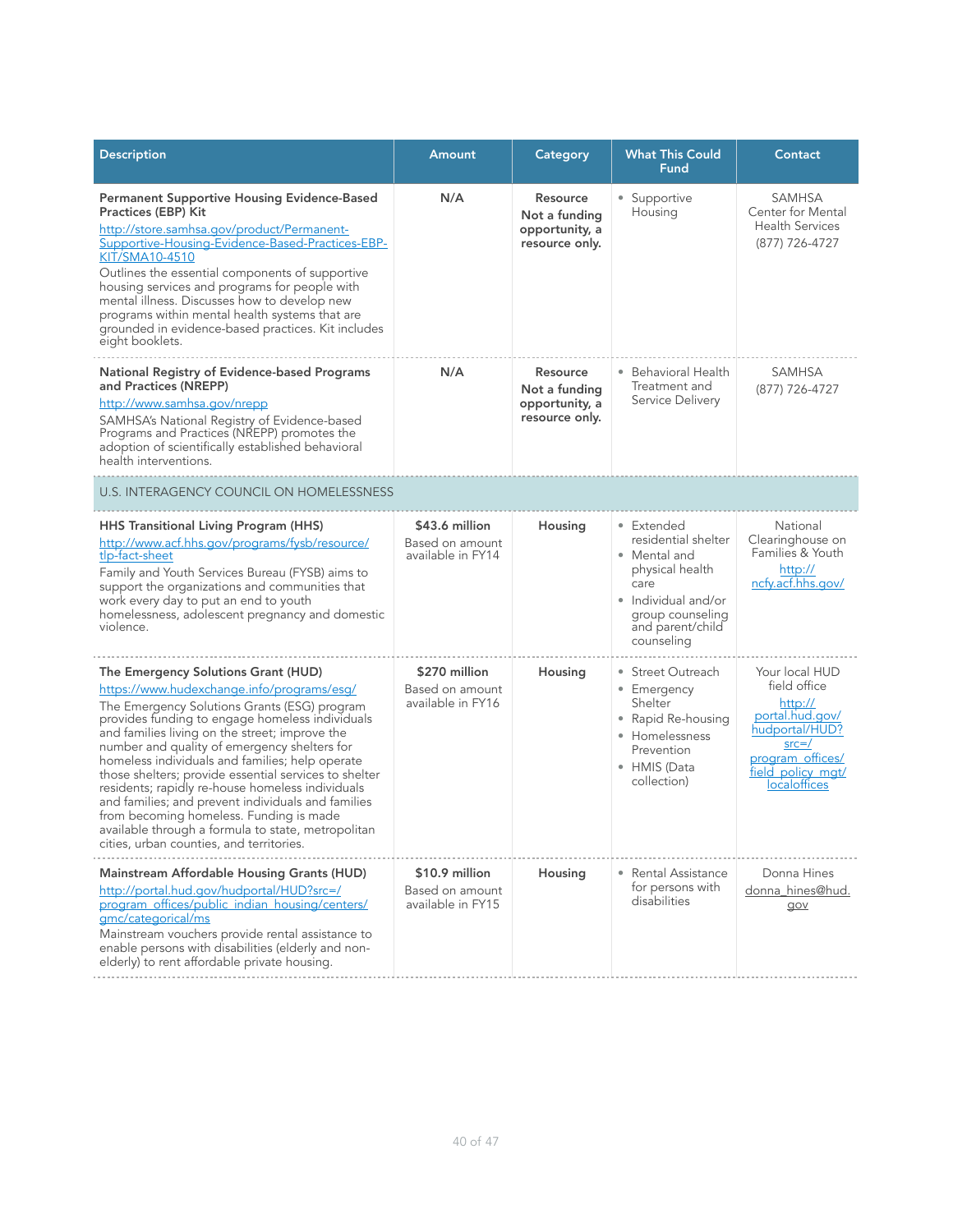| <b>Description</b>                                                                                                                                                                                                                                                                                                                                                                                                                                                                                                                         | Amount                                                                  | Category             | <b>What This Could</b><br>Fund                                                                                                                                                                                                                                                        | Contact               |  |  |
|--------------------------------------------------------------------------------------------------------------------------------------------------------------------------------------------------------------------------------------------------------------------------------------------------------------------------------------------------------------------------------------------------------------------------------------------------------------------------------------------------------------------------------------------|-------------------------------------------------------------------------|----------------------|---------------------------------------------------------------------------------------------------------------------------------------------------------------------------------------------------------------------------------------------------------------------------------------|-----------------------|--|--|
| <b>McKinney-Vento Homeless Assistance Act -</b><br><b>Education for Homeless Children and Youth</b><br>Program<br>http://www2.ed.gov/programs/homeless/<br>index.html<br>With subgrant funds, LEAs offer such activities as<br>coordination and collaboration with other local<br>agencies to provide comprehensive services to<br>homeless children and youths and their families.<br>LEAs also offer expedited evaluations of the needs<br>of homeless children to help them enroll in school,<br>attend regularly, and achieve success. | \$65 million<br>Based on amount<br>available in FY15                    | Housing              | See description.                                                                                                                                                                                                                                                                      | HomelessEd@ed.g<br>OV |  |  |
| U.S. DEPARTMENT OF VETERANS AFFAIRS (VA)                                                                                                                                                                                                                                                                                                                                                                                                                                                                                                   |                                                                         |                      |                                                                                                                                                                                                                                                                                       |                       |  |  |
| <b>Supportive Services for Veteran Families (SSVF)</b><br>http://www.va.gov/homeless/ssvf/index.asp<br>Supportive services grants have been awarded to<br>selected private non-profit organizations and<br>consumer cooperatives that will assist very low-<br>income Veteran families residing in or transitioning<br>to permanent housing. Grantees will provide a<br>range of supportive services to eligible Veteran<br>families that are designed to promote housing<br>stability.                                                    | \$300 million<br>Based on amount<br>provided in FY16                    | <b>Federal Grant</b> | • Behavioral health<br>treatment and<br>services<br>• Case<br>management<br>• Supportive<br>housing services/<br><b>Housing First</b>                                                                                                                                                 | N/A                   |  |  |
| U.S. Department of Housing and Urban<br>Development-VA Supportive Housing Program<br>(HUD-VASH)<br>http://www.va.gov/homeless/hud-vash.asp<br>HUD-VASH is a collaborative program between<br>HUD and VA combines HUD housing vouchers with<br>VA supportive services to help Veterans who are<br>homeless and their families find and sustain<br>permanent housing.                                                                                                                                                                        | \$60 million<br>Based on amount<br>appropriated by<br>Congress for 2016 | Housing<br>Specific  | • Case<br>management<br>• Supportive<br>housing services/<br>Housing First                                                                                                                                                                                                            | N/A                   |  |  |
| <b>VA Medical Centers</b><br>http://www.va.gov/directory/guide/division.asp?<br>$d$ num=1<br>This is in reference to the VA Medical Centers<br>available across the country.                                                                                                                                                                                                                                                                                                                                                               | N/A                                                                     | Veteran-<br>specific | • Collaboration<br>strategies<br>• Crisis services<br>• Behavioral health<br>treatment and<br>services<br>• Peer services<br>• Case<br>management<br>• Medication-<br>Assisted<br>Treatment<br>• Care<br>Coordination<br>• Supportive<br><b>Housing Services</b><br>and Housing First | N/A                   |  |  |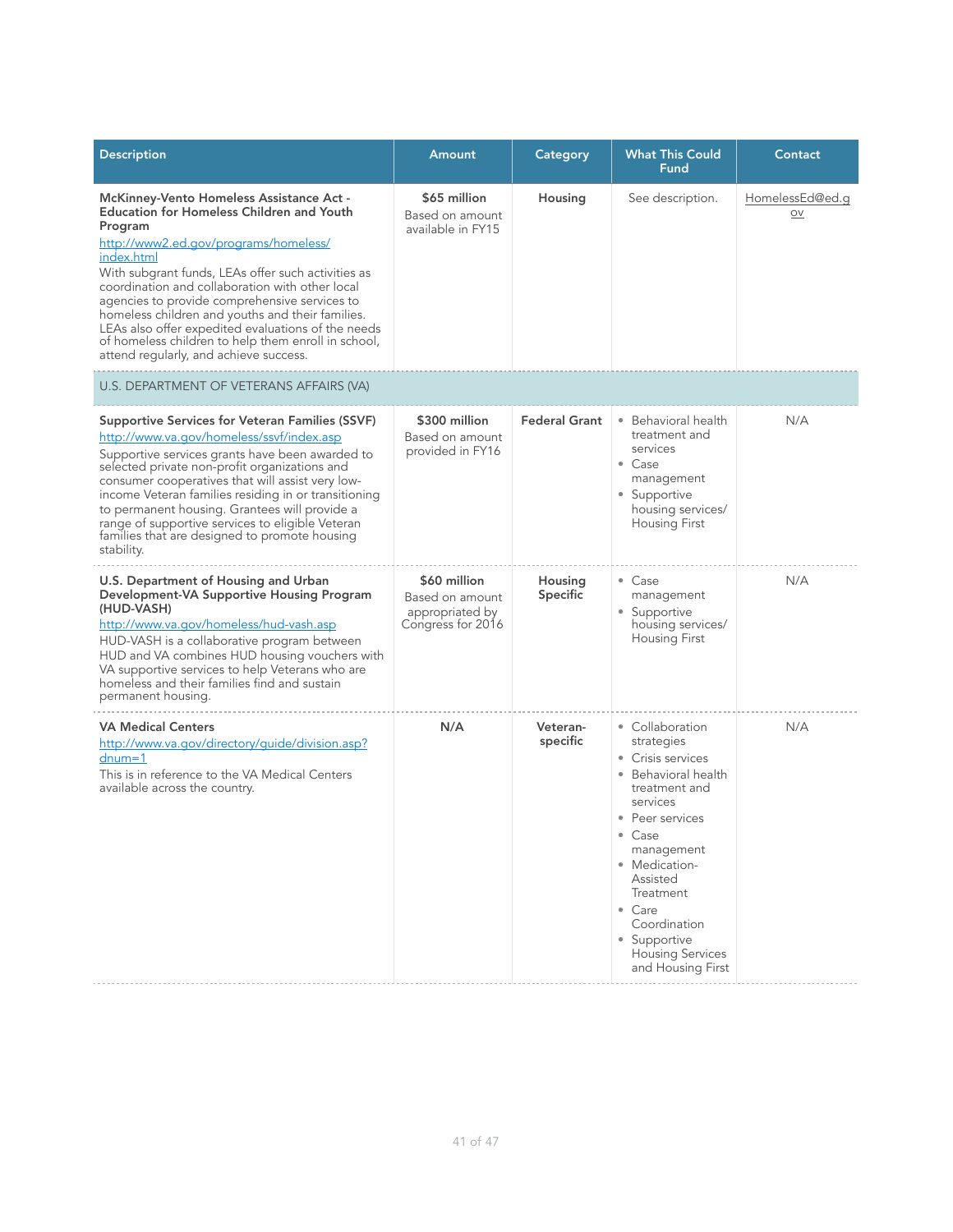| <b>Description</b>                                                                                                                                                                                                                                                                                                                                                                                                                                                                                                                                                                                                                                                                                                                                                                                                                                                                                                                                                                                                                                                                                                        | Amount | Category             | <b>What This Could</b><br><b>Fund</b>                                                                               | Contact |
|---------------------------------------------------------------------------------------------------------------------------------------------------------------------------------------------------------------------------------------------------------------------------------------------------------------------------------------------------------------------------------------------------------------------------------------------------------------------------------------------------------------------------------------------------------------------------------------------------------------------------------------------------------------------------------------------------------------------------------------------------------------------------------------------------------------------------------------------------------------------------------------------------------------------------------------------------------------------------------------------------------------------------------------------------------------------------------------------------------------------------|--------|----------------------|---------------------------------------------------------------------------------------------------------------------|---------|
| Veterans Justice Outreach<br>http://www.va.gov/homeless/vjo.asp<br>The aim of the Veterans Justice Outreach (VJO)<br>program is to avoid the unnecessary criminalization<br>of mental illness and extended incarceration among<br>Veterans by ensuring that eligible, justice-involved<br>Veterans have timely access to Veterans Health<br>Administration (VHA) services, as clinically<br>indicated. VJO specialists provide direct outreach,<br>assessment and case management for justice-<br>involved Veterans in local courts and jails and<br>liaison with local justice system partners.<br>VJO Specialists serve as liaisons between VA<br>medical centers and the local criminal justice<br>system. Every VA medical center has at least one<br>VJO Specialist, who can identify locally available VA<br>resources and facilitate access for justice-involved<br>Veterans. A closely related VA program is Health<br>Care for Reentry Veterans (HCRV), which provides<br>outreach to Veterans in prison, and referral and<br>linkage to medical, mental health and other<br>needed services upon their release. | N/A    | Veteran-<br>specific | • Collaboration<br>strategies<br>• Behavioral health<br>treatment and<br>services<br>$\bullet$ Care<br>Coordination | N/A     |
| <b>Veterans Reentry Search Service</b><br>https://vrss.va.gov/<br>This secure Web site enables correctional and other<br>criminal justice system entities to identify inmates<br>or defendants who have served in the United States<br>(U.S.) military. The U.S. Department of Veterans<br>Affairs (VA) makes this service available to facilitate<br>its own direct outreach to these Veterans, and to<br>inform the development of Veteran-specific<br>programs in the criminal justice system.                                                                                                                                                                                                                                                                                                                                                                                                                                                                                                                                                                                                                         | N/A    | Veteran-<br>specific | • Data exchange                                                                                                     | N/A     |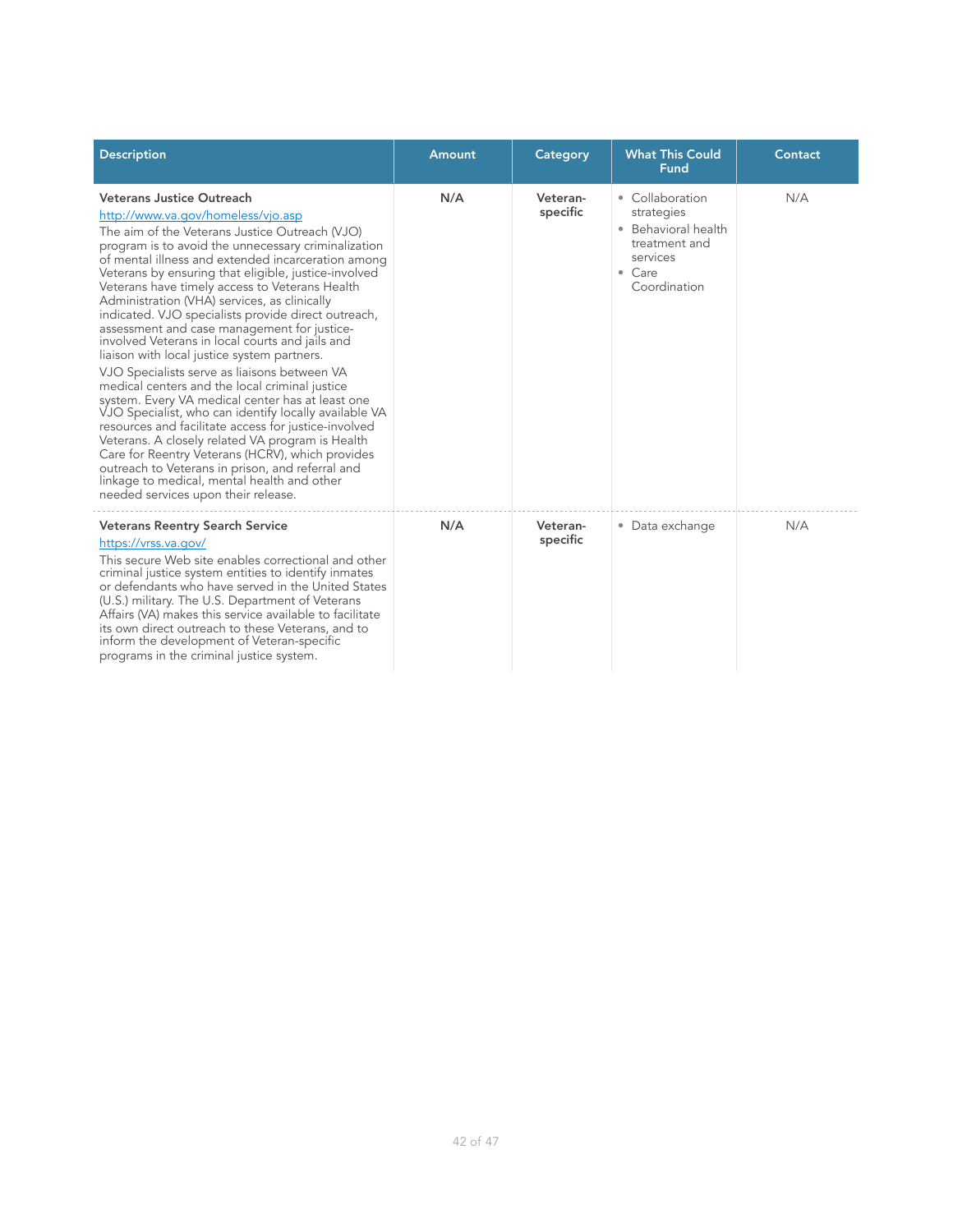# <span id="page-42-0"></span>APPENDIX B. HIPAA FAQ

The below FAQ was developed by the U.S. Department of Health and Human Services (HHS) and the most [current version is accessible at the webpage: http://www.hhs.gov/hipaa/for-professionals/faq/2073/may](http://www.hhs.gov/hipaa/for-professionals/faq/2073/may-covered-entity-collect-use-disclose-criminal-data-under-hipaa.html)[covered-entity-collect-use-disclose-criminal-data-under-hipaa.html](http://www.hhs.gov/hipaa/for-professionals/faq/2073/may-covered-entity-collect-use-disclose-criminal-data-under-hipaa.html) 

# 1. Does HIPAA permit health care providers who are HIPAA covered entities to collect criminal justice data, such as data on arrests, jail days, and utilization of 911 services, and link the criminal justice data to their health data, for purposes of improving treatment and care coordination?

HIPAA does not limit the types of data that providers may seek or obtain about individual patients for treatment purposes. Treatment includes "the provision, coordination, or management of health care and related services by one or more health care providers, including the coordination or management of health care by a health care provider with a third party; consultation between health care providers relating to a patient; or the referral of a patient for health care from one health care provider to another." 45 CFR 164.501. Other standards, such as professional ethics rules or state law, may address the scope of health care providers' independent investigations and data collection pertaining to patients. Once a HIPAA covered provider obtains criminal justice data about an individual for treatment purposes, or otherwise combines the data with its PHI, the data held by the HIPAA covered entity is considered protected health information (PHI) and the HIPAA Rules would apply to protect the data.

#### 2. Is criminal justice data protected health information (PHI) under HIPAA?

In some circumstances, yes. To the extent that criminal justice data is maintained by a HIPAA covered entity or its business associate and relates to the past, present, or future physical or mental health or condition of an individual or the provision of or payment for health care to an individual, it is PHI. For example, when a covered health care provider receives criminal justice data, either directly from the individual or from another source, in order to help inform the treatment and services that the provider will provide to that individual, or otherwise links the criminal justice data with its patient information, it is PHI.

### 3. Does HIPAA permit health care providers to disclose PHI that includes criminal justice data on individuals to other treating providers without obtaining an authorization from the individuals?

Yes, HIPAA permits a covered health care provider to disclose PHI for treatment purposes to other providers without having to first obtain an authorization from the individuals. This may include the disclosure of PHI for purposes of coordinating an individual's care with other treatment facilities or emergency medical technicians (EMTs).

# 4. Does HIPAA permit multiple health care providers who are seeking to collect individuals' criminal justice data and link it to the individuals' health data to engage the services of or work with a thirdparty to do this on their behalf?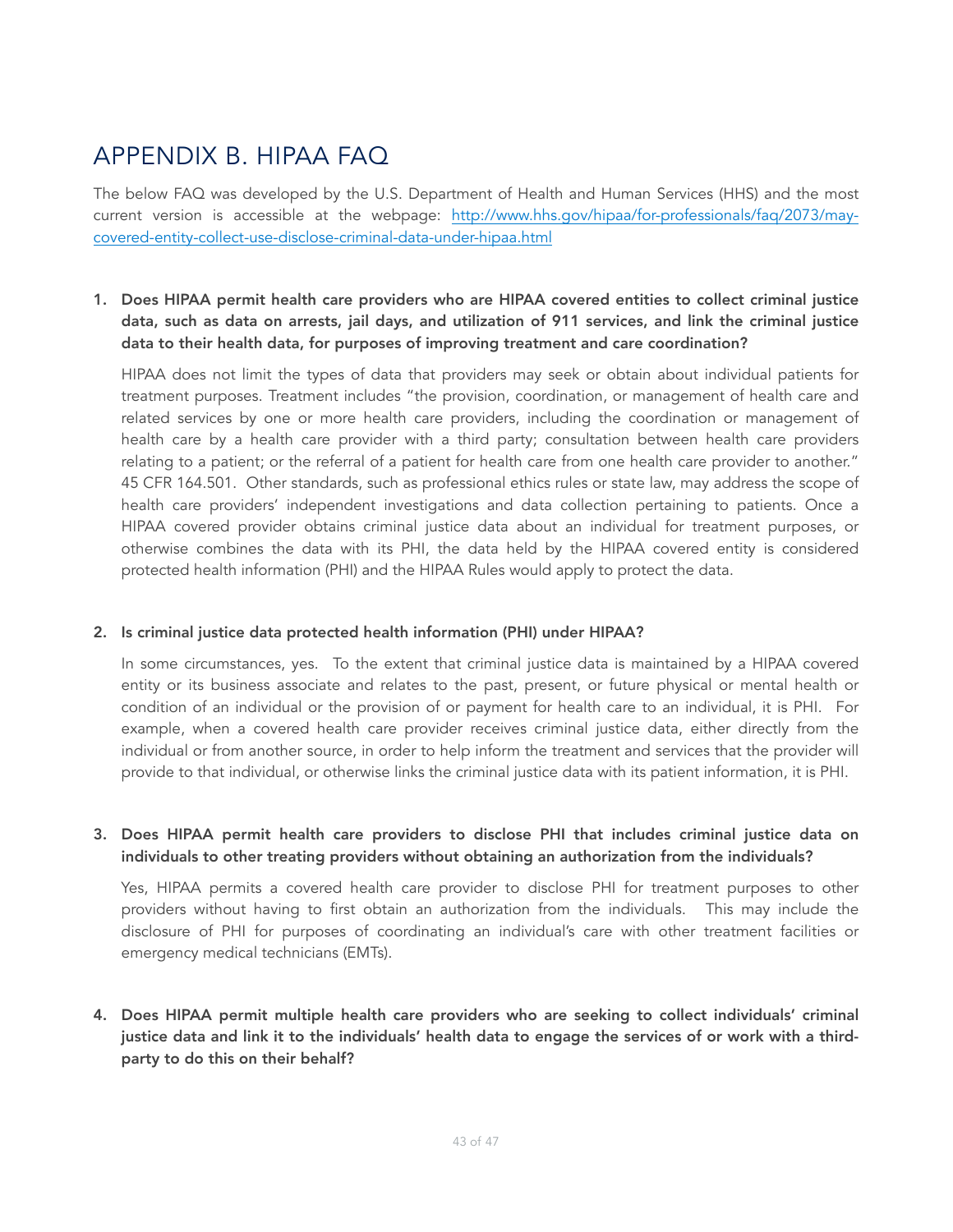Yes. Multiple covered health care providers can contract with a third party to perform data aggregation and linkage services on their behalf, as long as the providers enter into a HIPAA-compliant business associate agreement (BAA) with the third party, and so long as the aggregation is for purposes permitted under HIPAA. (Such third parties are considered to be "business associates" (BAs) under HIPAA and have direct compliance obligations with certain aspects of the HIPAA Rules.) In these cases, the participating providers may enter into one, common business associate agreement with the third party.

The BAA then governs the subsequent uses and disclosures that the BA may make with the data. For example, the BA may be authorized by its BAA to share the PHI on behalf of the participating providers with each other or other providers for treatment purposes, including care coordination, or, subject to certain conditions, for health care operations purposes. For more information on exchanging PHI for treatment or health care operations purposes, please see:

- Permitted Uses and Disclosures: Exchange for Treatment [www.healthit.gov/sites/default/files/exchange\\_treatment.pdf](http://www.healthit.gov/sites/default/files/exchange_treatment.pdf)
- Permitted Uses and Disclosures: Exchange for Health Care Operations [https://www.healthit.gov/sites/default/files/exchange\\_health\\_care\\_ops.pdf](https://www.healthit.gov/sites/default/files/exchange_health_care_ops.pdf)

### 5. Does HIPAA permit a health care provider to share the PHI of an individual that may include criminal justice data with a law enforcement official who has the individual in custody and is looking to ensure the individual is seen by the proper treatment facility?

A covered entity is permitted to disclose PHI in response to a request by a law enforcement official having lawful custody of an individual if the official represents that such PHI is needed to provide health care to the individual or for the health and safety of the individual. For more information on permitted disclosures to law enforcement under HIPAA, see OCR's guidance on sharing protected health information with law enforcement:

- [http://www.hhs.gov/hipaa/for-professionals/faq/505/what-does-the-privacy-rule-allow-covered](http://www.hhs.gov/hipaa/for-professionals/faq/505/what-does-the-privacy-rule-allow-covered-entities-to-disclose-to-law-enforcement-officials/index.html)[entities-to-disclose-to-law-enforcement-officials/index.html](http://www.hhs.gov/hipaa/for-professionals/faq/505/what-does-the-privacy-rule-allow-covered-entities-to-disclose-to-law-enforcement-officials/index.html)
- [http://www.hhs.gov/sites/default/files/ocr/privacy/hipaa/understanding/special/emergency/](http://www.hhs.gov/sites/default/files/ocr/privacy/hipaa/understanding/special/emergency/final_hipaa_guide_law_enforcement.pdf) [final\\_hipaa\\_guide\\_law\\_enforcement.pdf](http://www.hhs.gov/sites/default/files/ocr/privacy/hipaa/understanding/special/emergency/final_hipaa_guide_law_enforcement.pdf)

While HIPAA permits the disclosure of protected health information to law enforcement in these defined circumstances, other Federal and State laws may impose greater restrictions on the release of certain information, such as substance use disorder information, to law enforcement.

# 6. Does HIPAA permit health care providers to disclose PHI that includes criminal justice data to other public or private-sector entities providing social services (such as housing, income support, job training)?

In specified circumstances, yes. For example:

• A covered entity may disclose PHI for treatment of the individual without having to obtain the authorization of the individual. Treatment includes the coordination of health care or related services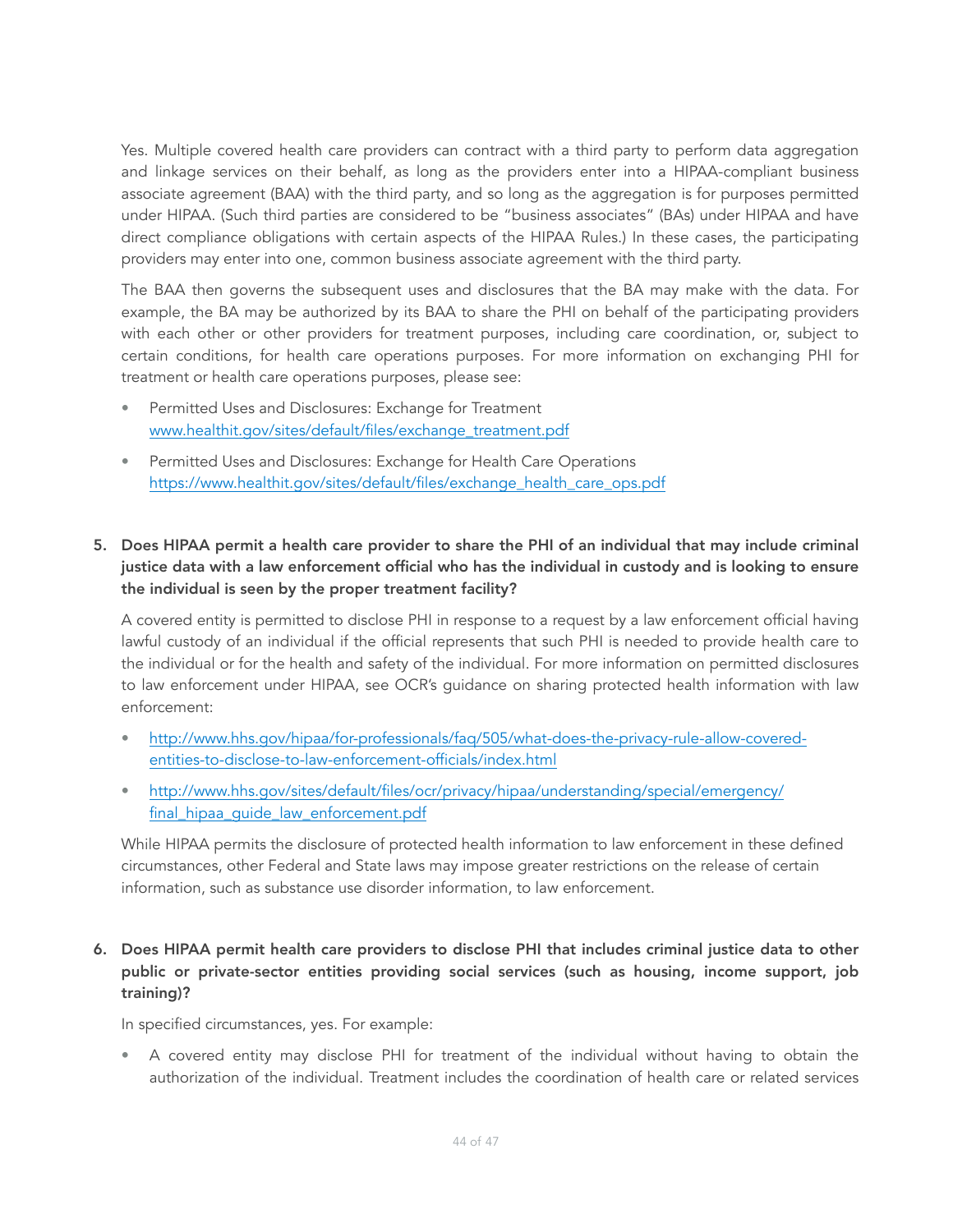by one or more health care providers, including the coordination or management of health care by a health care provider with a third party. Thus, health care providers who believe that disclosures to certain social service entities are a necessary component of or may help further the individual's health care may disclose the minimum necessary PHI to such entities for treatment purposes without the individual's authorization. For example, a provider may disclose PHI about a patient needing health care supportive housing to a service agency that arranges such services for individuals.

- A covered entity may also disclose PHI to such entities with an authorization signed by the individual. HIPAA permits authorizations that refer to a class of persons who may receive or use the PHI. Thus, providers could in one authorization identify a broad range of social services entities that may receive the PHI if the individual agrees. For example, an authorization could indicate that PHI will be disclosed to "social services providers" for purposes of "housing, public benefits, counseling, and job readiness."
- 7. Does HIPAA restrict the ability of law enforcement officials to use or disclose data they maintain on health or mental health indicators to help inform incident response (g., to ensure officers are prepared to stabilize individuals and/or to support diversion)?

In general, no. Most state and local police or other law enforcement agencies are not covered by HIPAA and thus, are not subject to HIPAA's use and disclosure rules. HIPAA, however, does apply to the disclosure of health information by most health providers to law enforcement. For more information, see OCR's HIPAA Guide for Law Enforcement at:

[http://www.hhs.gov/sites/default/files/ocr/privacy/hipaa/understanding/special/emergency/](http://www.hhs.gov/sites/default/files/ocr/privacy/hipaa/understanding/special/emergency/final_hipaa_guide_law_enforcement.pdf) final hipaa quide law enforcement.pdf

While HIPAA does not generally apply to use or disclosure of the data by law enforcement officials, other Federal and State laws may apply.

### 8. In the context of pre-arrest diversion, when does HIPAA permit a health care provider to share PHI with a law enforcement official without an individual's authorization?

Calls for service dealing with attempted suicide or a mental health complaint. Sometimes a family will call 911 for law enforcement response for a family member in a mental health crisis. Other times, a business owner or a bystander calls to report unusual behavior (which often is an individual in crisis) and responding officers would benefit from knowing if the individual has a mental health condition. This type of information may enable officers to employ crisis intervention and de-escalation techniques that could reduce the likelihood of injury to both officers and individuals in a mental health crisis.

HIPAA permits a health care provider to share PHI with law enforcement, in conformance with other applicable laws and ethics rules, in order to "prevent or lessen a serious and imminent threat to the health or safety of an individual or the public." 45 CFR 164.512(j). For example, if an individual makes a credible threat to inflict serious and imminent bodily harm, such as threatening to commit suicide, a provider may share with law enforcement the information needed to intervene. The provider may rely on a credible representation from a person with apparent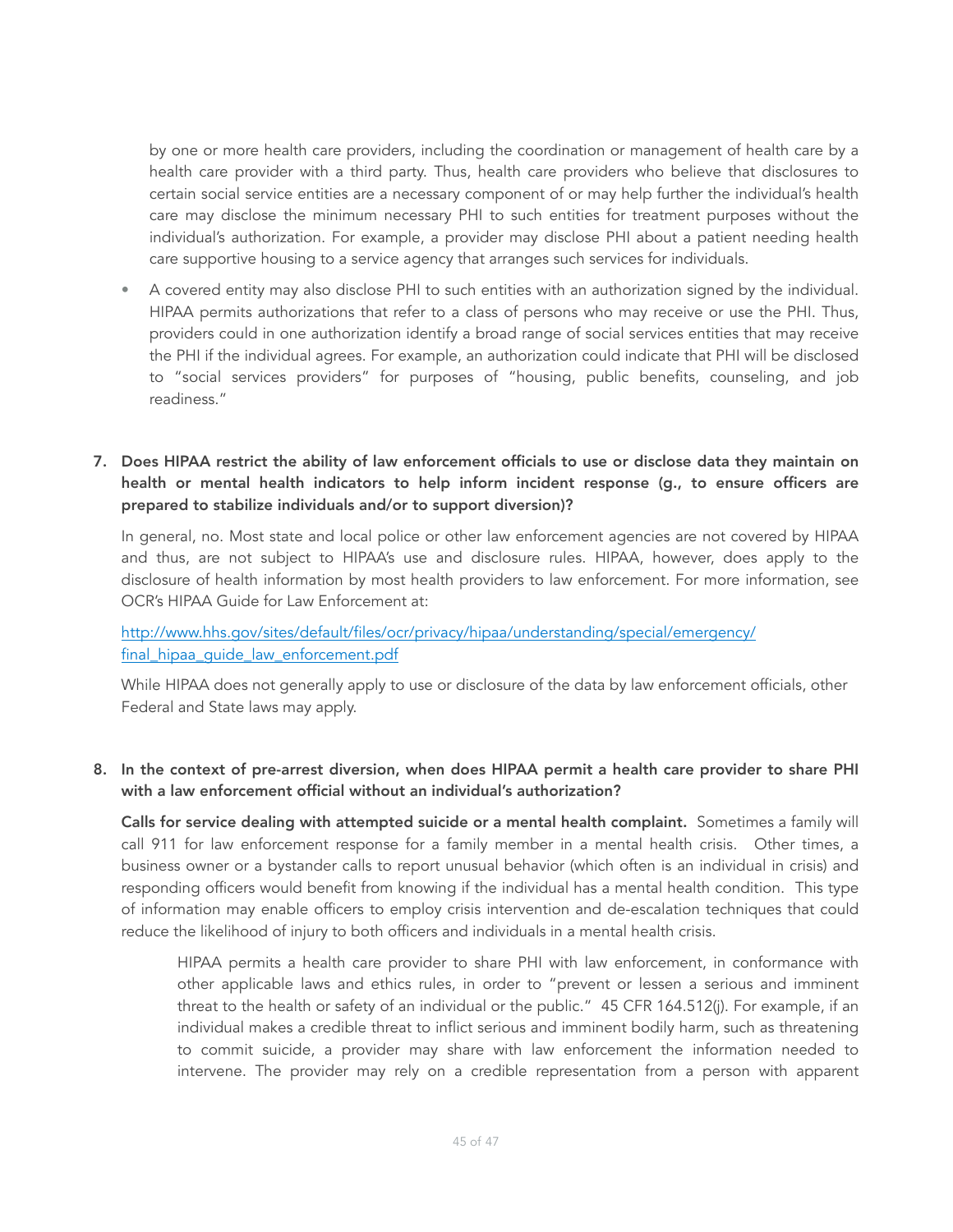knowledge of the situation or authority, such as a law enforcement official, when determining that [the disclosure permission applies. See: http://www.hhs.gov/hipaa/for-professionals/faq/505/what](http://www.hhs.gov/hipaa/for-professionals/faq/505/what-does-the-privacy-rule-allow-covered-entities-to-disclose-to-law-enforcement-officials/index.html)[does-the-privacy-rule-allow-covered-entities-to-disclose-to-law-enforcement-officials/index.html](http://www.hhs.gov/hipaa/for-professionals/faq/505/what-does-the-privacy-rule-allow-covered-entities-to-disclose-to-law-enforcement-officials/index.html)

Other general calls: An officer is trying to determine whether an individual has a mental illness, substance abuse problem, or both, and needs to gain information about his or her condition in order to decide whether jail, emergency room, or some other program is needed.

If the individual is in lawful custody, a health care provider may disclose PHI to law enforcement pursuant to 45 CFR 164.512(k)(5) if the official represents that the information is needed to provide health care to the individual or to provide for the individual's health and safety or the health and safety of the officers.

If the individual is not in lawful custody (see 45 CFR 164.512 (k)(5)), nor is a threat to self or others (see 45 CFR 164.512(j)), these provisions would not apply and the provider would need to obtain an authorization from the individual before disclosing PHI to law enforcement, unless another HIPAA provision applies (e.g., escaped inmate, apprehension of an admitted perpetrator of [violent crime, etc.\). See http://www.hhs.gov/hipaa/for-professionals/faq/505/what-does-the](http://www.hhs.gov/hipaa/for-professionals/faq/505/what-does-the-privacy-rule-allow-covered-entities-to-disclose-to-law-enforcement-officials/index.html)[privacy-rule-allow-covered-entities-to-disclose-to-law-enforcement-officials/index.html](http://www.hhs.gov/hipaa/for-professionals/faq/505/what-does-the-privacy-rule-allow-covered-entities-to-disclose-to-law-enforcement-officials/index.html) for additional provisions that may apply depending on the particular situation.

We note that substance use disorder treatment information may be subject to additional protections under 42 CFR part 2.

# 9. When is an individual, other than an inmate, considered to be within the "lawful custody" of law enforcement for purposes of 45 CFR 164.512(k)(5) of the HIPAA Privacy Rule? Is "lawful custody" limited to arrest and imminent arrest or does it apply to situations where an individual may be under the care or control of an officer, but not under arrest?

For purposes of the scope of permitted disclosures of PHI to law enforcement in custodial situations under 45 CFR 164.512(k)(5), HIPAA does not define the precise boundaries of "other persons in lawful custody." As defined in HIPAA at 45 CFR 164.501, the term includes, but is not limited to: juvenile offenders adjudicated delinquent, non-citizens detained awaiting deportation, persons committed to mental institutions through the criminal justice system, witnesses, or others awaiting charges or trial. In addition to these defined situations, lawful custody also includes those situations where an individual is under the care or control of an officer. This includes instances where an individual has been arrested, as well as situations where the individual has been detained by law enforcement and is not free to go, but is not under formal arrest. For example, this would include situations when an officer has detained an individual and seeks to determine whether diversion is appropriate. Lawful custody does not encompass pretrial release, probation, or parole.